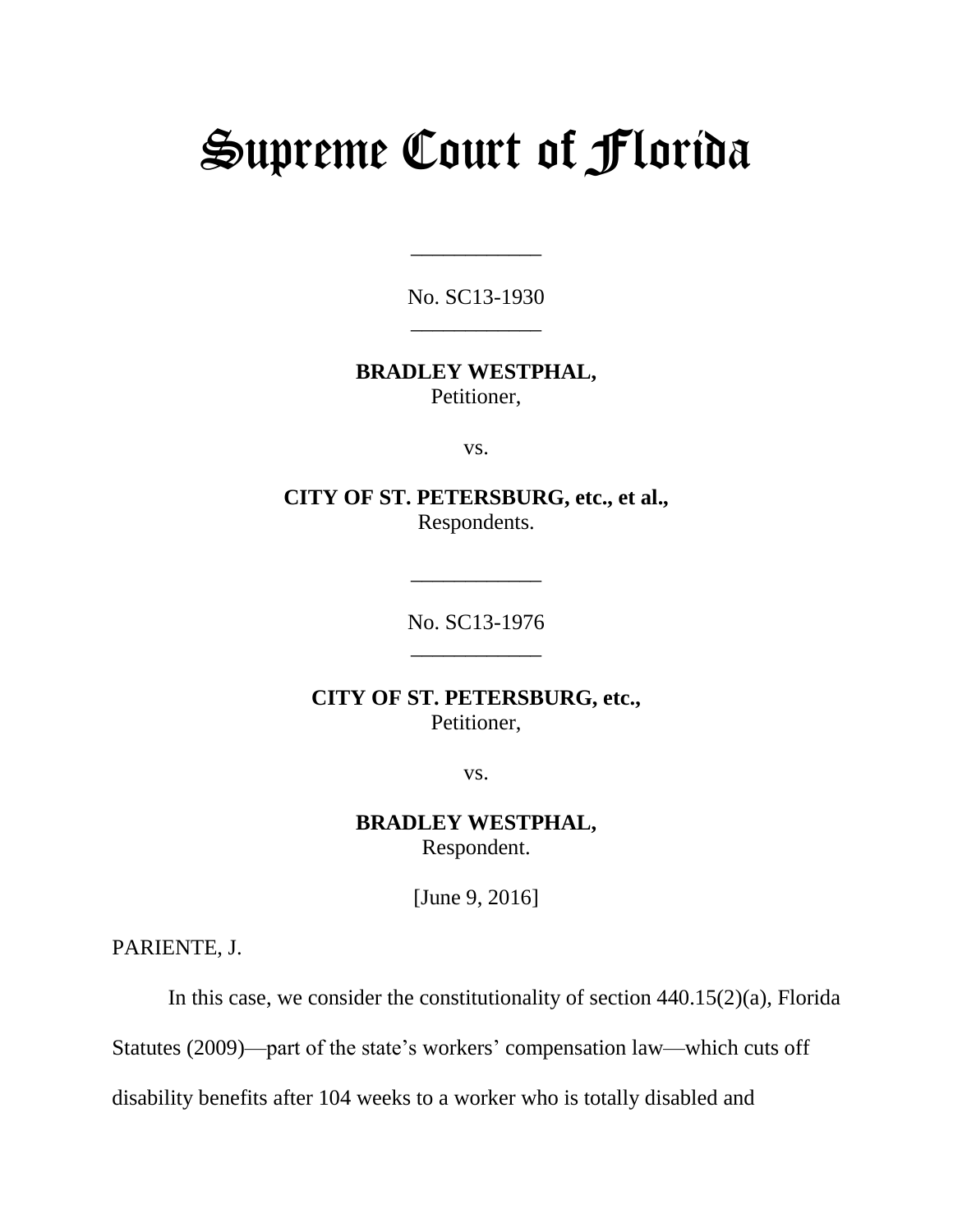incapable of working but who has not yet reached maximum medical improvement. We conclude that this portion of the worker's compensation statute is unconstitutional under article I, section 21, of the Florida Constitution, as a denial of the right of access to courts, because it deprives an injured worker of disability benefits under these circumstances for an indefinite amount of time thereby creating a system of redress that no longer functions as a reasonable alternative to tort litigation.

In Westphal v. City of St. Petersburg/City of St. Petersburg Risk

Management, 122 So. 3d 440, 442 (Fla. 1st DCA 2013), an en banc majority of the First District Court of Appeal valiantly attempted to save the statute from unconstitutionality by interpreting section 440.15(2)(a) so that the severely injured worker who can no longer receive temporary total disability benefits, but who is not yet eligible for permanent total disability benefits, would not be cut off from compensation after 104 weeks. 1 The judiciary, however, is without power to

l

<sup>1.</sup> In its decision, the First District ruled upon the following question, which it certified to be of great public importance:

IS A WORKER WHO IS TOTALLY DISABLED AS A RESULT OF A WORKPLACE ACCIDENT, BUT STILL IMPROVING FROM A MEDICAL STANDPOINT AT THE TIME TEMPORARY TOTAL DISABILITY BENEFITS EXPIRE, DEEMED TO BE AT MAXIMUM MEDICAL IMPROVEMENT BY OPERATION OF LAW AND THEREFORE ELIGIBLE TO ASSERT A CLAIM FOR PERMANENT AND TOTAL DISABILITY BENEFITS?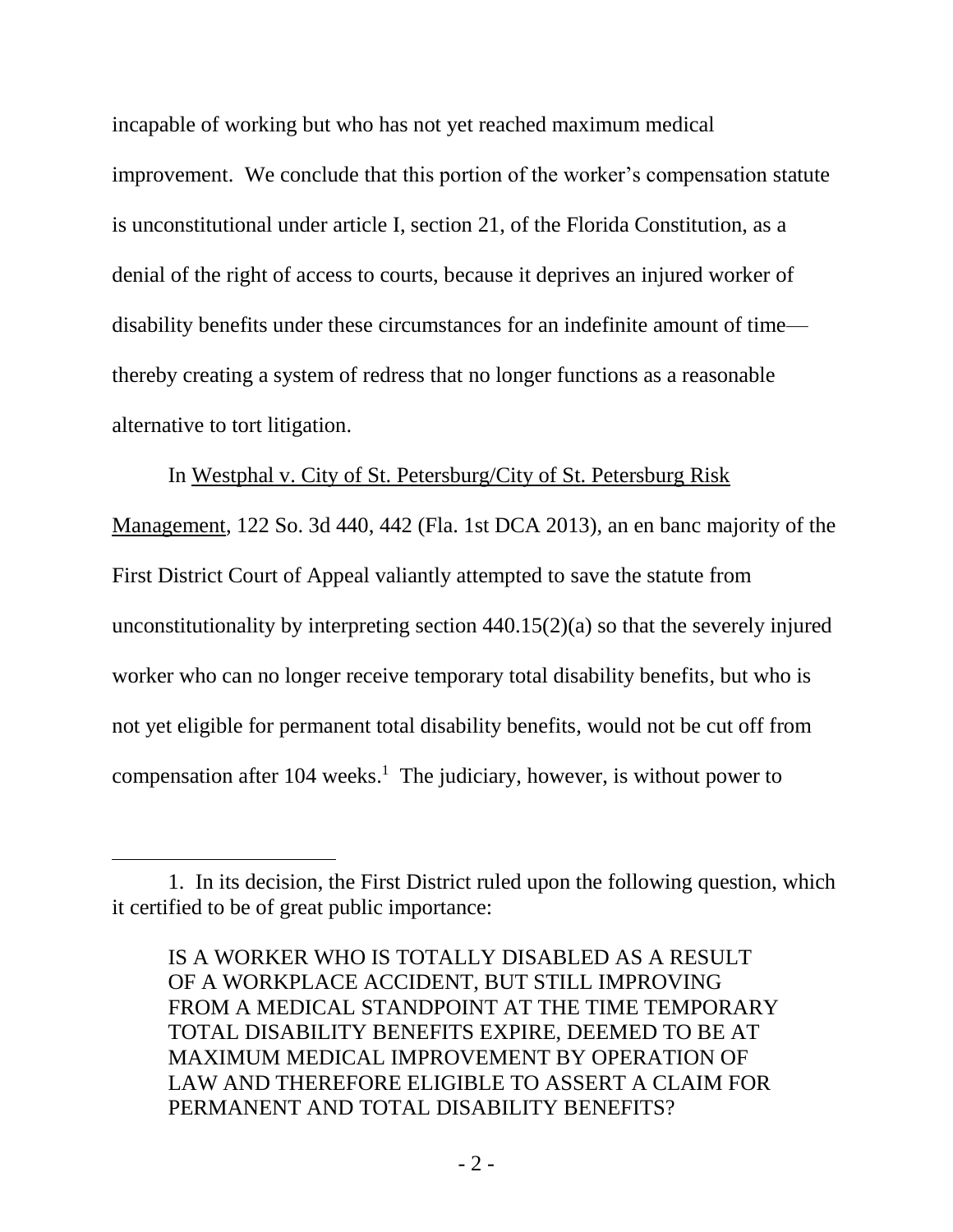rewrite a plainly written statute, even if it is to avoid an unconstitutional result. See Brown v. State, 358 So. 2d 16, 20 (Fla. 1978) ("When the subject statute in no way suggests a saving construction, we will not abandon judicial restraint and effectively rewrite the enactment."). We accordingly quash the First District's decision.

Consistent with the views of both the petitioner, Bradley Westphal, and the principal respondent, the City of St. Petersburg, we conclude that section 440.15(2)(a) of the workers' compensation law is plainly written and therefore does not permit this Court to resort to rules of statutory construction. See Knowles v. Beverly Enters.-Fla., Inc., 898 So. 2d 1, 5 (Fla. 2004). Instead, we must give the statute its plain and obvious meaning, which provides that "[o]nce the employee reaches the maximum number of weeks allowed [104 weeks], or the employee reaches the date of maximum medical improvement, whichever occurs earlier, temporary disability benefits shall cease and the injured worker's permanent impairment shall be determined."  $\S$  440.15(2)(a), Fla. Stat. The statute does not—

l

Westphal, 122 So. 3d at 448. We have jurisdiction. See art. V, § 3(b)(4), Fla. Const. Because of our conclusion that the First District's interpretation of the statute cannot withstand scrutiny, and our holding that the statute is unconstitutional, we do not specifically answer the certified question. As our analysis in this opinion explains, to the extent the certified question simply asks whether the workers' compensation law constitutionally permits the statutory "gap" at issue, we answer that question in the negative.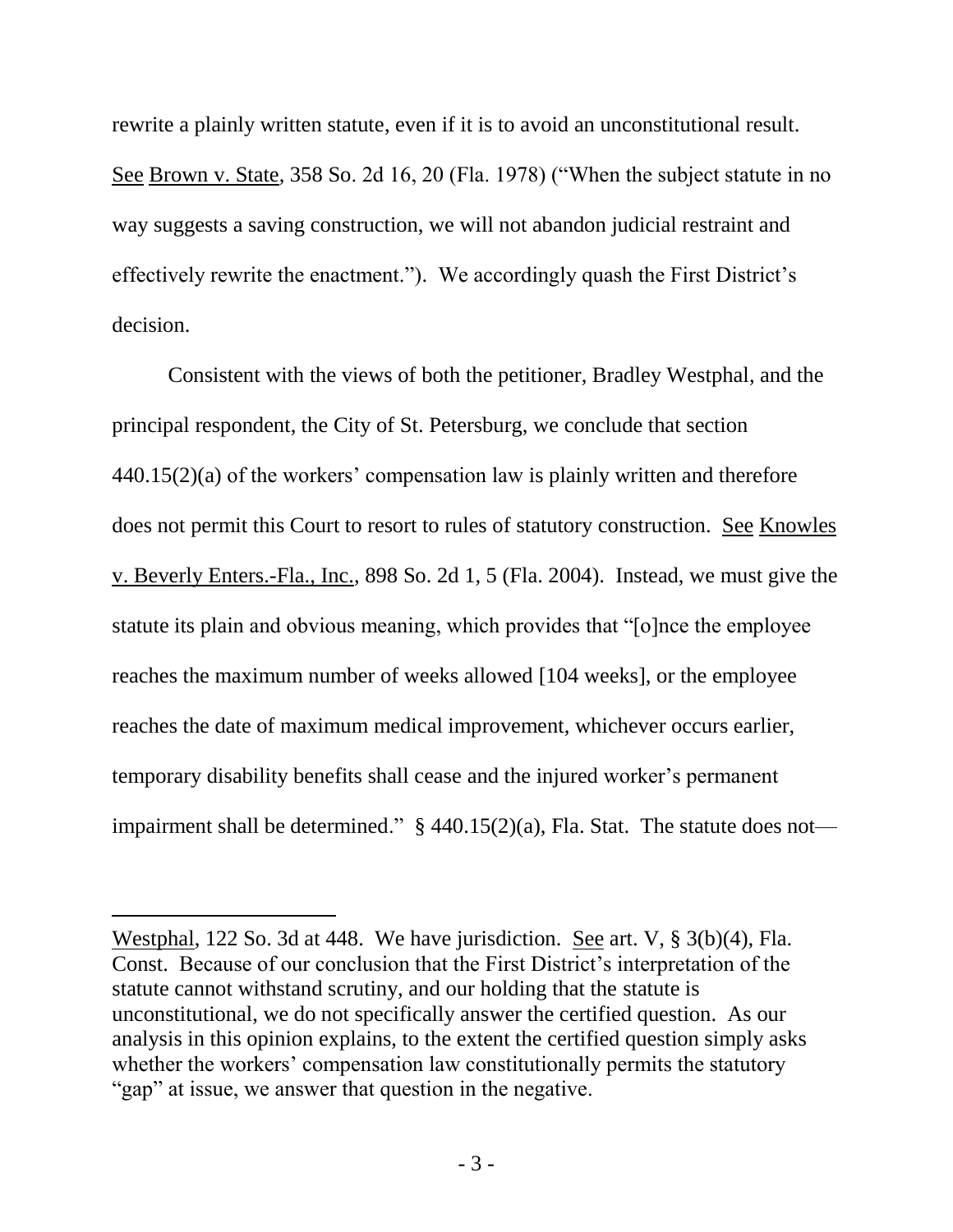as the First District erroneously concluded—provide that the worker is at that time legally entitled to permanent total disability benefits, nor does it provide that the worker is automatically deemed to be at maximum medical improvement based on the cessation of temporary total disability benefits. See Westphal, 122 So. 3d at 444.

Applying the statute's plain meaning, we conclude that the 104-week limitation on temporary total disability benefits results in a statutory gap in benefits, in violation of the constitutional right of access to courts. The stated legislative intent of the workers' compensation law is to "assure the quick and efficient delivery of disability and medical benefits to an injured worker and to facilitate the worker's return to gainful reemployment at a reasonable cost to the employer." § 440.015, Fla. Stat. (2009). Section 440.15(2)(a), however, operates in the opposite manner. The statute cuts off a severely injured worker from disability benefits at a critical time, when the worker cannot return to work and is totally disabled but the worker's doctors—chosen by the employer—deem that the worker may still continue to medically improve.

As applied to these circumstances, the workers' compensation law undoubtedly fails to provide "full medical care and wage-loss payments for total or partial disability regardless of fault." Martinez v. Scanlan, 582 So. 2d 1167, 1171- 72 (Fla. 1991). Instead, for injured workers like Westphal who are not yet legally

- 4 -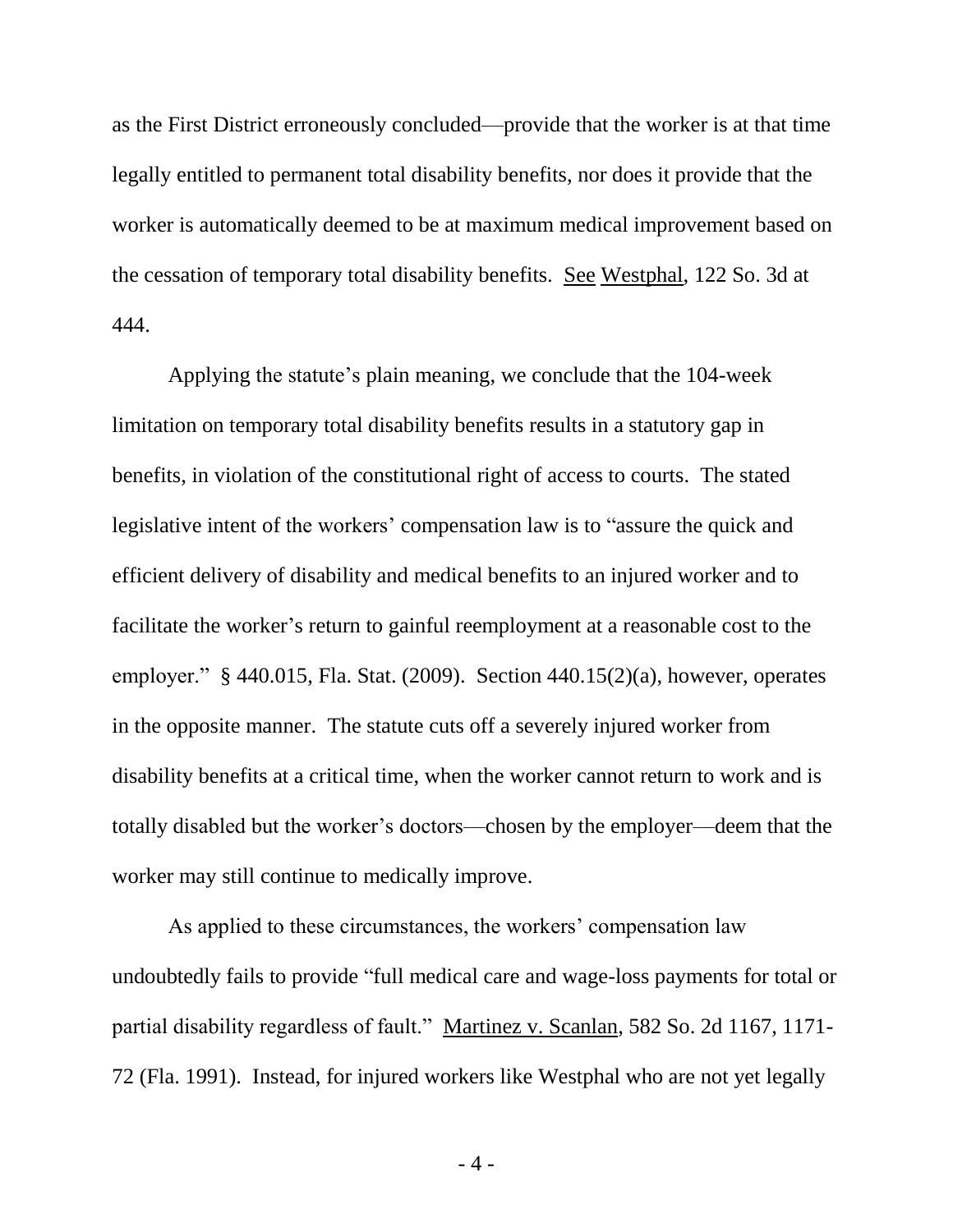entitled to assert a claim for permanent total disability benefits at the conclusion of 104 weeks of temporary total disability benefits, the workers' compensation law lacks adequate and sufficient safeguards and cannot be said to continue functioning as a "system of compensation without contest" that stands as a reasonable alternative to tort litigation. Mullarkey v. Fla. Feed Mills, Inc., 268 So. 2d 363, 366 (Fla. 1972). Contrary to Justice Canady's dissenting opinion, the seminal case on the meaning of the Florida Constitution's access to courts provision, Kluger v. White, 281 So. 2d 1 (Fla. 1973), specifically discussed the test for determining the constitutionality of the workers' compensation statutory scheme under the access to courts provision, article I, section 21, of the Florida Constitution. The constitutional yardstick, which we applied in Martinez and Mullarkey for determining whether an access-to-courts violation occurred as a result of changes made to the workers' compensation statutory scheme, is whether the scheme continues to provide "adequate, sufficient, and even preferable safeguards for an employee who is injured on the job." Kluger, 281 So. 2d at 4.

Accordingly, we hold that the statute as written by the Legislature is unconstitutional. However, we conclude that this unconstitutional limitation on temporary total disability benefits does not render the entire workers'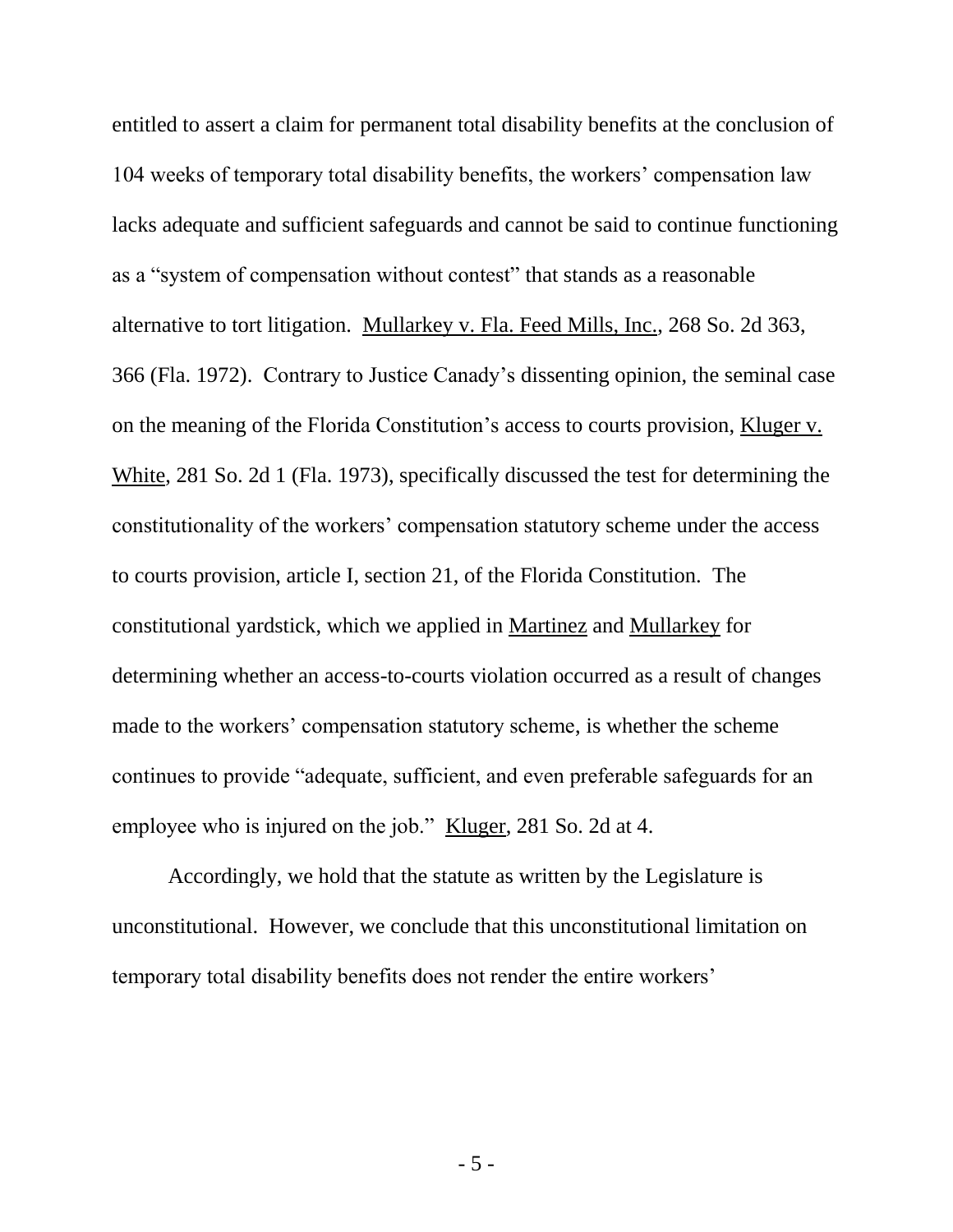compensation system invalid.<sup>2</sup> Rather, we employ the remedy of statutory revival and direct that the limitation in the workers' compensation law preceding the 1994 amendments to section 440.15(2)(a) is revived, which provides for temporary total disability benefits not to exceed 260 weeks—five years of eligibility rather than only two years, a limitation we previously held "passes constitutional muster."

Martinez, 582 So. 2d at 1172.

 $\overline{a}$ 

# **I. FACTS AND PROCEDURAL HISTORY**

In December 2009, Bradley Westphal, then a fifty-three-year-old firefighter in St. Petersburg, Florida, suffered a severe lower back injury caused by lifting

<sup>2.</sup> To the extent Justice Lewis's concurring in result opinion suggests as a remedy that chapter 440 should be "invalidated where defective," the remedy of invalidating other sections in chapter 440 beyond section 440.15(2)(a) is not properly before us. In his briefing on this matter to the Court, Westphal requested reversal of the en banc decision of the First District Court of Appeal to "either reinstate the panel decision"—which revived the pre-1994 statute that provided for the administration of 260 weeks of temporary total disability benefits—or hold "that the 104 weeks limitation on temporary disability" is "unconstitutional as applied to the facts of this case and do so prospectively." Petitioner's Initial Brief at 47. Because we hold that the statute is unconstitutional as applied to Westphal and others similarly situated, we have granted Westphal's requested relief of reversing the en banc decision of the First District Court of Appeal and will not consider an argument of the unconstitutionality of the entire workers' compensation law when the parties have not raised such an expansive remedy. Although the remedy of invalidating the entire workers' compensation law was suggested at some length by the Florida Workers' Advocates in an amicus curiae brief filed in support of Westphal, we do not consider arguments raised by amici curiae that were not raised by the parties. See Riechmann v. State, 966 So. 2d 298, 304 n.8 (Fla. 2007); Dade Cty. v. E. Air Lines, Inc., 212 So. 2d 7, 8 (Fla. 1968); Michels v. Orange Cty. Fire Rescue, 819 So. 2d 158, 159-60 (Fla. 1st DCA 2002).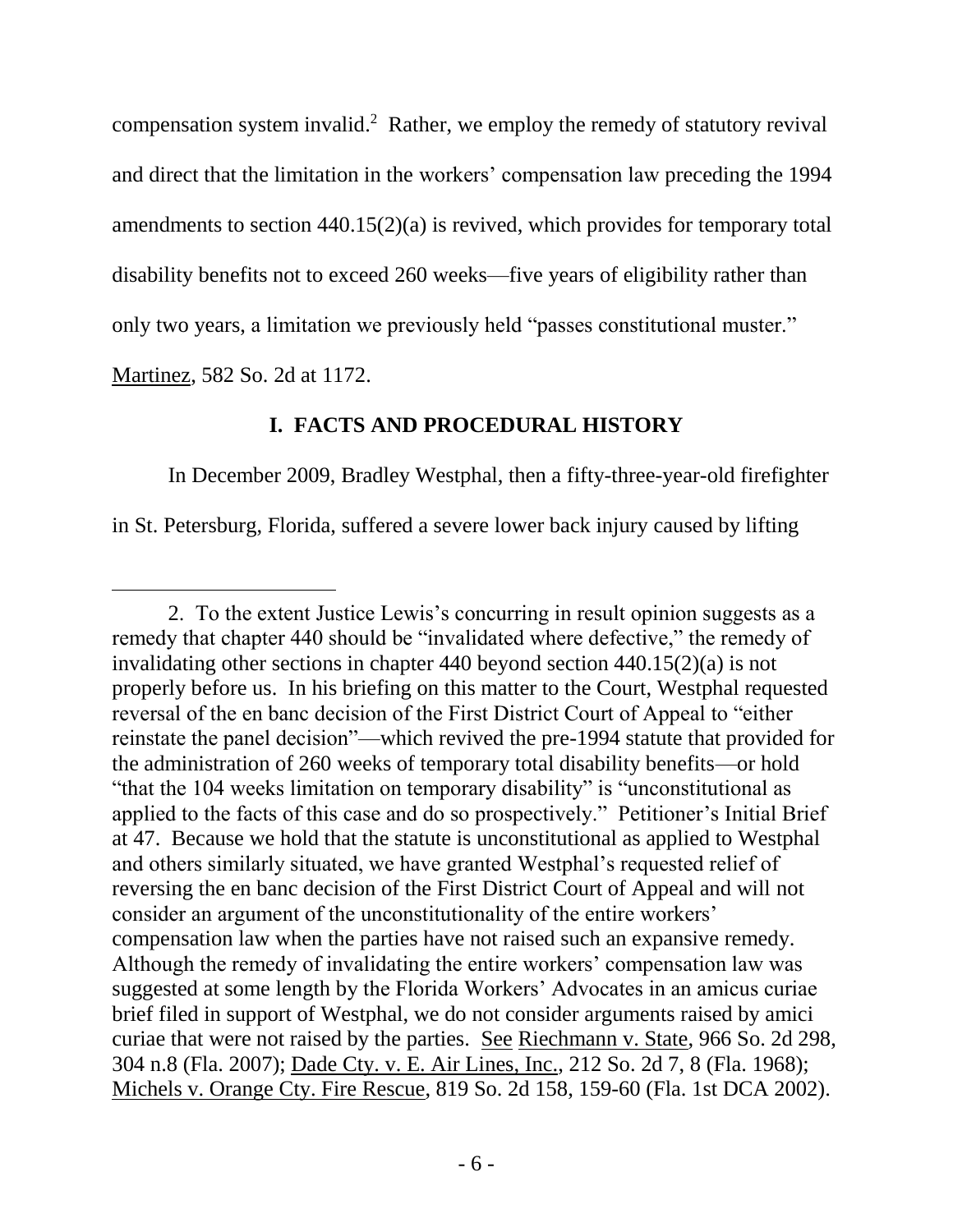heavy furniture in the course of fighting a fire. As a result of the lower back injury, Westphal experienced extreme pain and loss of feeling in his left leg below the knee and required multiple surgical procedures, including an eventual spinal fusion.

Shortly after his workplace injury, Westphal began receiving benefits pursuant to the workers' compensation law set forth in chapter 440, Florida Statutes (2009). Specifically, the City of St. Petersburg began to provide both indemnity benefits, in the form of temporary total disability benefits pursuant to section 440.15(2), Florida Statutes, and medical benefits.

Under section 440.15(2)(a), entitlement to temporary total disability benefits ends when a totally disabled injured worker reaches the date of maximum medical improvement or after 104 weeks, whichever occurs earlier. § 440.15(2)(a), Fla. Stat. The "date of maximum medical improvement" is defined in section 440.02(10), Florida Statutes (2009), as "the date after which further recovery from, or lasting improvement to, an injury or disease can no longer reasonably be anticipated, based upon reasonable medical probability." Westphal did not reach maximum medical improvement prior to the expiration of the 104-week limitation on temporary total disability benefits.

At the expiration of temporary total disability benefits, Westphal was still incapable of working or obtaining employment, based on the advice of his doctors

- 7 -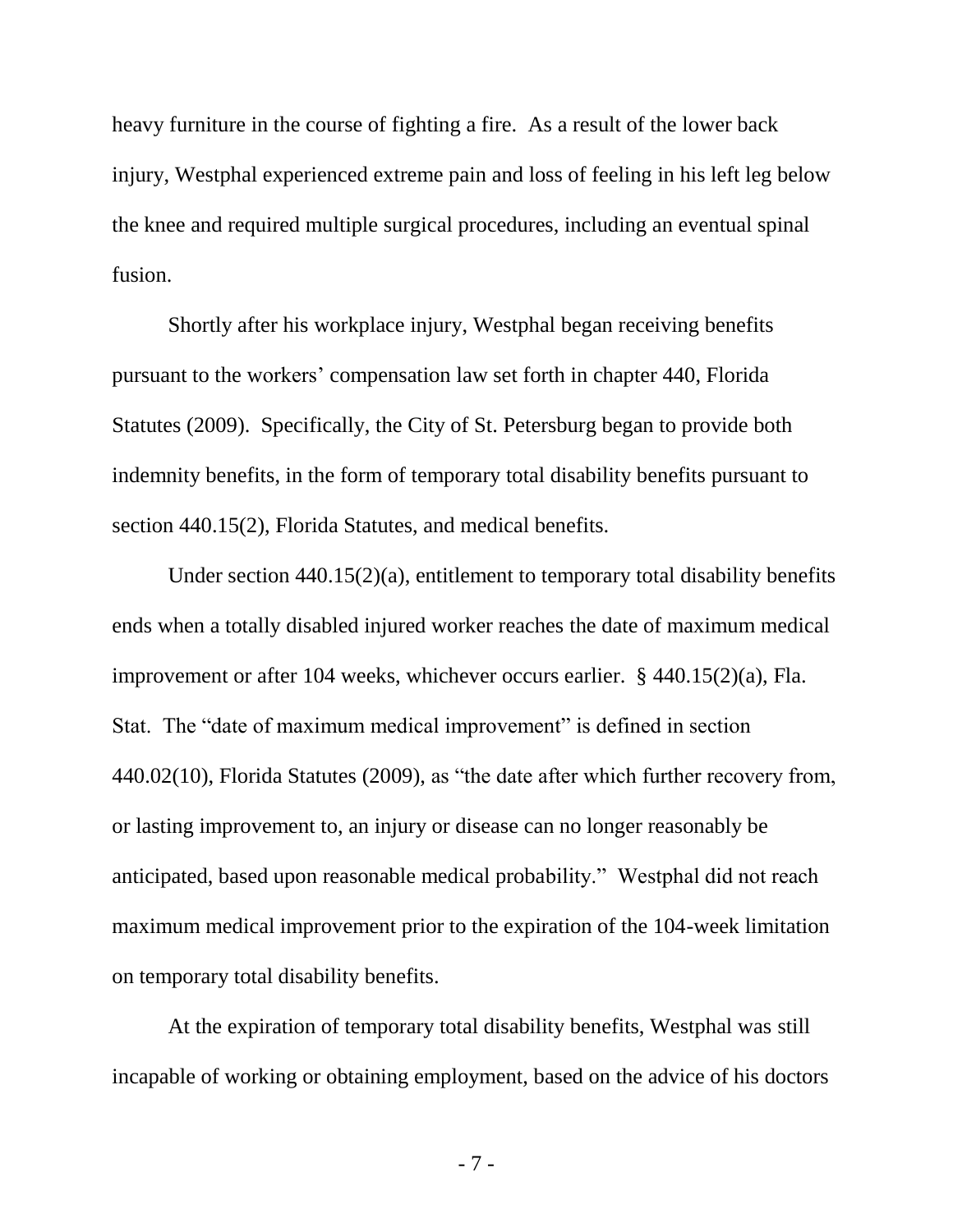and the vocational experts that examined him. In an attempt to replace his preinjury wages of approximately \$1,500 per week that he was losing because of his injuries, Westphal filed a petition for benefits, claiming either further temporary disability or permanent total disability pursuant to section 440.15(1), Florida Statutes (2009).

#### **A. Judge of Compensation Claims Decision**

The Judge of Compensation Claims (JCC) held a hearing on Westphal's petition and subsequently denied the claim for permanent total disability benefits based on its interpretation of City of Pensacola Firefighters v. Oswald, 710 So. 2d 95 (Fla. 1st DCA 1998), and Matrix Employee Leasing, Inc. v. Hadley, 78 So. 3d 621 (Fla. 1st DCA 2011). In Oswald, the First District held that to receive permanent total disability benefits, "an employee whose temporary benefits have run out—or are expected to do so imminently—must be able to show not only total disability upon the cessation of temporary benefits but also that total disability will be 'existing after the date of maximum medical improvement.' " 710 So. 2d at 98, abrogated by Westphal, 122 So. 3d at 448 (quoting § 440.02(19), Fla. Stat. (Supp. 1994)). The First District also observed that the statutory scheme could create a statutory gap—a period of time when totally disabled individuals would no longer be eligible for temporary total disability benefits and could not receive any disability benefits until, possibly, finally being declared eligible for permanent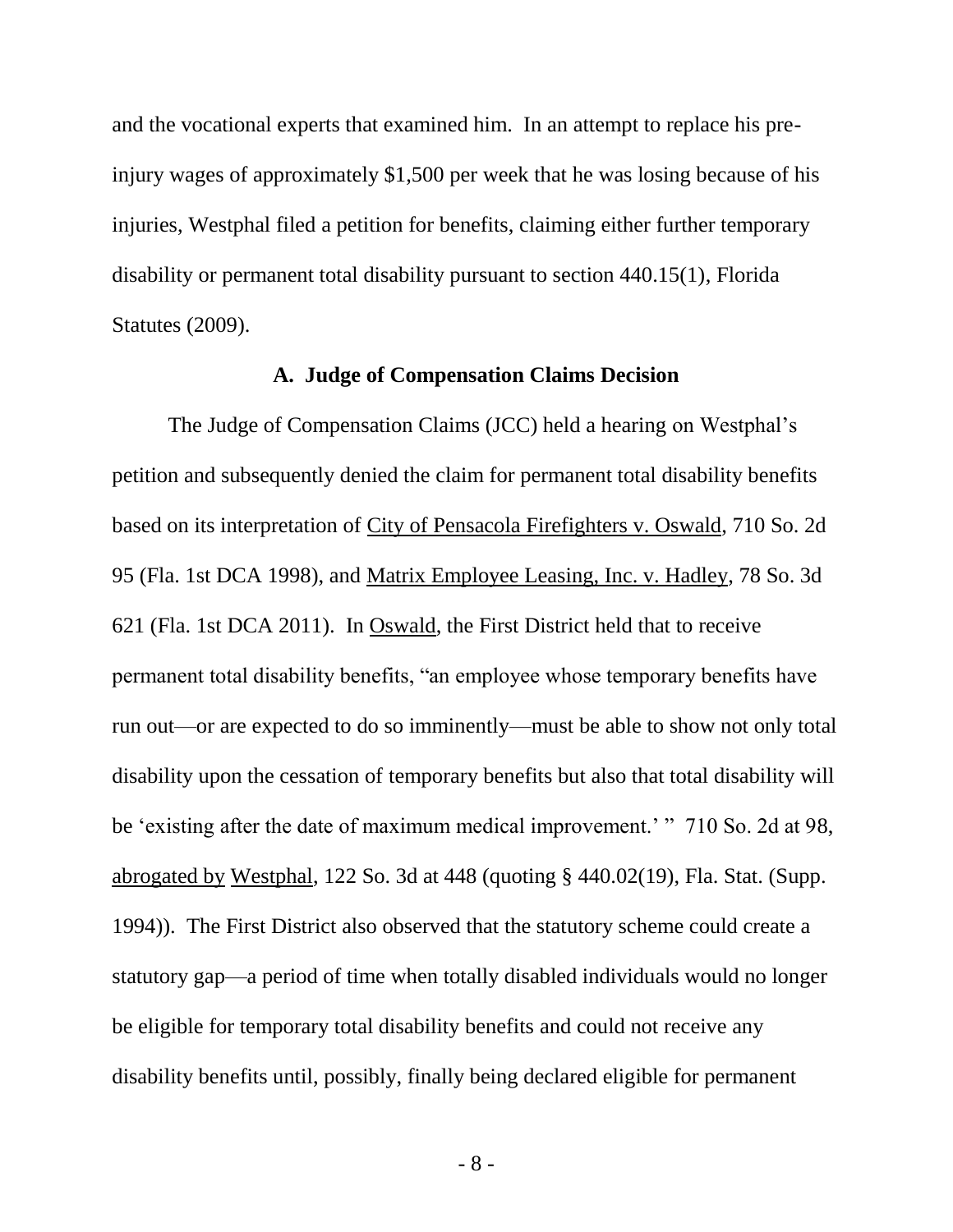total disability benefits. Id. at 97-98. In Hadley, the First District again acknowledged the concern of a statutory gap in benefits, but reaffirmed Oswald nonetheless. See Hadley, 78 So. 3d at 624-25, receded from by Westphal, 122 So. 3d at 442.

Based on this line of case law, the JCC denied Westphal's claim. In its final order, the JCC found that Westphal had not reached maximum medical improvement and that it was "too speculative to determine whether he will remain totally disabled after the date of [maximum medical improvement] has been reached from a physical standpoint." Thus, Westphal fell into the statutory gap still totally disabled at the cessation of temporary total disability benefits, but not yet entitled to permanent total disability benefits because he could not prove that he would still be totally disabled when he reached maximum medical improvement. He was, in essence, completely cut off from disability benefits for an indefinite amount of time, unless and until he could claim entitlement to permanent total disability benefits at some future date and, even then, without any ability to recover disability benefits for his time in the statutory gap.

#### **B. First District Panel Decision**

Westphal appealed to the First District, contending that the JCC erred in determining that he was not entitled to permanent total disability benefits. He further argued that the 104-week statutory limitation on temporary total disability

- 9 -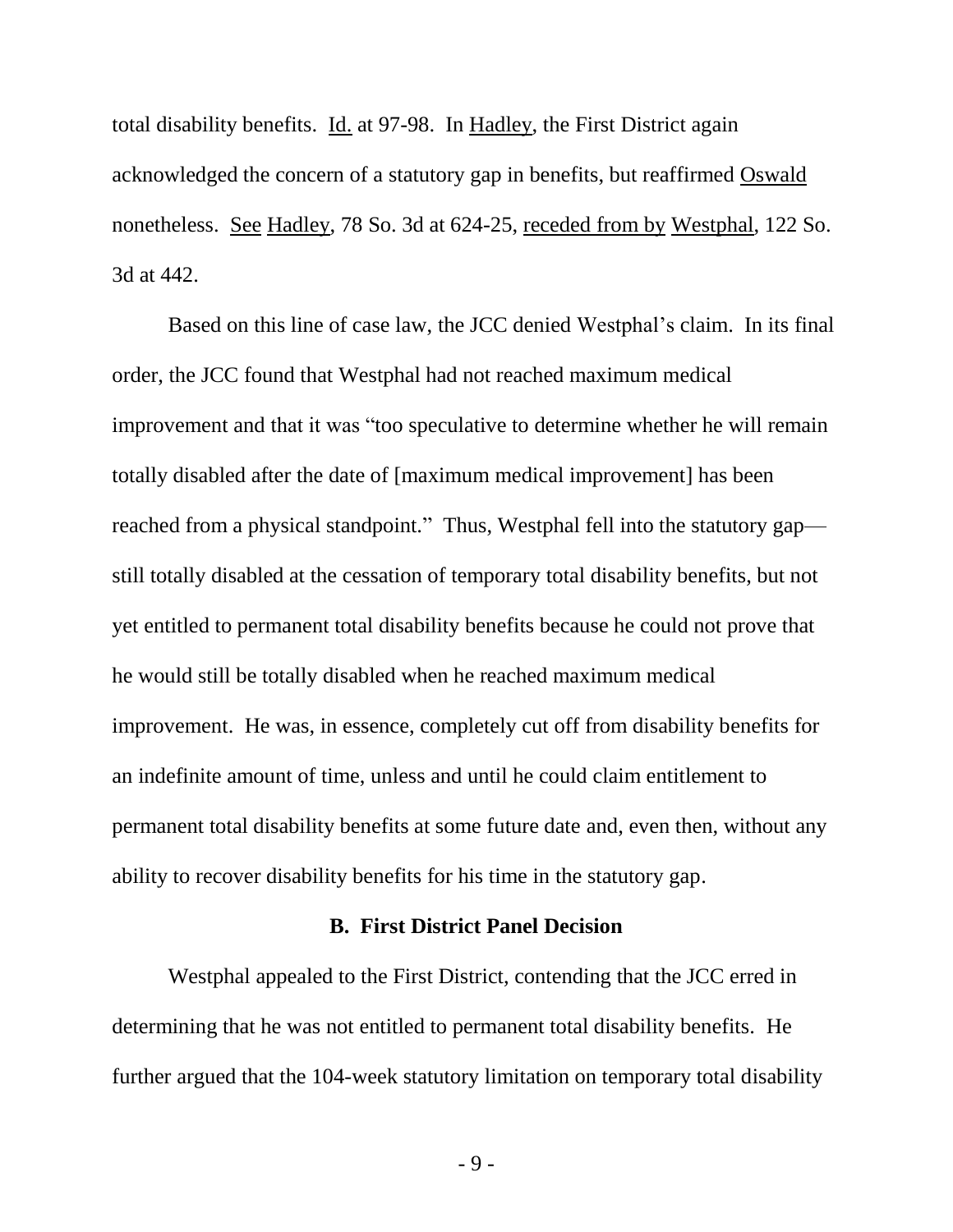benefits, as applied to him, was an unconstitutional denial of access to courts. A panel of the First District agreed with the constitutional claim, holding that the 104-week limitation on temporary total disability benefits was unconstitutional as applied to the facts of this case.

Specifically, relying on Kluger, 281 So. 2d 1, the First District panel concluded that the 104-week limitation on temporary total disability benefits was an inadequate remedy as compared to the 350 weeks available when voters adopted the access to courts provision in the 1968 Florida Constitution. The First District panel also observed that the 104-week limitation on temporary total disability benefits was the lowest in the United States. The First District panel applied its decision prospectively and instructed the JCC to grant Westphal additional temporary total disability benefits, not to exceed 260 weeks, as would have been provided under the relevant statutory provisions in effect before the 1994 amendment of section 440.15(2)(a), limiting eligibility for temporary total disability benefits to a maximum of 104 weeks.

## **C. First District En Banc Decision**

Subsequent to the panel decision, the First District granted motions for rehearing en banc filed by the City and the State. The First District then issued an en banc decision withdrawing the panel opinion that had declared the statute unconstitutional. Setting forth a new interpretation of the statute to avoid a holding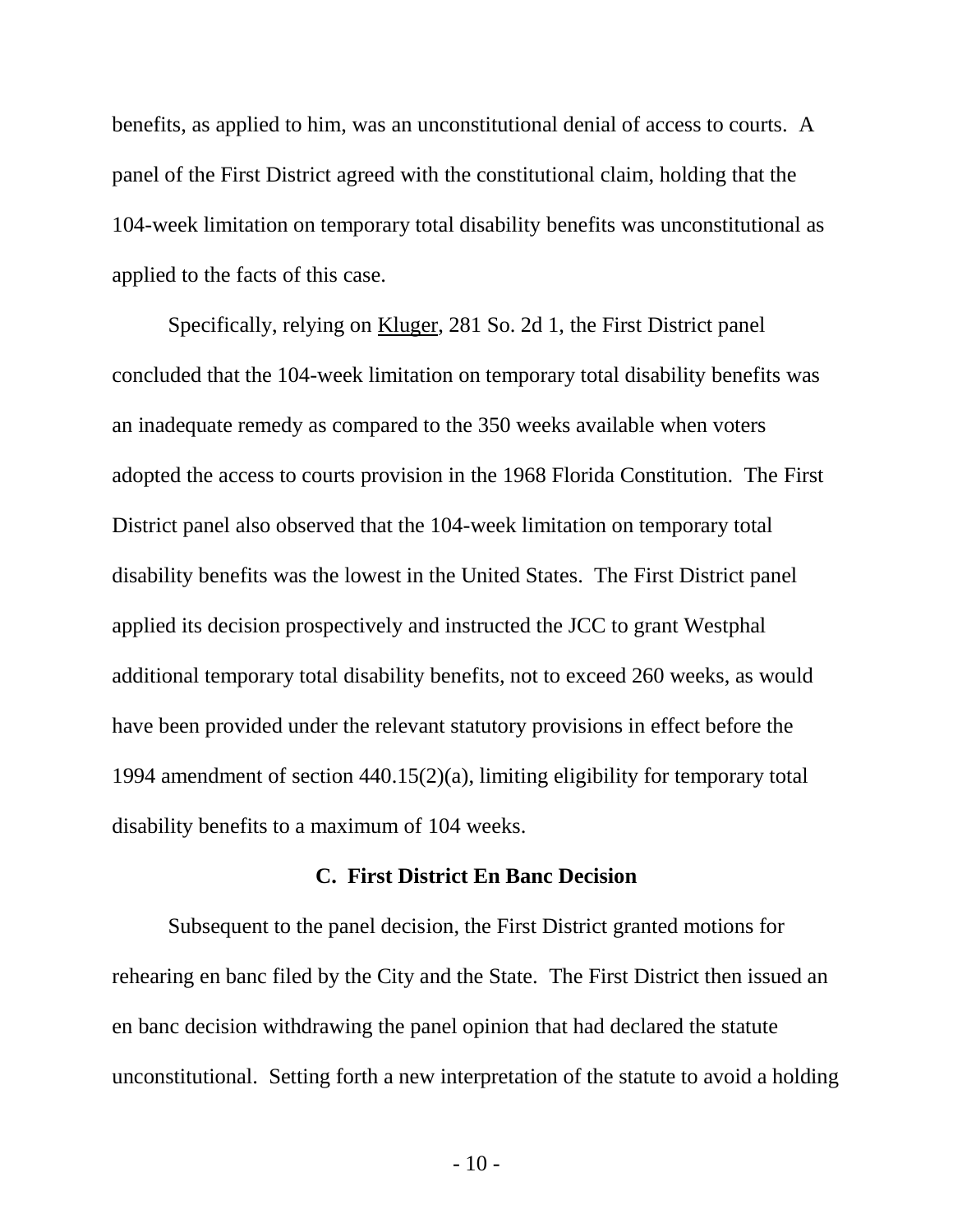of unconstitutionality, the First District's en banc decision receded from Hadley, 78 So. 3d 621, and abrogated Oswald, 710 So. 2d 95.

In addressing the issue of Westphal's entitlement to disability benefits, the en banc majority determined that the First District's construction of the statute fifteen years earlier in Oswald, and then again two years earlier in Hadley, was incorrect. Specifically, the First District noted that the statute requires a medical evaluation either when an injured worker reaches maximum medical improvement or six weeks before the expiration of the 104-week period of eligibility for temporary total disability benefits, whichever occurs earlier, and that the doctor must assign an impairment rating as part of this evaluation. Westphal, 122 So. 3d at 444. The First District construed the use of the phrase "permanent impairment" in section 440.15(2)(a) to signify that the worker has attained maximum medical improvement. Id. at 445-46. Accordingly, the First District held that "a worker who is totally disabled as a result of a workplace accident and remains totally disabled by the end of his or her eligibility for temporary total disability benefits is deemed to be at maximum medical improvement by operation of law and is therefore eligible to assert a claim for permanent and total disability benefits." Id. at 442.

As a result of this new interpretation of the statute, which eliminated the statutory gap, the First District found it unnecessary to consider whether its prior,

- 11 -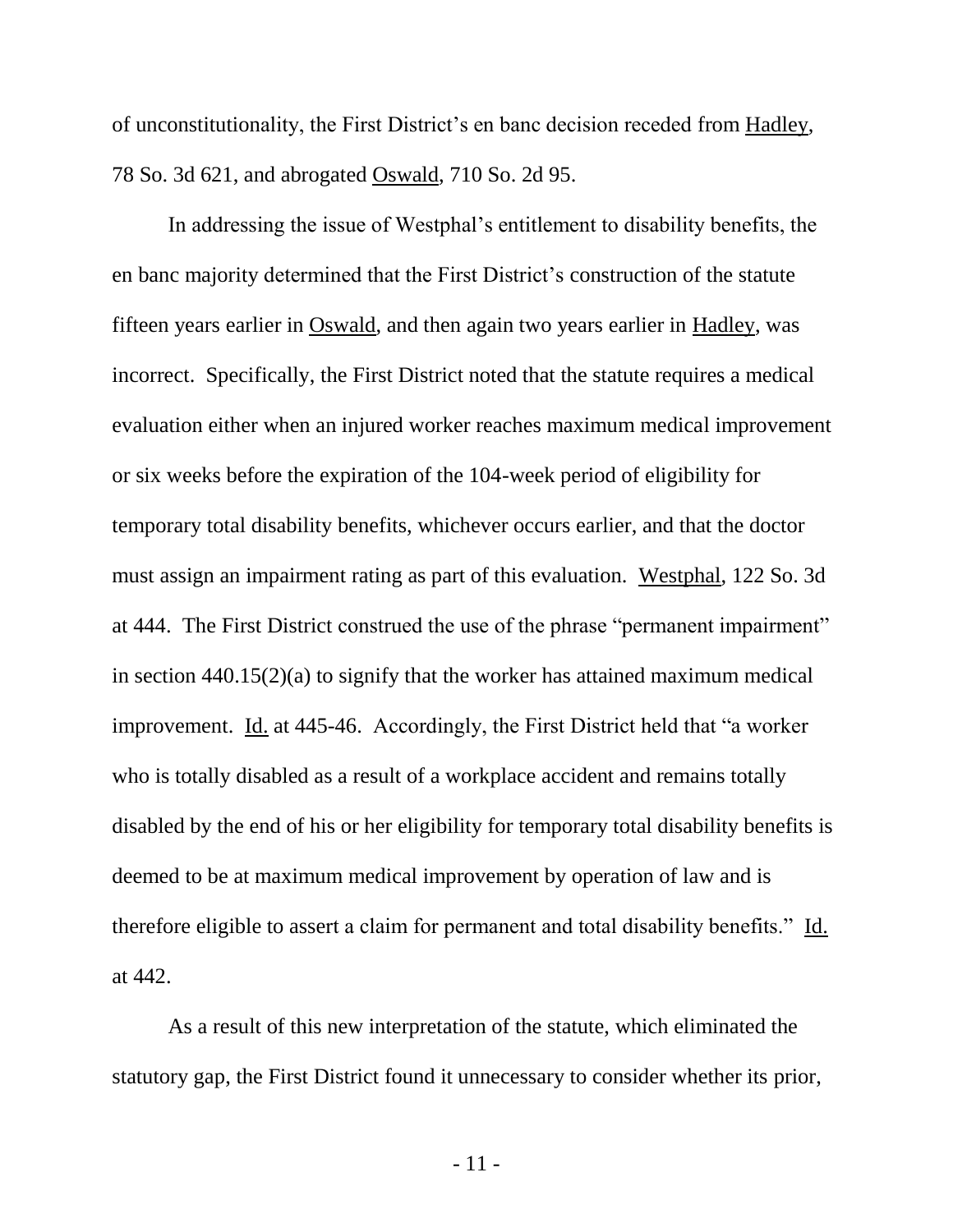now discredited interpretation of the statute in Hadley—recognizing the gap rendered the statute unconstitutional as a denial of the right of access to courts. Id. at 447. The First District then certified the question it passed upon as one of great public importance. Id. at 448. We granted review<sup>3</sup> and now quash the First District's en banc decision and hold the statute unconstitutional as applied, in accordance with the prior panel opinion.

#### **II. ANALYSIS**

Both Westphal as the petitioner and the City as the principal respondent argue before this Court that the First District's previous construction of the statute in Hadley and Oswald was correct, and that the new interpretation advanced by the en banc majority in Westphal amounts to a violation of separation of powers, due process, and the principle of stare decisis. The State, which is also a respondent, agrees that the previous interpretation of the First District in Hadley and Oswald is correct, but argues that the First District's new construction of section 440.15(2)(a) is a reasonable alternative interpretation if this Court is inclined to declare the 104 week limitation on temporary total disability benefits to be invalid as a denial of access to courts. Westphal, however, argues that there is no judicial fix and that

 $\overline{a}$ 

<sup>3.</sup> Both Westphal and the City invoked this Court's discretionary jurisdiction. We consolidated the petitions but retained the two different case numbers. During briefing, we treated Westphal as the petitioner and the City as the respondent, and we accordingly employ those same designations here.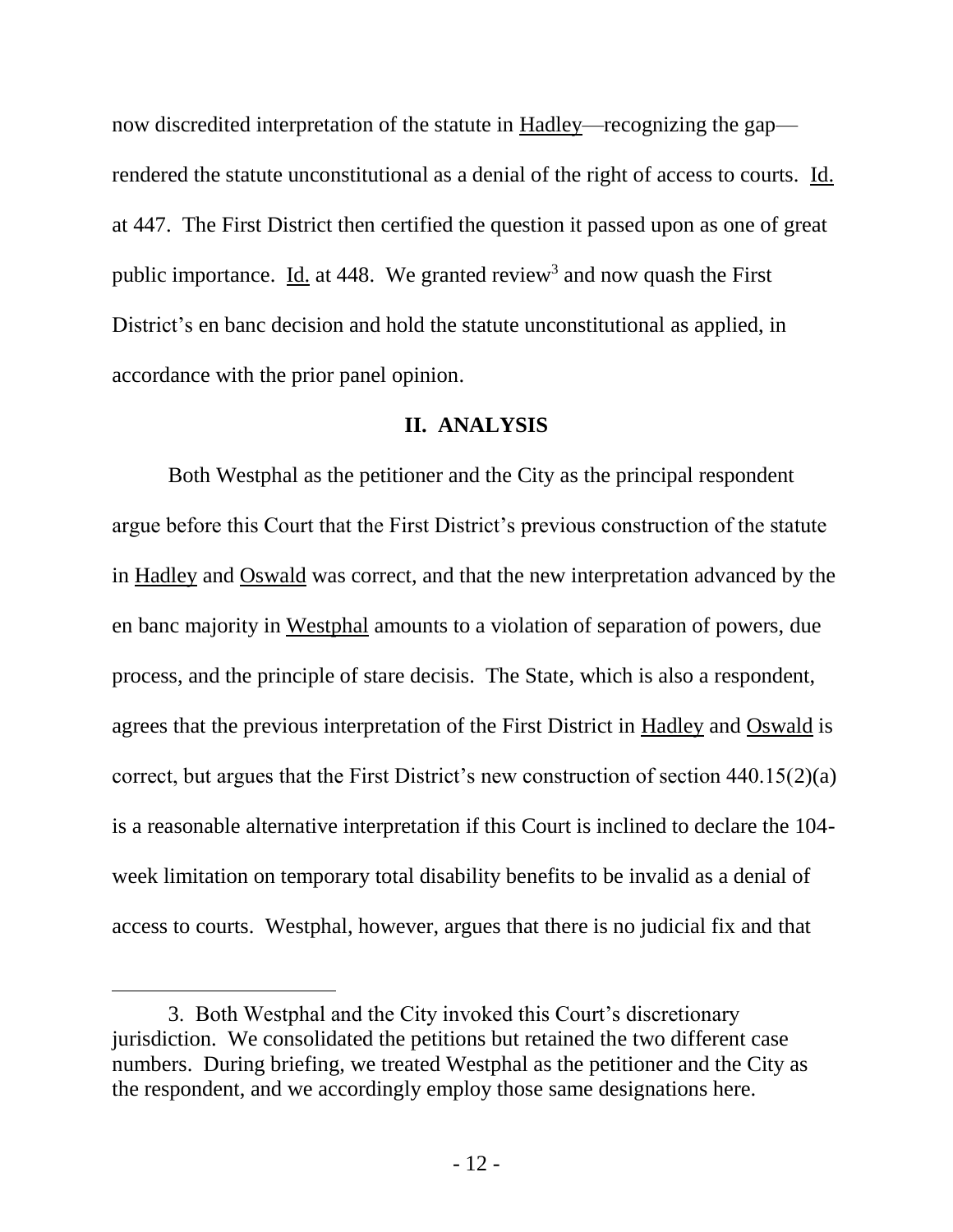the 104-week limitation in section  $440.15(2)(a)$ , as applied to him and others similarly situated, is an unconstitutional denial of access to courts.

We thus begin our analysis by interpreting section 440.15 to determine if the First District's en banc opinion—eliminating the statutory gap—provides a permissible statutory construction, or if the First District's prior opinions in Hadley and Oswald—recognizing the statutory gap created by the Legislature—provided the correct interpretation. After concluding that the First District's en banc opinion is an impermissible judicial rewrite of the Legislature's plainly written statute, we are forced to confront the constitutional issue of whether the statute, as applied to Westphal and other similarly situated severely injured workers, is unconstitutional. Concluding that the statute, as applied, violates the access to courts provision of the Florida Constitution, we conclude by considering the appropriate remedy.

#### **A. Section 440.15, Florida Statutes**

Section 440.15, Florida Statutes (2009), governs the payment of disability benefits to injured workers. As of the 1968 adoption of the Florida Constitution, permanent total disability benefits were determined "in accordance with the facts," and the term "maximum medical improvement" was not included in the workers' compensation law. § 440.15(1), Fla. Stat. (1968). Nevertheless, the phrase "maximum medical improvement" was part of this Court's lexicon because it assisted in determining the permanence of the injury. Indeed, in 1969, this Court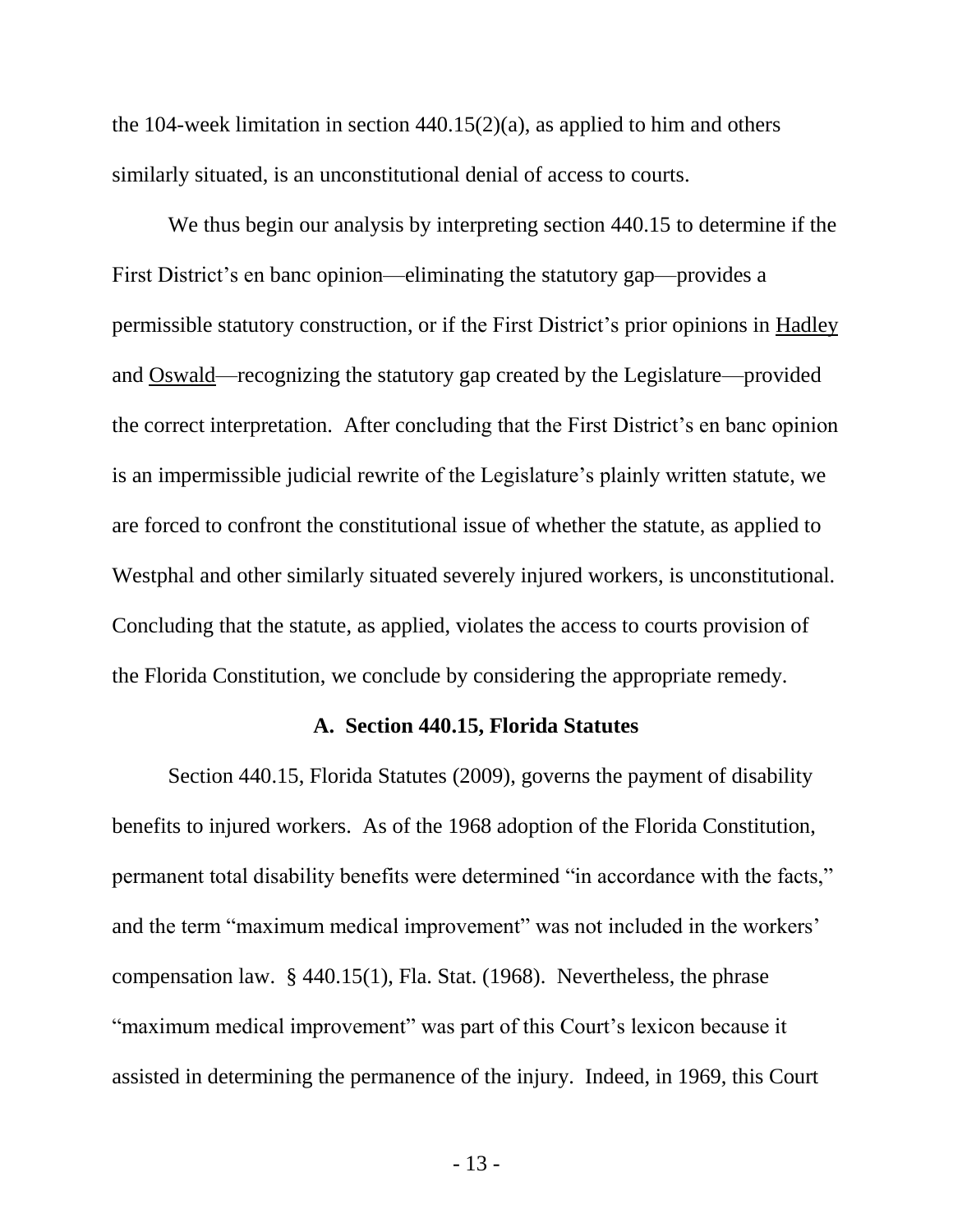noted that "[t]he date of maximum medical improvement marks the end of temporary disability and the beginning of permanent disability." Corral v. McCrory Corp., 228 So. 2d 900, 903 (Fla. 1969). At that time, section 440.15(2) provided for the payment of temporary total disability benefits for a duration not to exceed 350 weeks. § 440.15(2), Fla. Stat. (1968).

In 1979, the Legislature added the term "date of maximum medical improvement" to the statute, defining it consistently with this Court's prior 1969 construction in Corral and requiring that the date be "based upon reasonable medical probability." § 440.02(22), Fla. Stat. (1979). That statutory definition has remained unchanged to this day.

In 1990, the Legislature reduced the duration of temporary total disability benefits from 350 weeks to 260 weeks. § 440.15(2), Fla. Stat. (1990). Then, just four years later, and as part of an extensive statutory overhaul, the Legislature further reduced the duration of temporary total disability benefits from 260 weeks to 104 weeks. § 440.15(2)(a), Fla. Stat. (1994).

Accordingly, in 2009, at the time of the events giving rise to this case, section 440.15(1) provided in part:

(a) In case of total disability adjudged to be permanent,  $66<sup>2</sup>/<sub>3</sub>$  percent of the average weekly wages shall be paid to the employee during the continuance of such total disability. No compensation shall be payable under this section if the employee is engaged in, or is physically capable of engaging in, at least sedentary employment.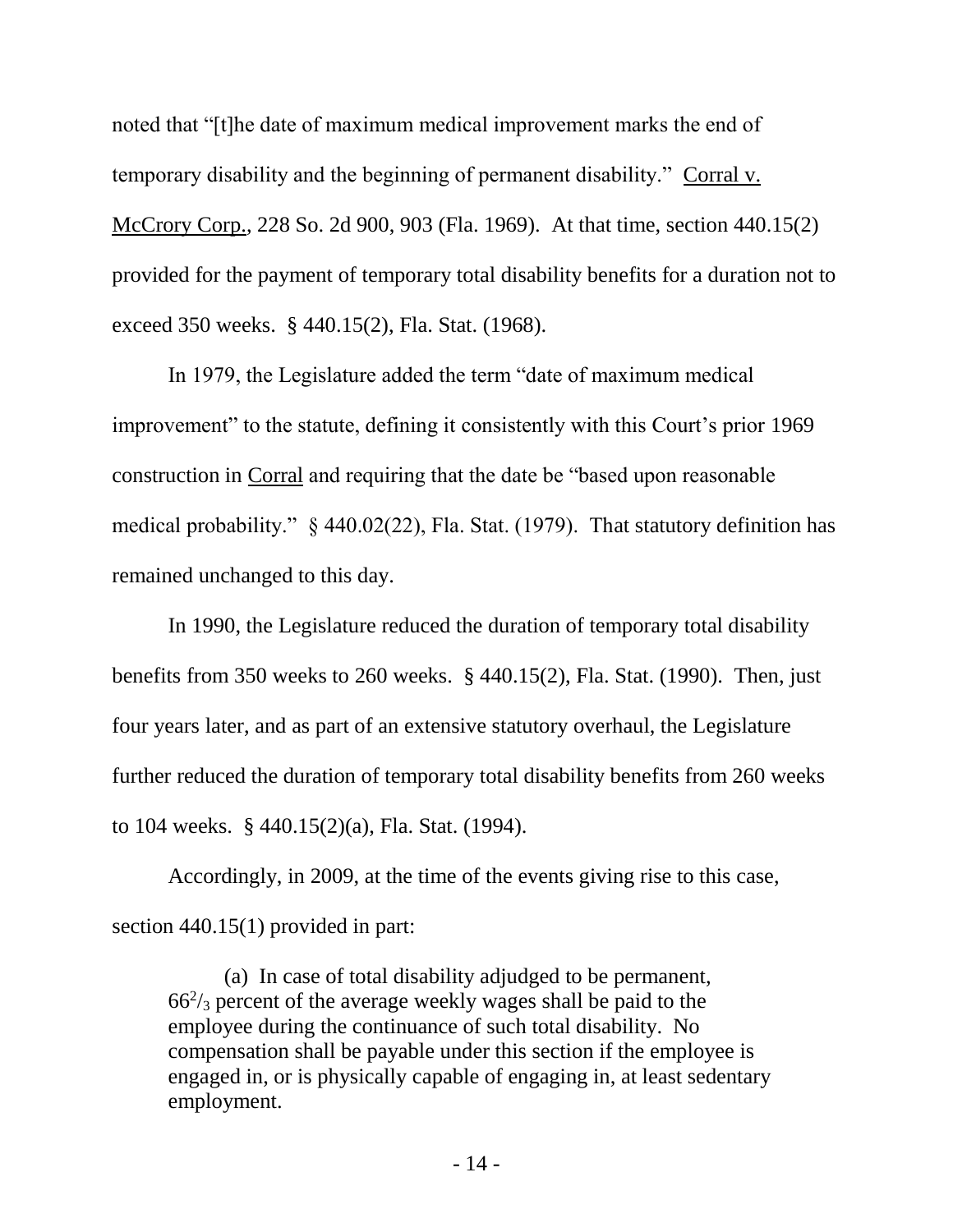(b) In the following cases, an injured employee is presumed to be permanently and totally disabled unless the employer or carrier establishes that the employee is physically capable of engaging in at least sedentary employment within a 50-mile radius of the employee's residence:

. . . . In all other cases, in order to obtain permanent total disability benefits, the employee must establish that he or she is not able to engage in at least sedentary employment, within a 50-mile radius of the employee's residence, due to his or her physical limitation. . . . Only claimants with catastrophic injuries or claimants who are incapable of engaging in employment, as described in this paragraph, are eligible for permanent total benefits. In no other case may permanent total disability be awarded.

Under the plain language of this provision, permanent total disability benefits are

expressly limited to "claimants with catastrophic injuries or claimants who are

incapable of engaging in employment."  $\S$  440.15(1)(b), Fla. Stat. (2009). "In no

other case may permanent total disability be awarded." Id.

Section 440.15(2)(a), which governs temporary total disability benefits,

provided in part as follows:

 $\overline{a}$ 

Subject to subsection (7), in case of disability total in character but temporary in quality,  $66\frac{2}{3}$  percent of the average weekly wages shall be paid to the employee during the continuance thereof, not to exceed 104 weeks except as provided in this subsection, s. 440.12(1), and s.  $440.14(3)$ .<sup>[4]</sup> Once the employee reaches the maximum number

<sup>4.</sup> Section 440.12(1), Florida Statutes (2009), provides: "No compensation shall be allowed for the first 7 days of the disability, except benefits provided for in s. 440.13. However, if the injury results in disability of more than 21 days, compensation shall be allowed from the commencement of the disability." Section 440.14(3), Florida Statutes (2009), provides in part: "The department shall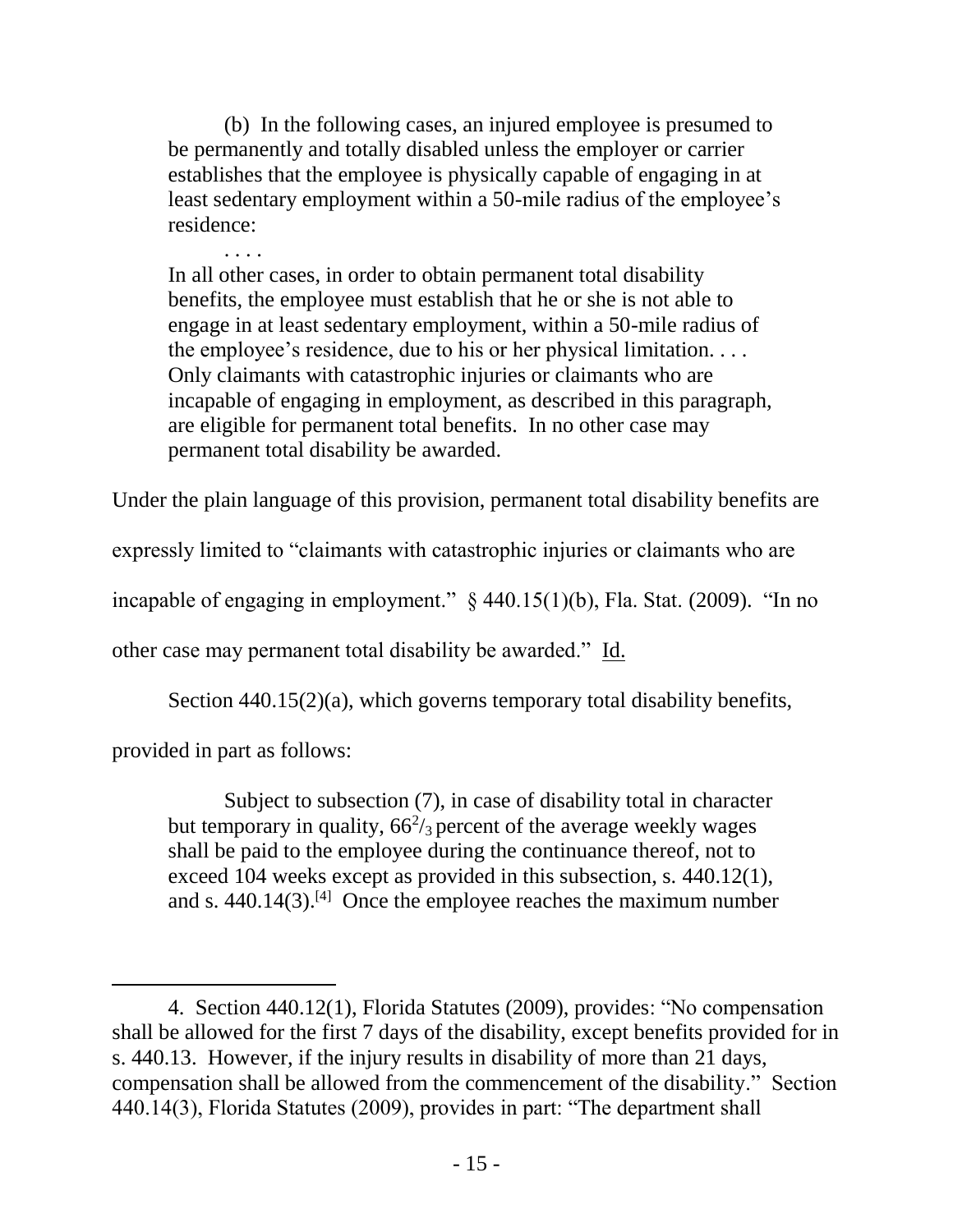of weeks allowed, or the employee reaches the date of maximum medical improvement, whichever occurs earlier, temporary disability benefits shall cease and the injured worker's permanent impairment shall be determined.

Under the plain language of this provision, temporary total disability benefits are payable for no more than 104 weeks, after which the worker's permanent impairment rating must be determined. "The permanent impairment rating is used to pay 'impairment income benefits,' " as distinguished from permanent total disability benefits, "commencing on 'the day after the employee reaches [maximum medical improvement] or after the expiration of temporary benefits, whichever occurs earlier,' and continuing for a period determined by the employee's percentage of impairment." Hadley, 78 So. 3d at 624 (quoting  $§$  440.15(3)(g), Fla. Stat.).

As the First District recognized in Hadley, "[t]he statutory scheme in section 440.15 works seamlessly when the injured employee reaches [maximum medical improvement] prior to the expiration of the 104 weeks of temporary disability benefits." Id. But where "the employee is not at [maximum medical] improvement] at the expiration of the 104 weeks, there is the potential for a 'gap' in disability benefits because [temporary total disability] benefits cease by

 $\overline{a}$ 

establish by rule a form which shall contain a simplified checklist of those items which may be included as 'wage' for determining the average weekly wage."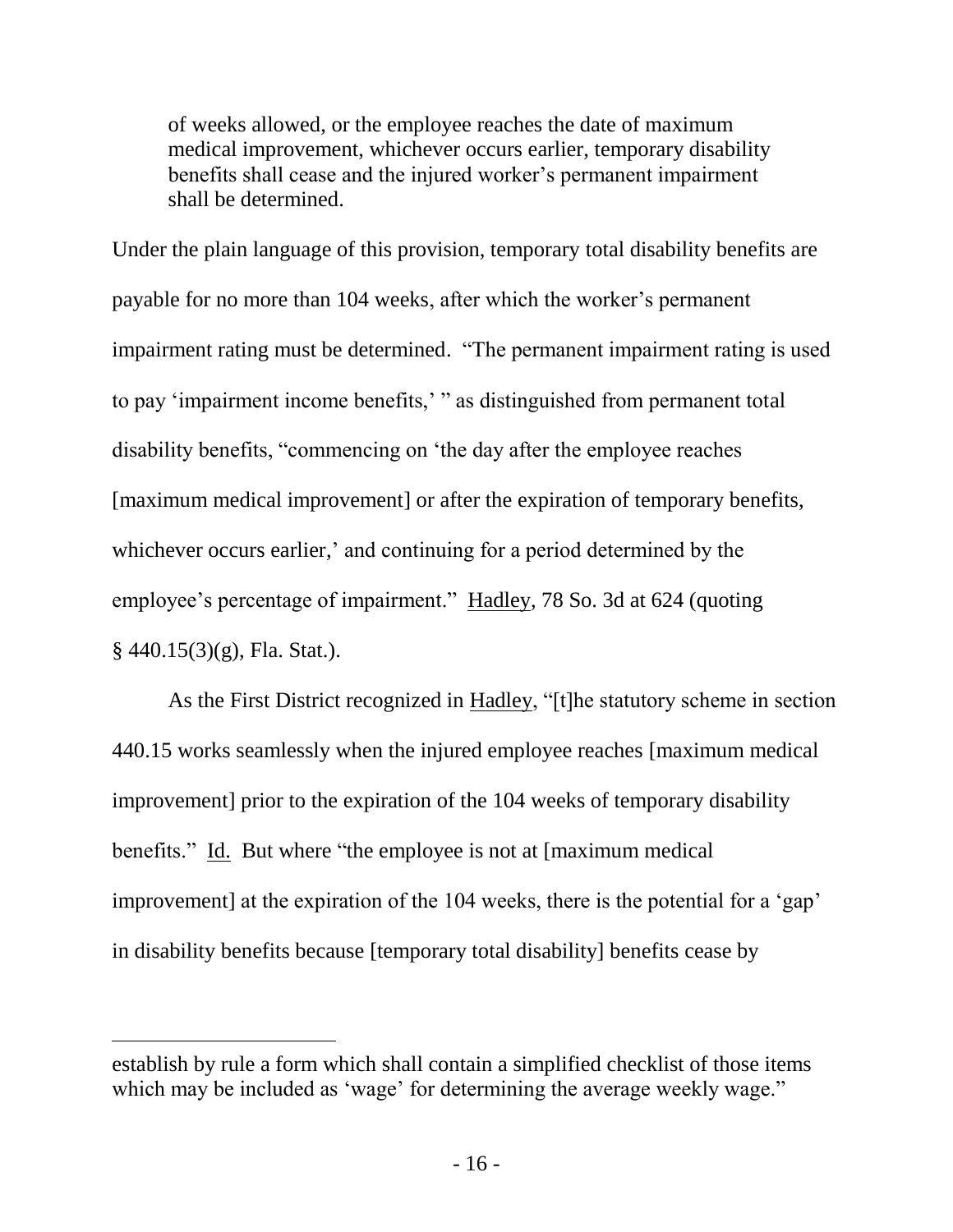operation of law after 104 weeks and entitlement to [permanent total disability] benefits is generally not ripe until the employee reaches [maximum medical improvement]." Id.

Analyzing these statutory provisions, and in an apparent effort to avoid the statutory gap, the First District in Westphal ultimately concluded that the Legislature's use of the term "permanent impairment" in section 440.15(2)(a) signifies that the disabled worker has attained maximum medical improvement by operation of law. See Westphal, 122 So. 3d at 445. The First District therefore held that "a worker who is totally disabled as a result of a workplace accident and remains totally disabled by the end of his or her eligibility for temporary total disability benefits is deemed to be at maximum medical improvement by operation of law and is therefore eligible to assert a claim for permanent and total disability benefits." Id. at 442.

Although this Court's review of the First District's statutory interpretation is de novo, "statutes come clothed with a presumption of constitutionality and must be construed whenever possible to effect a constitutional outcome." Crist v. Fla. Ass'n of Crim. Def. Lawyers, Inc., 978 So. 2d 134, 139 (Fla. 2008). While we are confident that the First District en banc majority was attempting to save the statute's constitutionality by interpreting it so as to avoid a draconian result for

- 17 -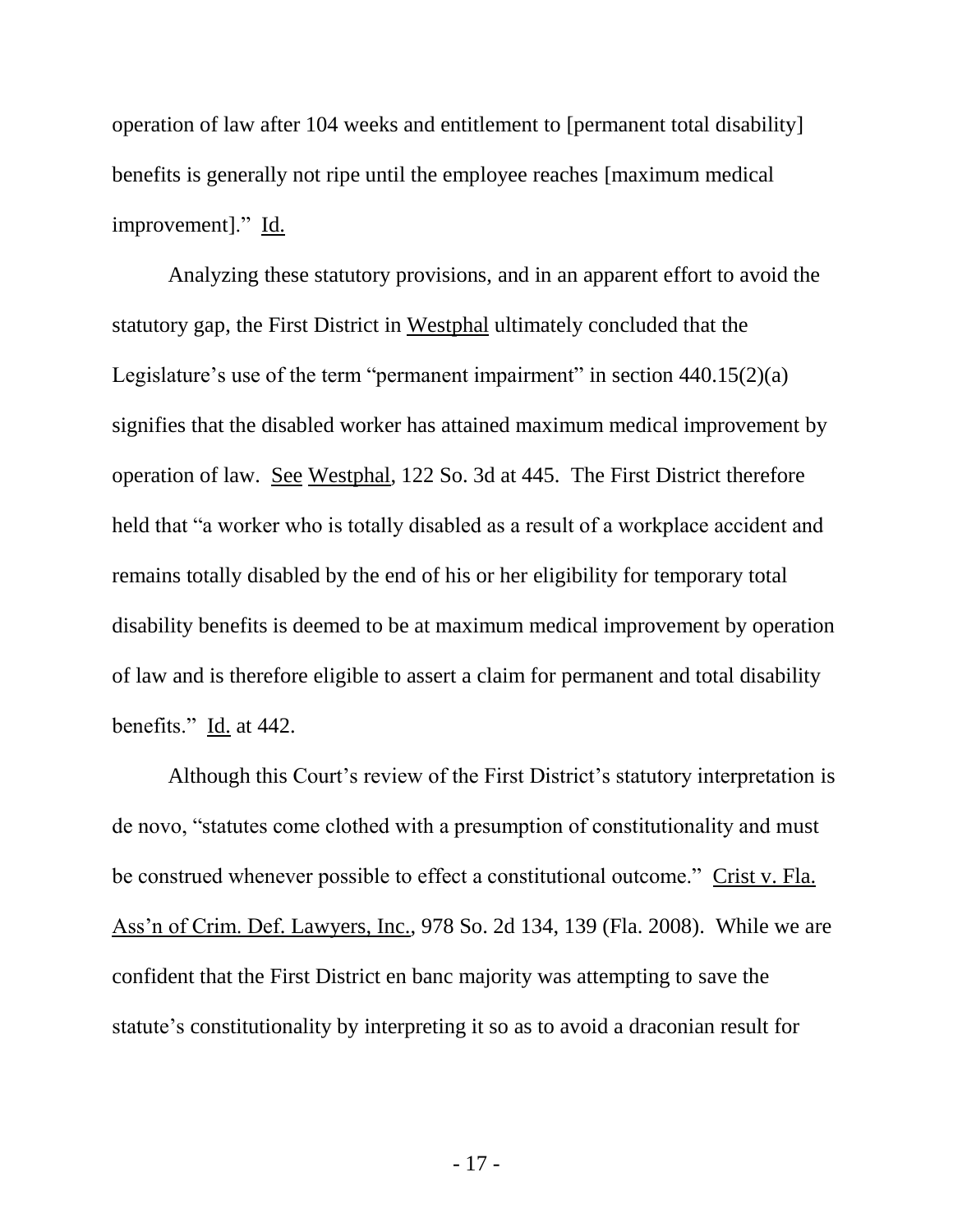severely injured workers, the clear language of the statute simply does not allow us to agree with the First District's interpretation.

Rather, the previous interpretation provided by the First District in Oswald, and adhered to in Hadley, is consistent with the Legislature's plainly stated intent, which nowhere indicates that the Legislature sought to equate the expiration of temporary total disability benefits with maximum medical improvement. As stated in Oswald, under the plain language of the statute, "an employee whose temporary benefits have run out—or are expected to do so imminently—must be able to show not only total disability upon the cessation of temporary benefits but also that total disability will be existing after the date of maximum medical improvement" in order to be eligible to receive permanent total disability benefits. 710 So. 2d at 98 (internal citation omitted).

Specifically, section 440.15(2)(a) requires an injured worker's "permanent impairment,"<sup>5</sup> as opposed to permanent total disability, to be determined. In addition, section 440.15(3), which pertains to "permanent impairment benefits," is the only section that discusses an "evaluation" for permanent impairment of the employee, with entitlement to such benefits to commence the day after the

 $\overline{a}$ 

<sup>5.</sup> As defined in section 440.02(22), Florida Statutes (2009), "permanent impairment" means "any anatomic or functional abnormality or loss determined as a percentage of the body as a whole, existing after the date of maximum medical improvement, which results from the injury."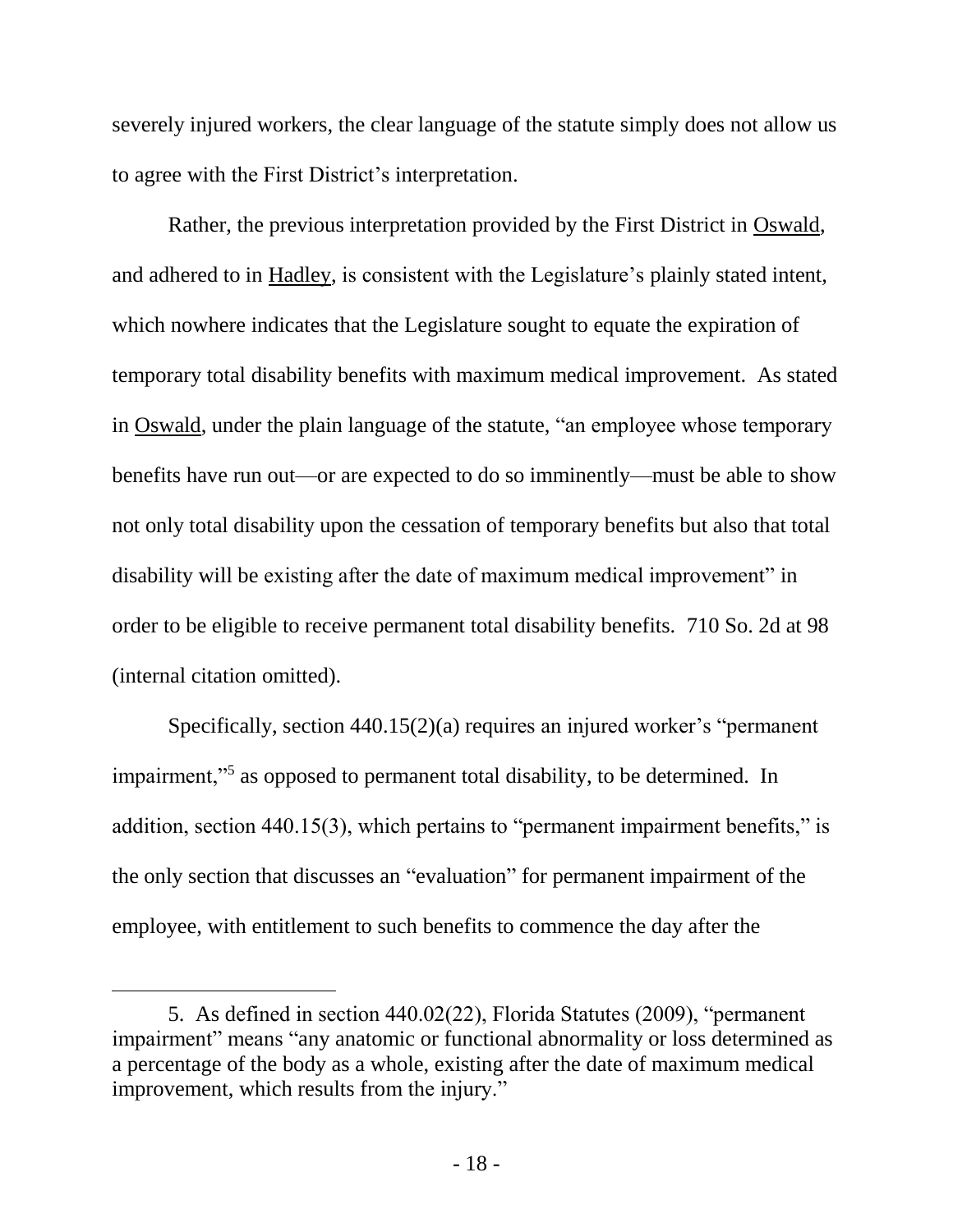employee reaches maximum medical improvement or his or her temporary total disability benefits expire. Permanent impairment benefits are distinct from, and not a substitute for, total disability benefits. Thus, the plain language of the statute provides for permanent impairment to be determined for purposes of impairment benefits as opposed to permanent total disability benefits.

It is clear from the statute that the Legislature intended to limit the duration of temporary total disability benefits to a maximum of 104 weeks. It is further clear that the Legislature intended to limit the class of individuals who are entitled to permanent total disability benefits to those with catastrophic injuries and those who are able to demonstrate a permanent inability to engage in even sedentary employment within a fifty-mile radius of their home. In other words, these provisions "create a gap in disability benefits for those injured workers who are totally disabled upon the expiration of temporary disability benefits but fail to prove prospectively that total disability will exist after the date of [maximum medical improvement]." Hadley, 78 So. 3d at 626 (quoting Crum v. Richmond, 46 So. 3d 633, 637 n.3 (Fla. 1st DCA 2010)).

Although this Court must, whenever possible, construe statutes to effect a constitutional outcome, we may not salvage a plainly written statute by rewriting it. See Sult v. State, 906 So. 2d 1013, 1019 (Fla. 2005) ("Courts may not go so far in their narrowing constructions so as to effectively rewrite legislative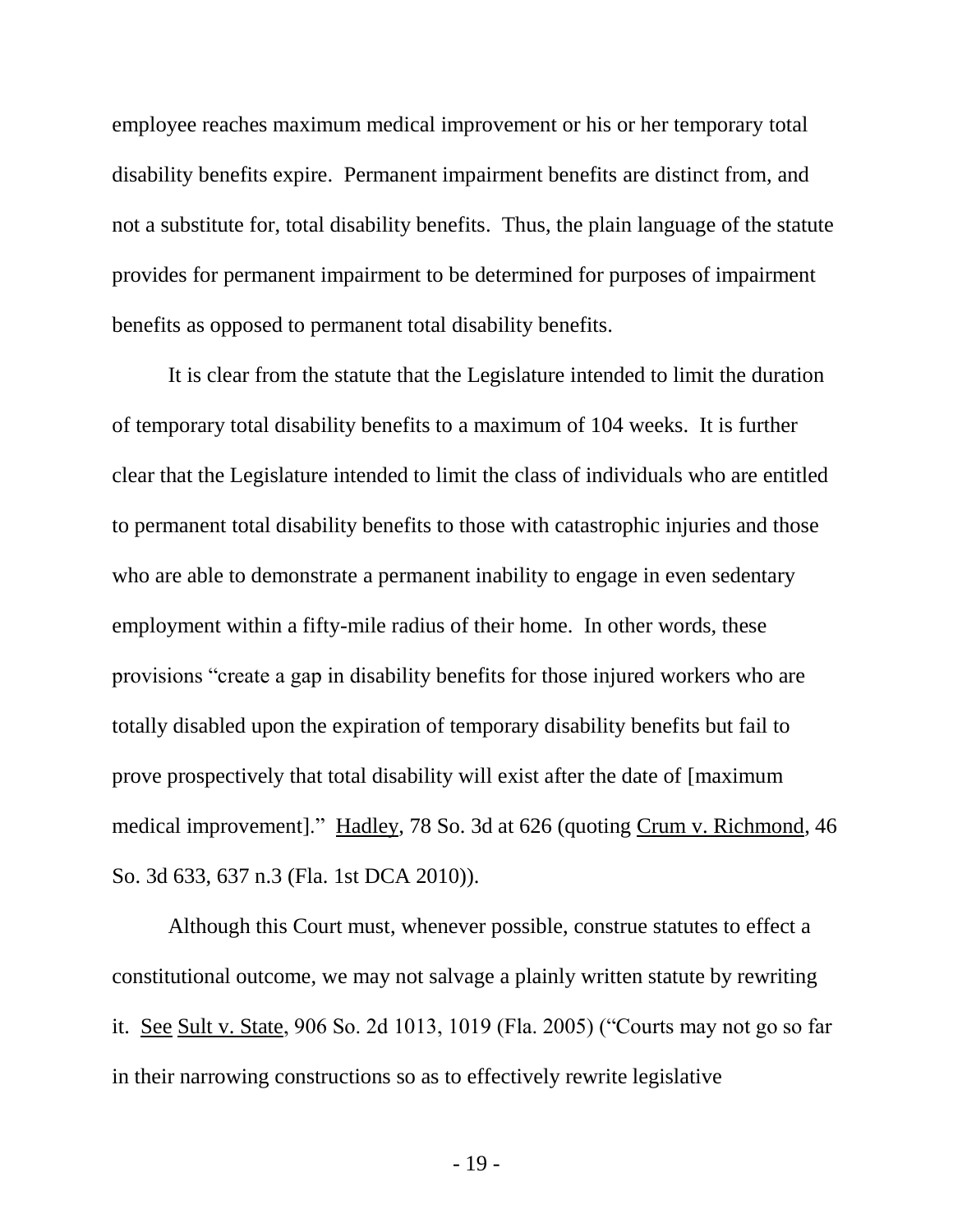enactments."). The gap in benefits caused by the Legislature's decision to reduce the duration of entitlement to temporary total disability benefits may be an unintentional, unanticipated, and unfortunate result. But even if potentially unwise and unfair, it is not the prerogative of the courts to rewrite a statute to overcome its shortcomings. See Clines v. State, 912 So. 2d 550, 558 (Fla. 2005) ("A court's function is to interpret statutes as they are written and give effect to each word in the statute." (quoting Fla. Dep't of Revenue v. Fla. Mun. Power Agency, 789 So. 2d 320, 324 (Fla. 2001))); Metro. Dade Cty. v. Bridges, 402 So. 2d 411, 414 (Fla. 1981), receded from on other grounds by Makemson v. Martin Cty., 491 So. 2d 1109 (Fla. 1986) (explaining that "courts may not vary the intent of the legislature with respect to the meaning of the statute in order to render the statute constitutional").

Because we hold that the statute is clear in creating a statutory gap in benefits, and thus not susceptible to the rules of statutory construction, we turn to Westphal's constitutional challenge—that the statute as plainly written results in a denial of access to courts.

#### **B. Denial of Access to Courts**

Article I, section 21, of the Florida Constitution, part of our state constitutional "Declaration of Rights" since 1968, guarantees every person access to the courts and ensures the administration of justice without denial or delay: "The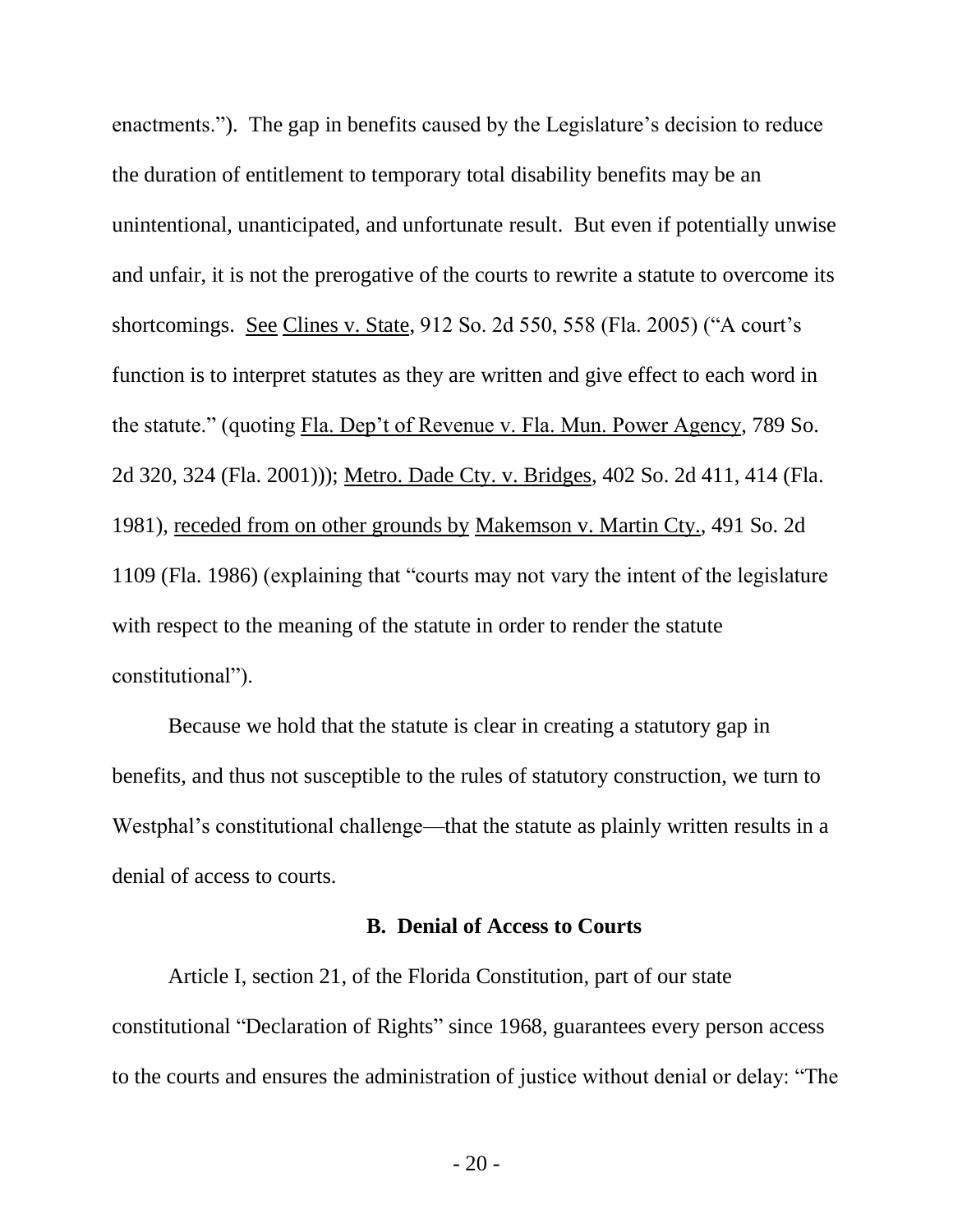courts shall be open to every person for redress of any injury, and justice shall be administered without sale, denial or delay." Art. I, § 21, Fla. Const. (emphasis added). This important state constitutional right has been construed liberally in order to "guarantee broad accessibility to the courts for resolving disputes." Psychiatric Assocs. v. Siegel, 610 So. 2d 419, 424 (Fla. 1992), receded from on other grounds by Agency for Health Care Admin. v. Associated Indus. of Fla., Inc., 678 So. 2d 1239 (Fla. 1996).

In Kluger, this Court explained the meaning of the access to courts provision and the necessary showing for demonstrating a constitutional violation based on access to courts:

[W]here a right of access to the courts for redress for a particular injury has been provided by statutory law predating the adoption of the Declaration of Rights of the Constitution of the State of Florida, or where such right has become a part of the common law of the State pursuant to Fla. Stat. § 2.01, F.S.A., the Legislature is without power to abolish such a right without providing a reasonable alternative to protect the rights of the people of the State to redress for injuries, unless the Legislature can show an overpowering public necessity for the abolishment of such right, and no alternative method of meeting such public necessity can be shown.

281 So. 2d at 4.

Prior to 1968, when the access to courts provision was adopted, the Legislature had already abolished the common-law tort remedy for injured workers and enacted a workers' compensation law "as administrative legislation to be simple, expeditious, and inexpensive so that the injured employee, his family, or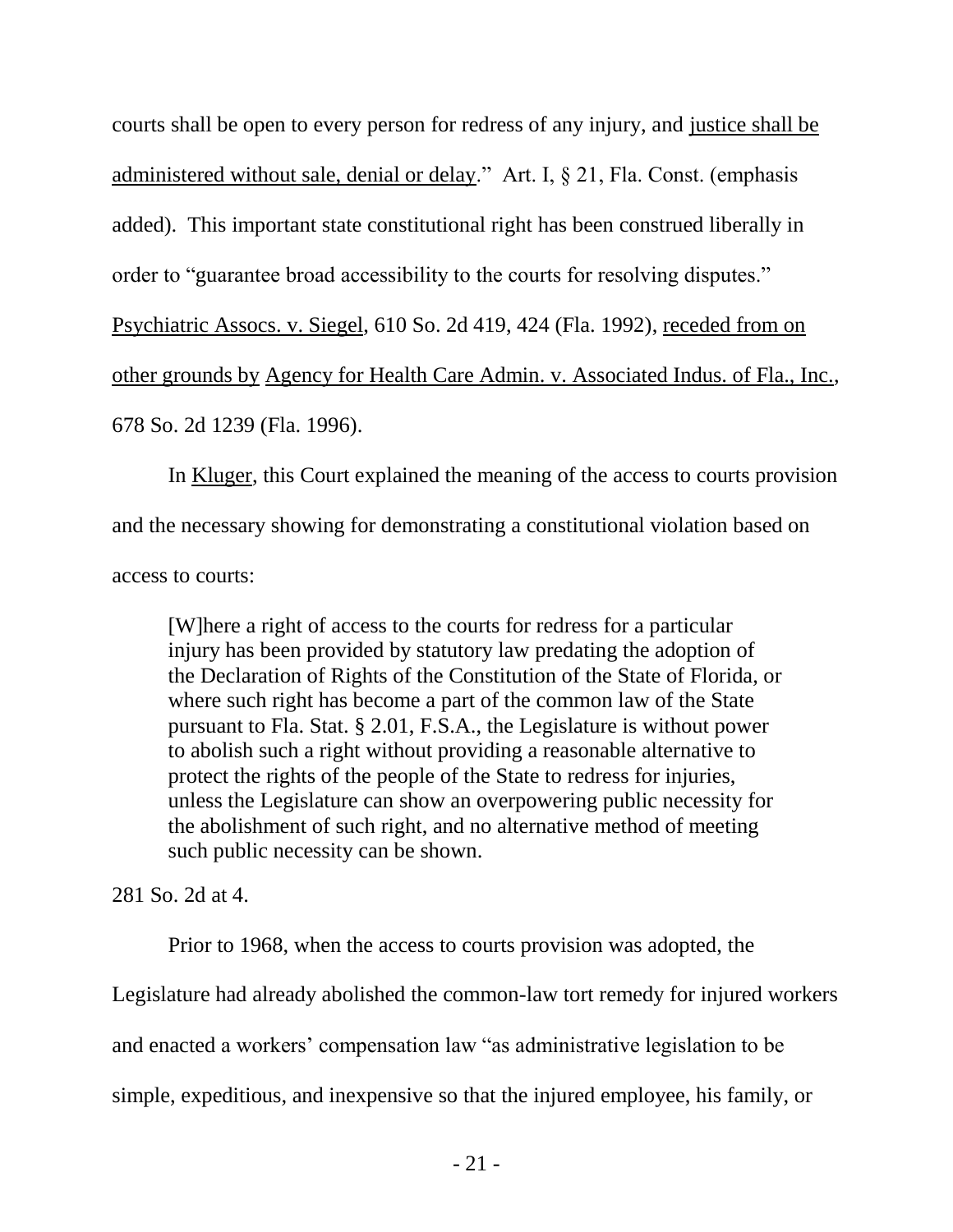society generally, would be relieved of the economic stress resulting from workconnected injuries, and place the burden on the industry which caused the injury." Lee Eng'g & Constr. Co. v. Fellows, 209 So. 2d 454, 456 (Fla. 1968). The workers' compensation law "abolishes the right to sue one's employer and substitutes the right to receive benefits under the compensation scheme." Sasso v. Ram Prop. Mgmt., 452 So. 2d 932, 933 (Fla. 1984).

Nevertheless, the fact that workers' compensation was created prior to 1968 as a non-judicial statutory scheme of no fault benefits intended to provide full medical care and wage-loss payments does not mean that changes to the workers' compensation law to reduce or eliminate benefits are immune from a constitutional attack based on access to courts. In fact, this Court in Kluger specifically discussed the alternative remedy of workers' compensation, explaining that "[w]orkmen's compensation abolished the right to sue one's employer in tort for a job-related injury, but provided adequate, sufficient, and even preferable safeguards for an employee who is injured on the job, thus satisfying one of the exceptions to the rule against abolition of the right to redress for an injury." Kluger, 281 So. 2d at 4 (emphasis added). In other words, as Kluger held, workers' compensation constitutes a "reasonable alternative" to tort litigation and therefore does not violate the access to courts provision—so long as it provides adequate and sufficient safeguards for the injured employee. Id.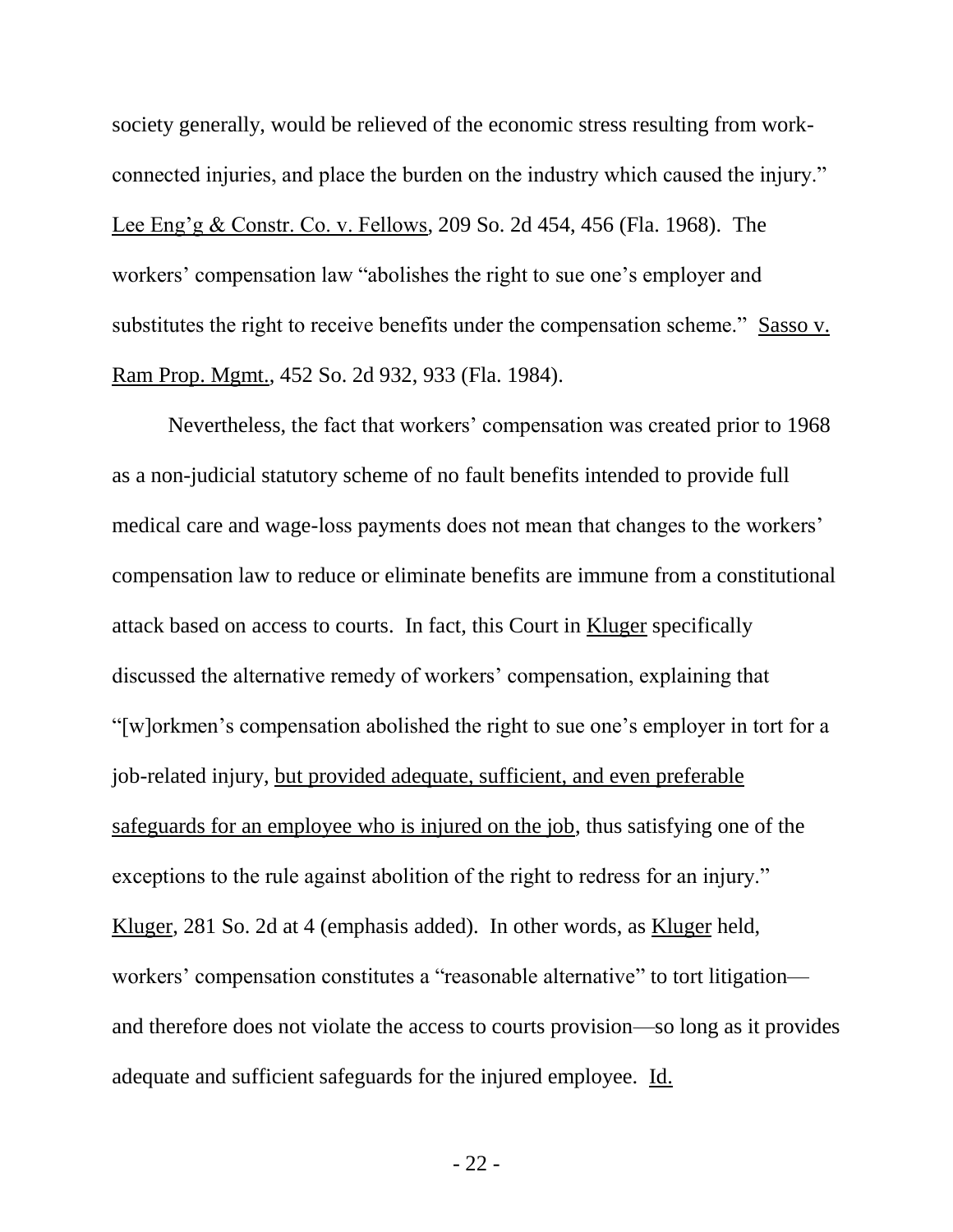This Court has applied the Kluger analysis in subsequent cases that have raised constitutional challenges to the workers' compensation law based on access to courts. Citing to Kluger, this Court in Martinez explained that in order to be upheld as constitutional, the workers' compensation law must continue to provide a "reasonable alternative to tort litigation." Martinez, 582 So. 2d at 1171-72; see also Mahoney v. Sears, Roebuck & Co., 440 So. 2d 1285, 1286 (Fla. 1983) ("Workers' compensation, therefore, still stands as a reasonable litigation alternative.").

In Martinez, this Court noted that it "previously has rejected claims that workers' compensation laws violate access to courts by failing to provide a reasonable alternative to common-law tort remedies." Martinez, 582 So. 2d at 1171 (citing Kluger, 281 So. 2d at 4). Although the 1990 amendment addressed by the Court in Martinez "undoubtedly reduce[d] benefits to eligible workers," by reducing the administration of temporary total disability benefits from 350 weeks to 260 weeks, this Court concluded at that time that "the workers' compensation law remains a reasonable alternative to tort litigation." Id. at 1171-72 (emphasis added). But this conclusion was premised on the holding that the workers' compensation scheme as a whole continued to provide "injured workers with full medical care and wage-loss payments for total or partial disability regardless of fault and without the delay and uncertainty of tort litigation." Id. at 1172. That is,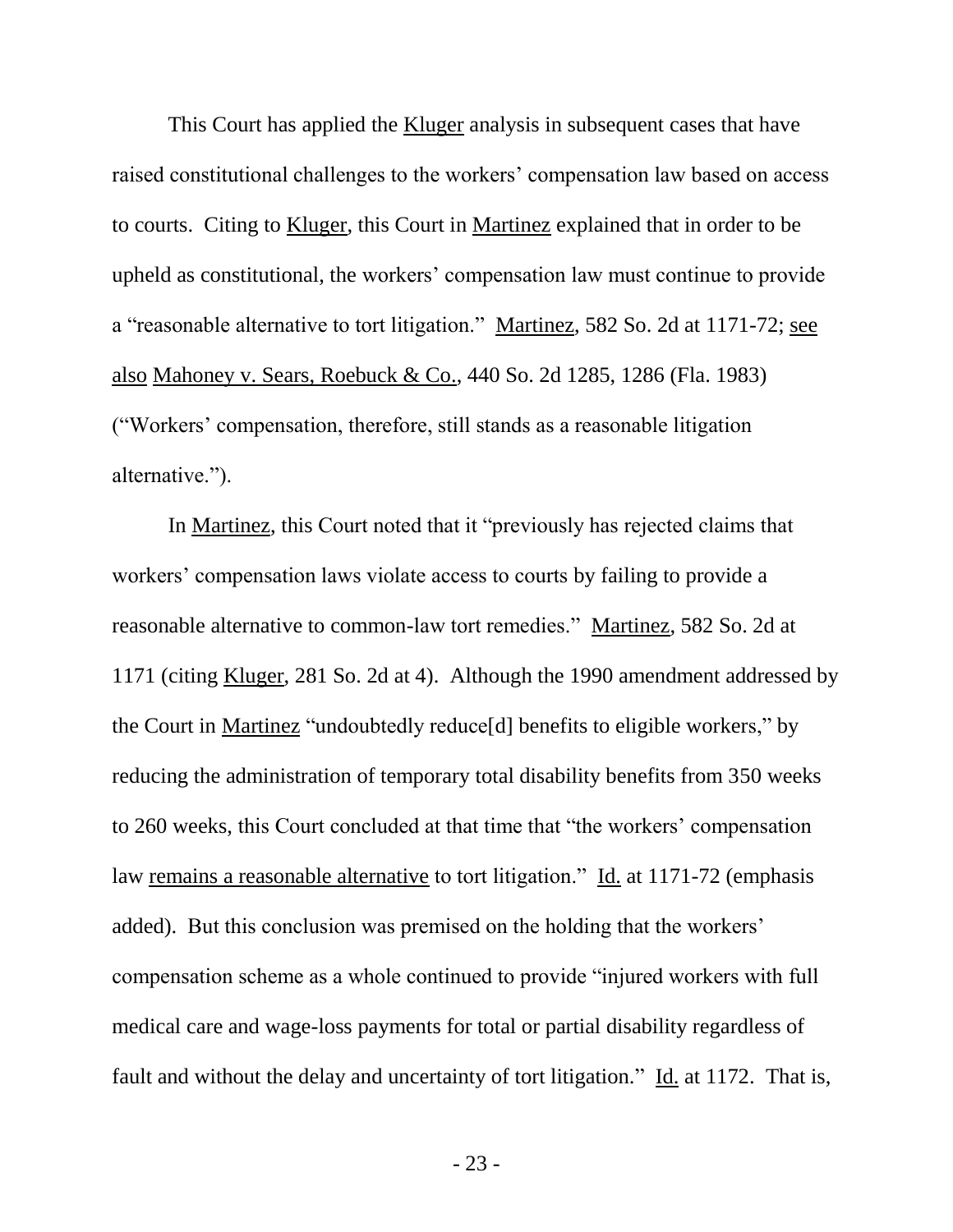under the Kluger analysis, the law at the time of Martinez, which provided for 260 weeks for temporary total disability, continued to provide adequate and sufficient safeguards for injured employees.

Therefore, although this Court has rejected constitutional challenges to the workers' compensation law in the past, our precedent clearly establishes that, when confronted with a constitutional challenge based on access to courts, we must determine whether the law "remains a reasonable alternative to tort litigation." Acton v. Fort Lauderdale Hosp., 440 So. 2d 1282, 1284 (Fla. 1983). However, because the workers' compensation law had already been adopted in 1968, the question in this case is whether the workers' compensation law with regard to the 104-week limitation remains a "system of compensation without contest," Mullarkey, 268 So. 2d at 366, that provides "full medical care and wage-loss payments for total or partial disability regardless of fault," Martinez, 582 So. 2d at 1172 (emphasis added).

The 104-week limitation on temporary total disability benefits and the statutory gap must therefore be viewed through the analytical paradigm of Kluger, asking whether the workers' compensation law continues to provide adequate and sufficient safeguards for the injured worker and thus constitutes a constitutional, reasonable alternative to tort litigation. Kluger, 281 So. 2d at 4. The "reasonable alternative" test is then the linchpin and measuring stick, and this Court has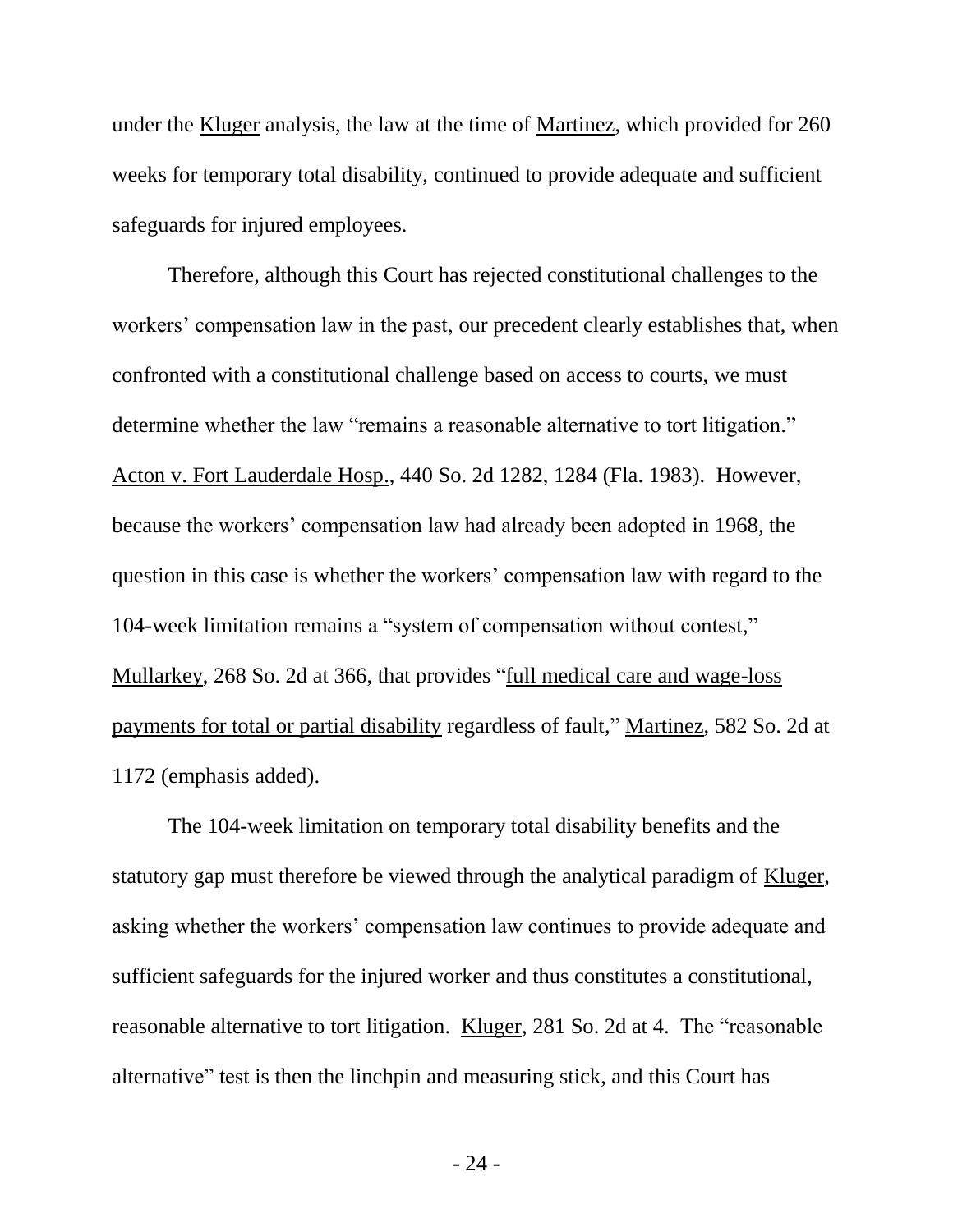undoubtedly upheld as constitutional many limitations on workers' compensation benefits as benefits have progressively been reduced over the years and the statutory scheme changed to the detriment of the injured worker.

But, there must eventually come a "tipping point," where the diminution of benefits becomes so significant as to constitute a denial of benefits—thus creating a constitutional violation. We accordingly must review what has occurred to the workers' compensation system since the 1968 adoption of the access to courts provision, as it relates to providing "full medical care and wage-loss payments for total or partial disability regardless of fault," Martinez, 582 So. 2d at 1172, in order to determine whether we have now reached that constitutional "tipping point."

As applied to Westphal, the current workers' compensation statutory scheme does not just reduce the amount of benefits he would receive, which was the issue we addressed in Martinez, but in fact completely cuts off his ability to receive any disability benefits at all. It does so even though there is no dispute that Westphal remained a severely injured and disabled firefighter under active treatment by doctors the City selected for him. As stated in the First District's original panel opinion:

Under this law, the City—not Westphal—had the right to select and, if appropriate, de-select, the doctors who would treat his workrelated injuries. Through this statutory system of recovery, the City had the right to meet and confer with their selected doctors without Westphal's involvement, and obtain otherwise-confidential medical information—whether or not Westphal consented to such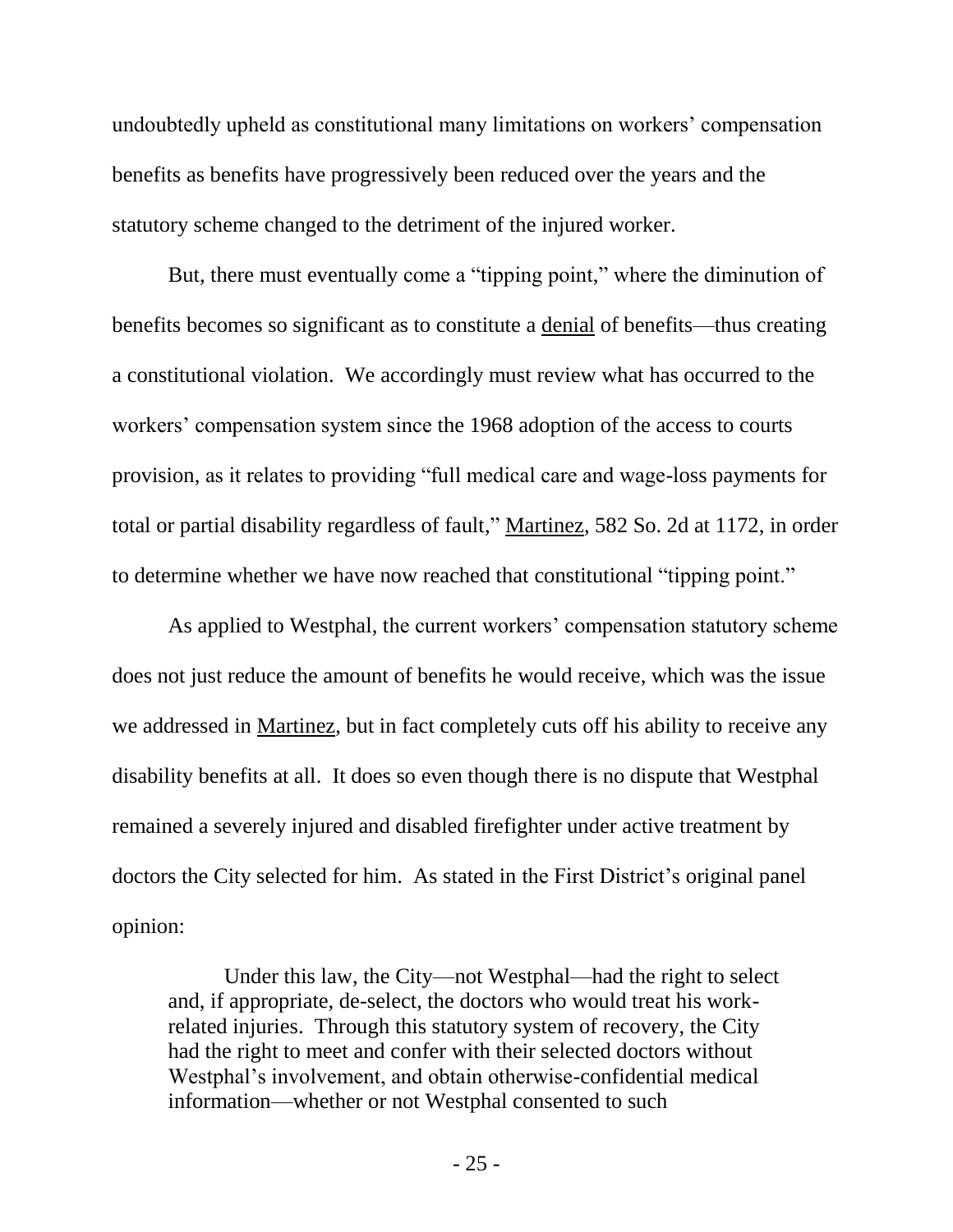communications. And the City had the right to make decisions as to whether it would authorize the medical treatment recommended by the doctors of its choosing. For his part, Westphal, removed from his otherwise inherent right to select his medical providers and make unfettered decisions about his medical care, was required to follow the recommendations of the doctors authorized by his employer. Should he fail to do so, he risked losing entitlement to his workers' compensation benefits, his only legal remedy.

As part of his medical care, Westphal required multiple surgical procedures, culminating in a five-level fusion of the lumbar spine. Under chapter 440, Westphal was then required to refrain from working and go without disability pay or wages—and wait. Westphal had to wait until the [City's] authorized doctors opined that he had reached maximum medical improvement, with no guarantee that such a day would ever come. But, even once he fully recovered, Westphal could not, under normal circumstances, recover disability benefits for the indeterminate waiting period.

## Westphal v. City of St. Petersburg/City of St. Petersburg Risk Mgmt., No. 1D12-

3563, slip op. at 7-8 (Fla. 1st DCA Feb. 28, 2013) (footnote omitted) (emphasis added), opinion withdrawn and superseded on rehearing en banc by Westphal, 122 So. 3d 440. In other words, even though doctors chosen by the City had performed multiple surgical procedures culminating in a five-level spinal fusion, because those same doctors did not render an opinion that Westphal had reached maximum medical improvement—that is, that he had reached the end of his medical recovery and would improve no further—Westphal was not yet eligible for permanent total disability benefits. And there was no way to know when those doctors would determine that he had reached maximum medical improvement, leaving Westphal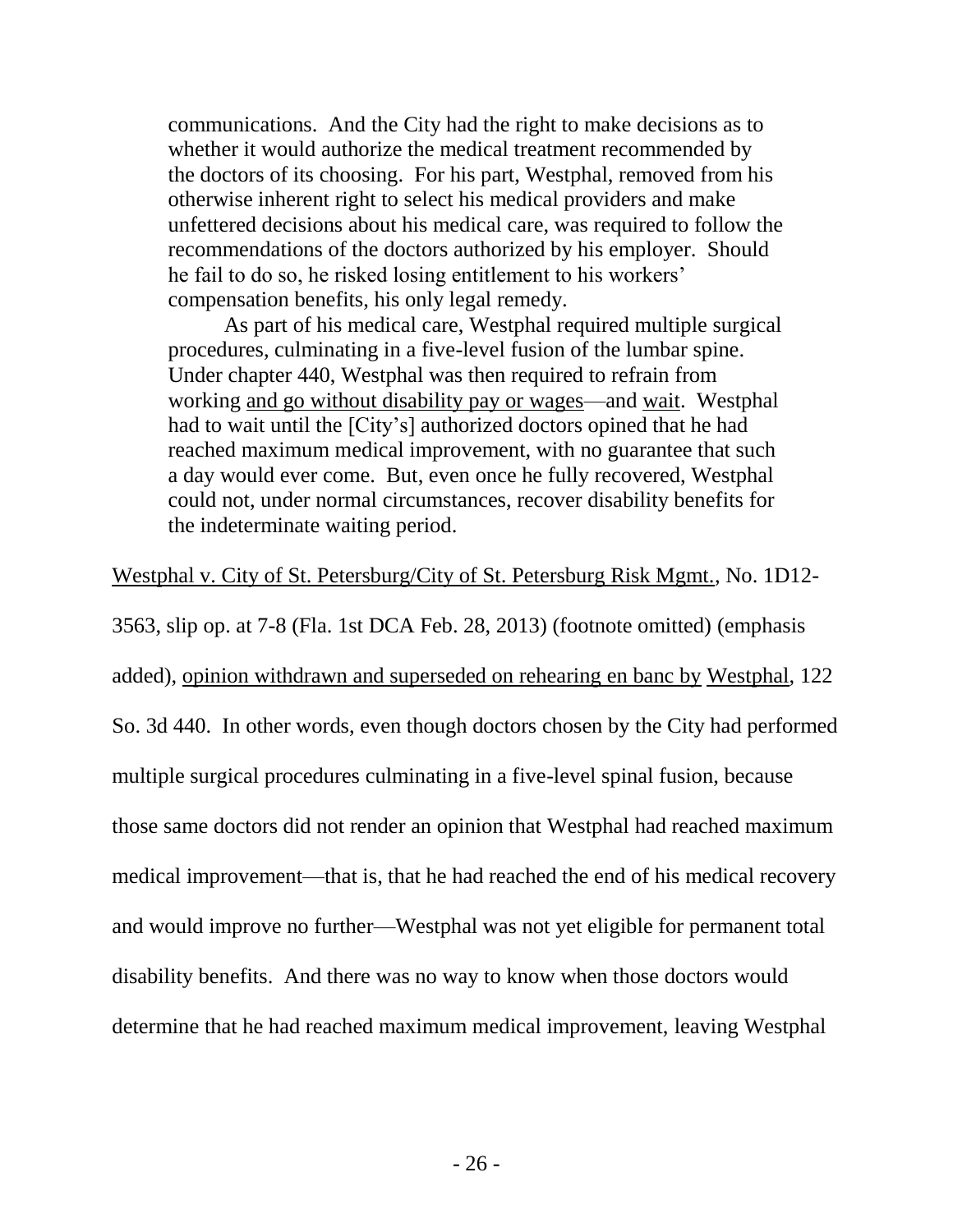without disability benefits for an indefinite amount of time while he was still totally disabled and incapable of working.

In comparing the rights of a worker such as Westphal injured on the job today with those of a worker injured in 1968, the extent of the changes in the workers' compensation system is dramatic. A worker injured in 1968 was entitled to receive temporary total disability benefits for up to 350 weeks. See § 440.15(2), Fla. Stat. (1968). In 1990, the Legislature reduced the availability of temporary total disability benefits from 350 to 260 weeks—a 25.7% reduction of two years. See ch. 90-201, § 20, Laws of Fla. Then, in 1993, the Legislature again reduced the availability of temporary total disability benefits, this time from 260 weeks to 104 weeks—a 60% reduction. See ch. 93-415, § 20, Laws of Fla. This means that an injured worker such as Westphal is now eligible to receive only 104 weeks of temporary total disability benefits—a massive 70% reduction when compared to the temporary total disability benefits available in 1968.

It is uncontroverted that decreasing substantially the period of payments from 350 weeks to 104 weeks, standing alone, results in a dramatic reduction from almost seven years of disability benefits down to two years. Whereas almost seven years or even five years post-accident should be a reasonable period for an injured worker to achieve maximum medical improvement, clearly two years is not for the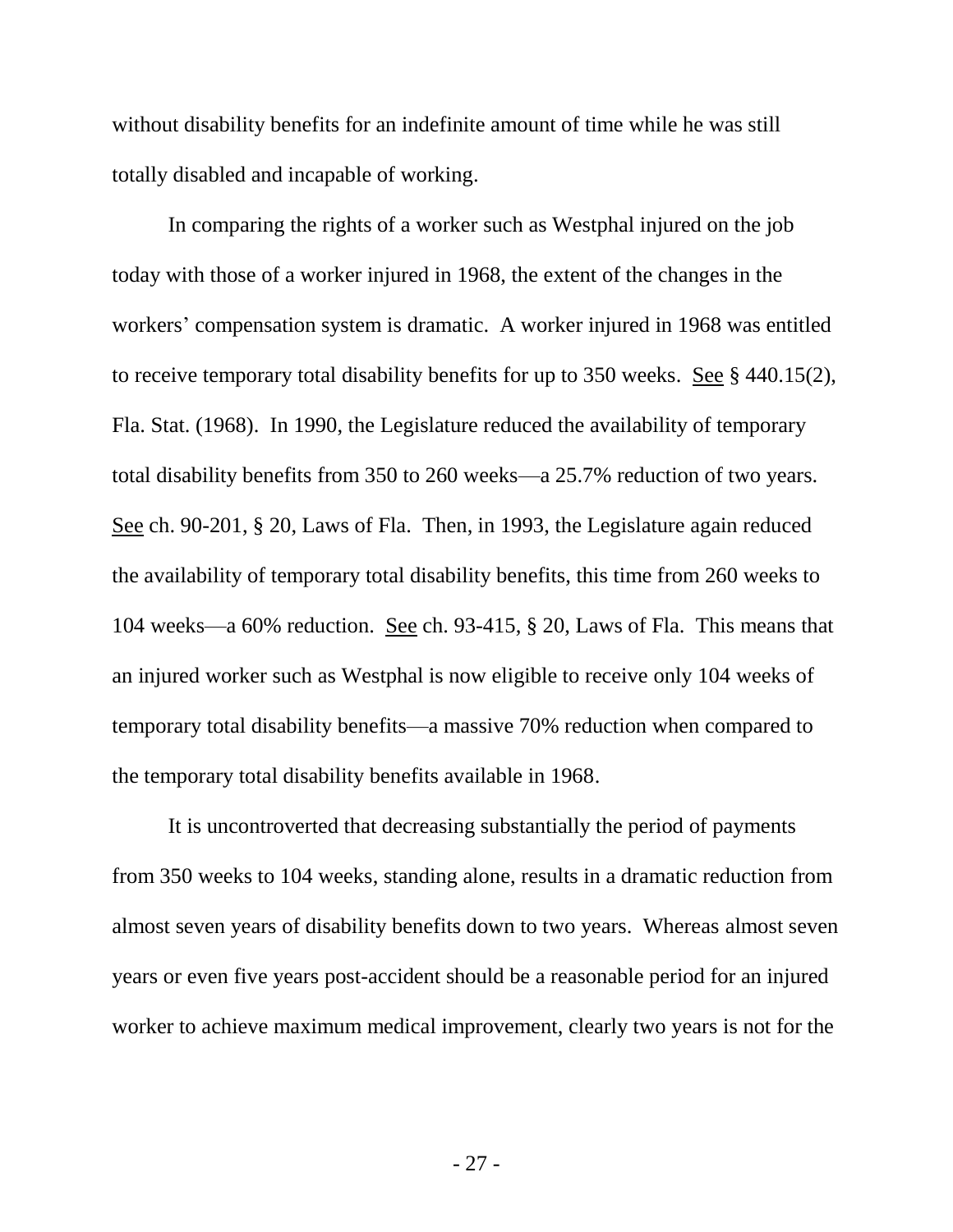most severely injured of workers, like Westphal, who might be in need of multiple surgical interventions.

Currently, at the conclusion of the 104-week limit, temporary total disability benefits cease, regardless of the condition of the injured worker. Therefore, rather than receive "full medical care and wage-loss payments" for a continuing disability, as the workers' compensation law was intended, an injured worker's full medical care and wage-loss payments are eliminated after 104 weeks if the worker falls into the statutory gap. This is true even if the worker remains incapable of working for an indefinite period of time, based on the advice of the employerselected doctors.

Recognizing the constitutional implications of such a statutory scheme, Judge Van Nortwick, in his dissent in Hadley, cogently noted:

[I]n the case of a totally disabled claimant whose rights to temporary disability benefits has expired, but who is prohibited from receiving permanent disability benefits, the elimination of disability benefits may reach a point where the claimant's cause of action has been effectively eliminated. In such a case, the courts might well find that the benefits under the Workers' Compensation Law are no longer a reasonable alternative to a tort remedy and that, as a result, workers have been denied access to courts.

78 So. 3d at 634 (Van Nortwick, J., dissenting). We have now reached that point at which "the claimant's cause of action has been effectively eliminated"—the constitutional "tipping point" of which Judge Van Nortwick forewarned.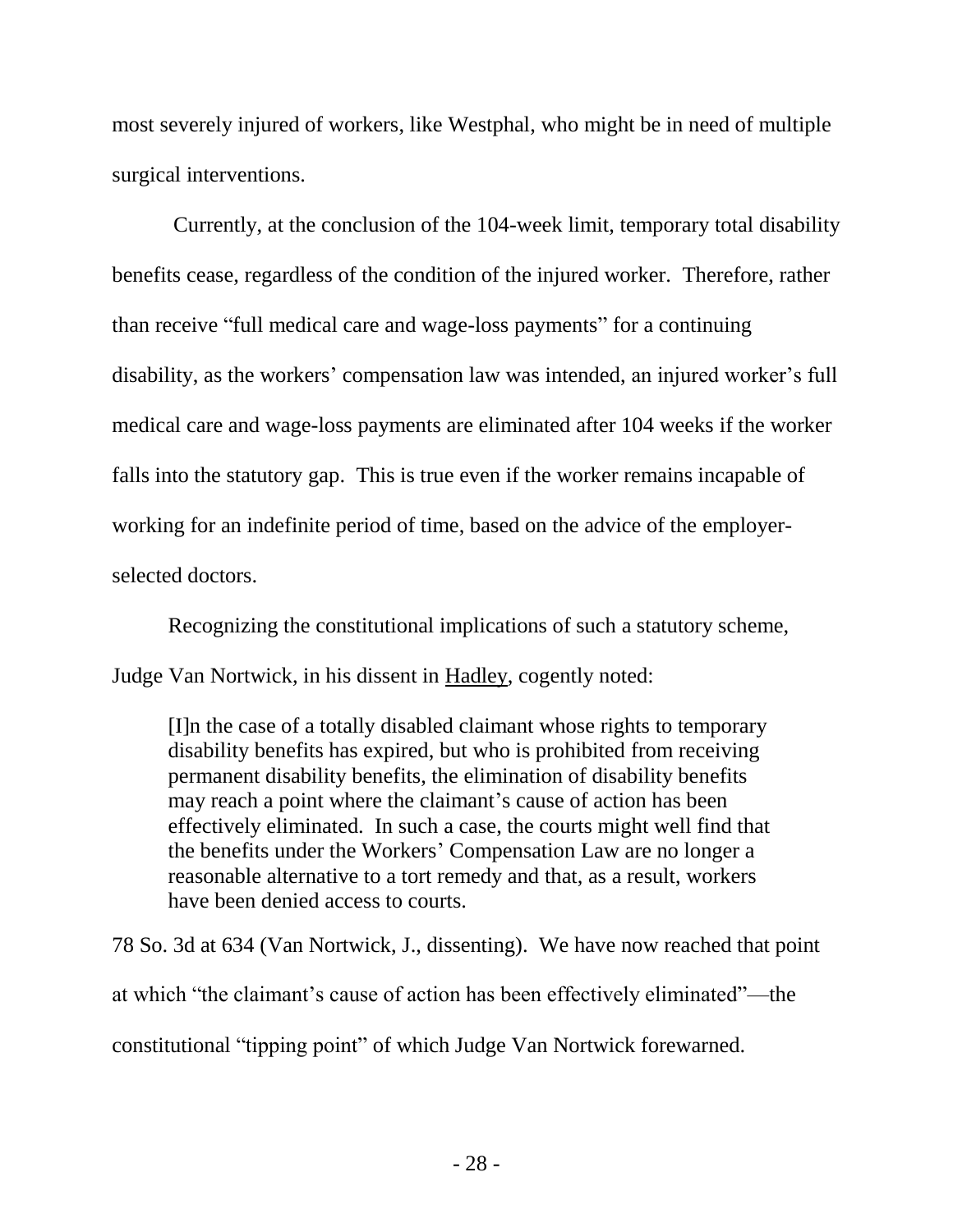We conclude that the 104-week limitation on temporary total disability benefits, as applied to a worker like Westphal, who falls into the statutory gap at the conclusion of those benefits, does not provide a "reasonable alternative" to tort litigation. Under the current statute, workers such as Westphal are denied their constitutional right of access to the courts. We agree with the point our colleague, Justice Lewis, makes in his concurring in result opinion that:

Under the plain language of the statute, many hardworking Floridians who become injured in the course of employment are denied the benefits necessary to pay their bills and survive on a day-to-day basis. The inequitable impact of this statute is patent because it provides permanent total disability benefits to the disabled worker who reaches maximum medical improvement quickly, but arbitrarily and indefinitely terminates benefits to other disabled workers—i.e., until the employee proves that he or she is permanently and totally disabled once maximum medical improvement is attained, even where there is no dispute that the employee is totally disabled at the time the temporary benefits expire, and even if maximum medical improvement will occur in the future.

Concurring in result op. of Lewis, J., at 39-40 (footnote omitted) (emphasis

in original).

Sadly, Westphal's case is not an isolated one. As observed by Judge

Thomas in the First District's panel opinion:

When an employee sustains serious injuries that require prolonged or complicated medical treatment, it is not unusual for that claimant to exhaust entitlement to 104 weeks of temporary disability benefits before reaching maximum medical improvement (the status of full medical recovery)—paradoxically leaving only seriously injured individuals without compensation for disability while under medical instructions to refrain from work that cannot be ignored lest a defense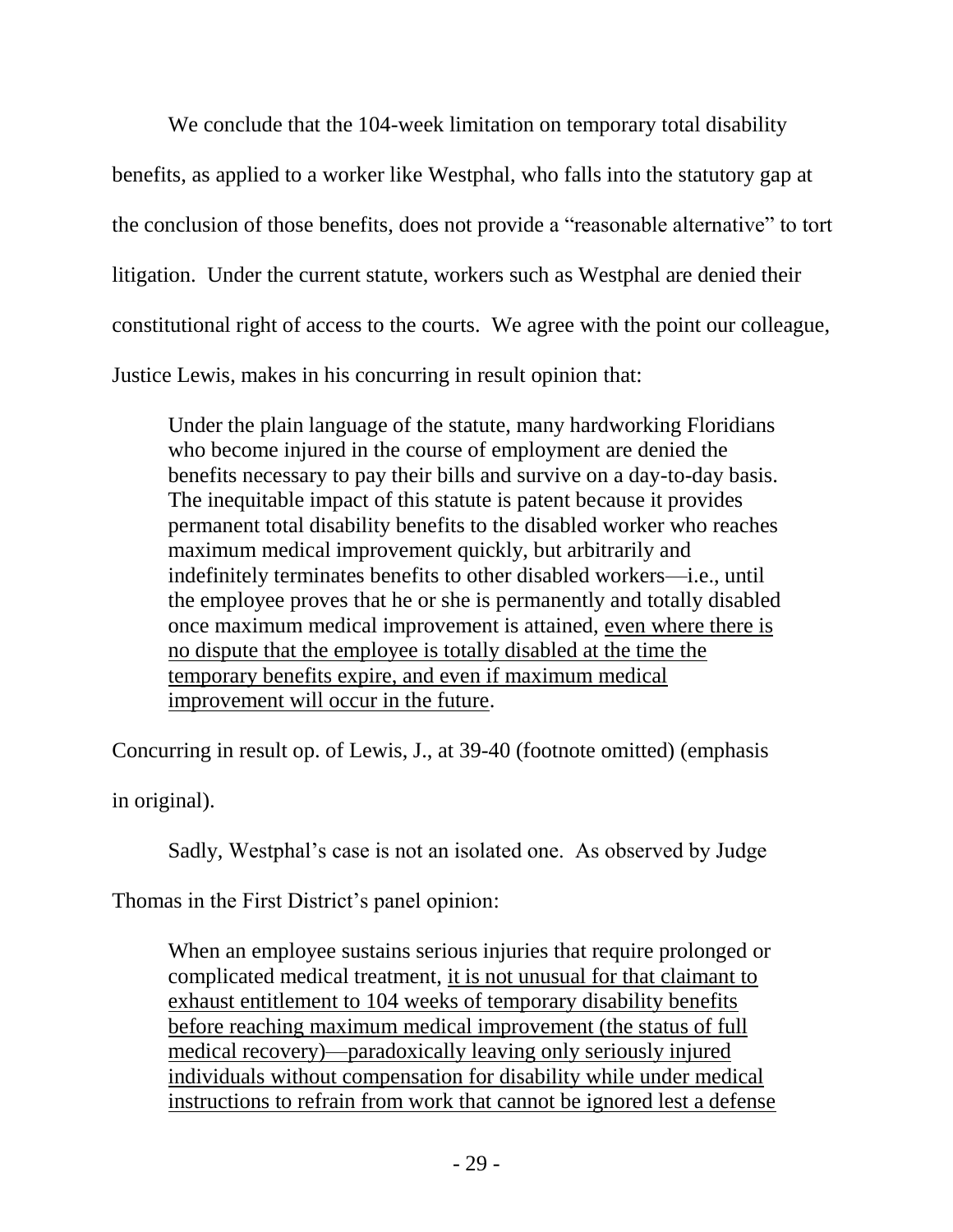of medical non-compliance be raised. Although this result is anathema to the stated purposes of chapter 440, providing injured workers with prompt medical and indemnity benefits, this court has held on numerous occasions that an award of permanent total disability benefits is premature until an injured worker reaches the stage of full medical recovery.

Westphal, No. 1D12-3563, slip op. at 17-18 (footnote omitted) (emphasis added).

Although Westphal has not argued at length that this Court should declare the entire workers' compensation law unconstitutional, the statutory gap cannot be viewed in isolation from the remainder of the statutory scheme. Over the years, there has been continuous diminution of benefits and other changes in the law. For example, during the same period of time in which the Legislature reduced the provision of disability benefits, the Legislature also gave employers and insurance carriers the virtually unfettered right to select treating physicians in workers' compensation cases. See § 440.13(2)(f), Fla. Stat. (2009); see also Butler v. Bay Ctr./Chubb Ins. Co., 947 So. 2d 570, 572-73 (Fla. 1st DCA 2006). Further, the right of the employee and the employer to "opt out" of the workers' compensation law, and preserve their tort remedies, was repealed. See §§ 440.015, 440.03, Fla. Stat. (2009). Other changes have included a heightened standard that the compensable injury be the "major contributing cause" of a worker's disability and need for treatment, and a requirement that the injured worker pay a medical copayment after reaching maximum medical improvement. See §§ 440.09(1), 440.13(14)(c), Fla. Stat. (2009).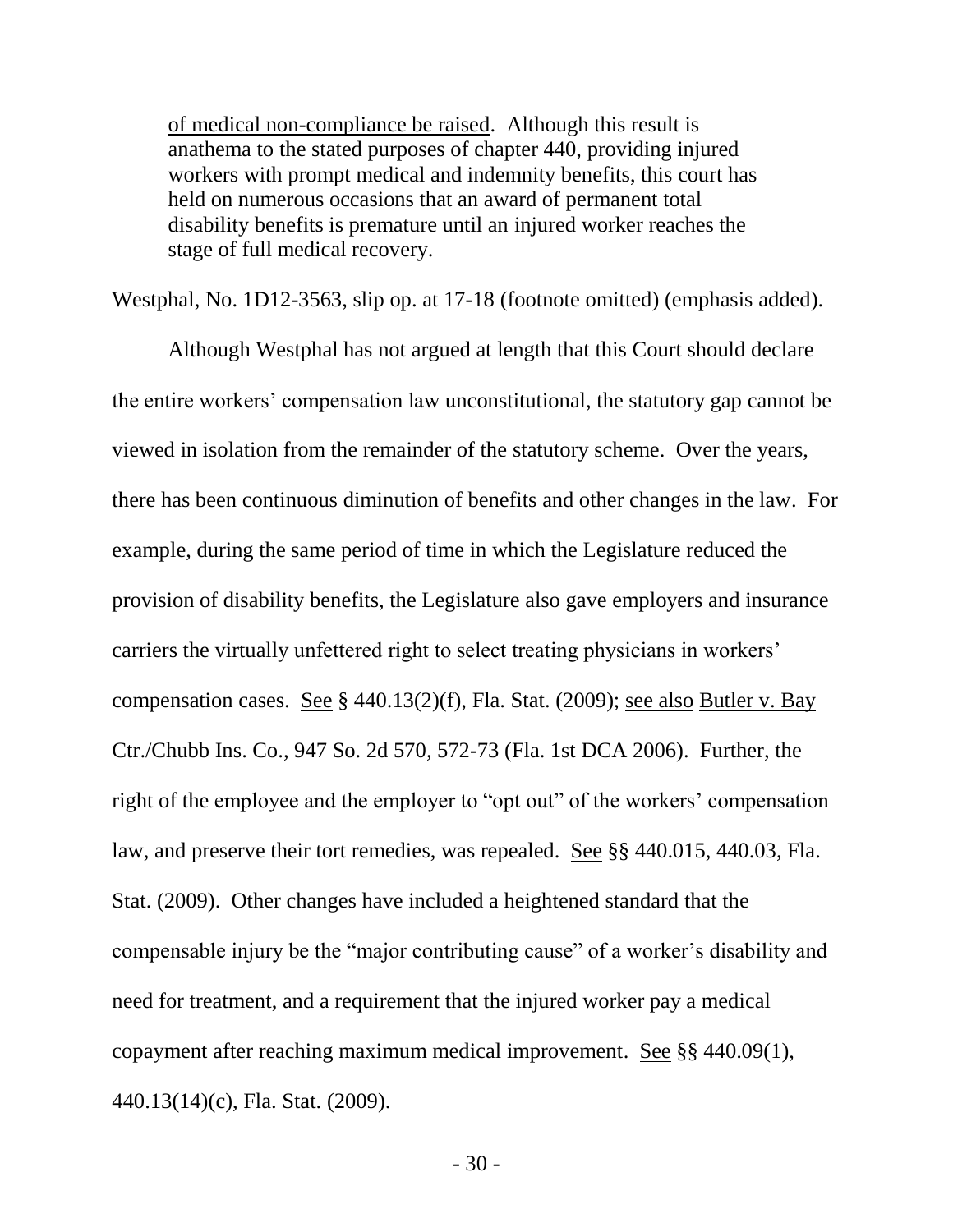The current law also allows for apportionment of all medical costs based on a preexisting condition. See § 440.15(5), Fla. Stat. (2009). As Judge Webster has observed, allowing for the apportionment of medical costs means that "injured workers will be less likely to seek medical treatment, making it more likely that they will be unable to return to the workplace." Staffmark v. Merrell, 43 So. 3d 792, 798 (Fla. 1st DCA 2010) (Webster, J., concurring). This change, Judge Webster commented, significantly reduces the benefits to which many injured workers are entitled, thereby leading to a reasonable conclusion that "the right to benefits has become largely illusory." Id.

Although this Court in Martinez, 582 So. 2d at 1171-72, upheld the 1990 version of the workers' compensation law on constitutional grounds, we wholeheartedly agree with Judge Thomas's conclusion that the current version of the law presents a materially different situation:

We are now presented with a different iteration of the Workers' Compensation Law from that addressed in Martinez—one which today provides an injured worker with limited medical care, no disability benefits beyond the 104-week period, and no wage-loss payments, full or otherwise. And, the lack of disability compensation occurs only because the severely injured worker has not reached maximum medical improvement as to the very injury for which redress is guaranteed under the Florida constitution.

The natural consequence of such a system of legal redress is potential economic ruination of the injured worker, with all the terrible consequences that this portends for the worker and his or her family. A system of redress for injury that requires the injured worker to legally forego any and all common law right of recovery for full damages for an injury, and surrender himself or herself to a system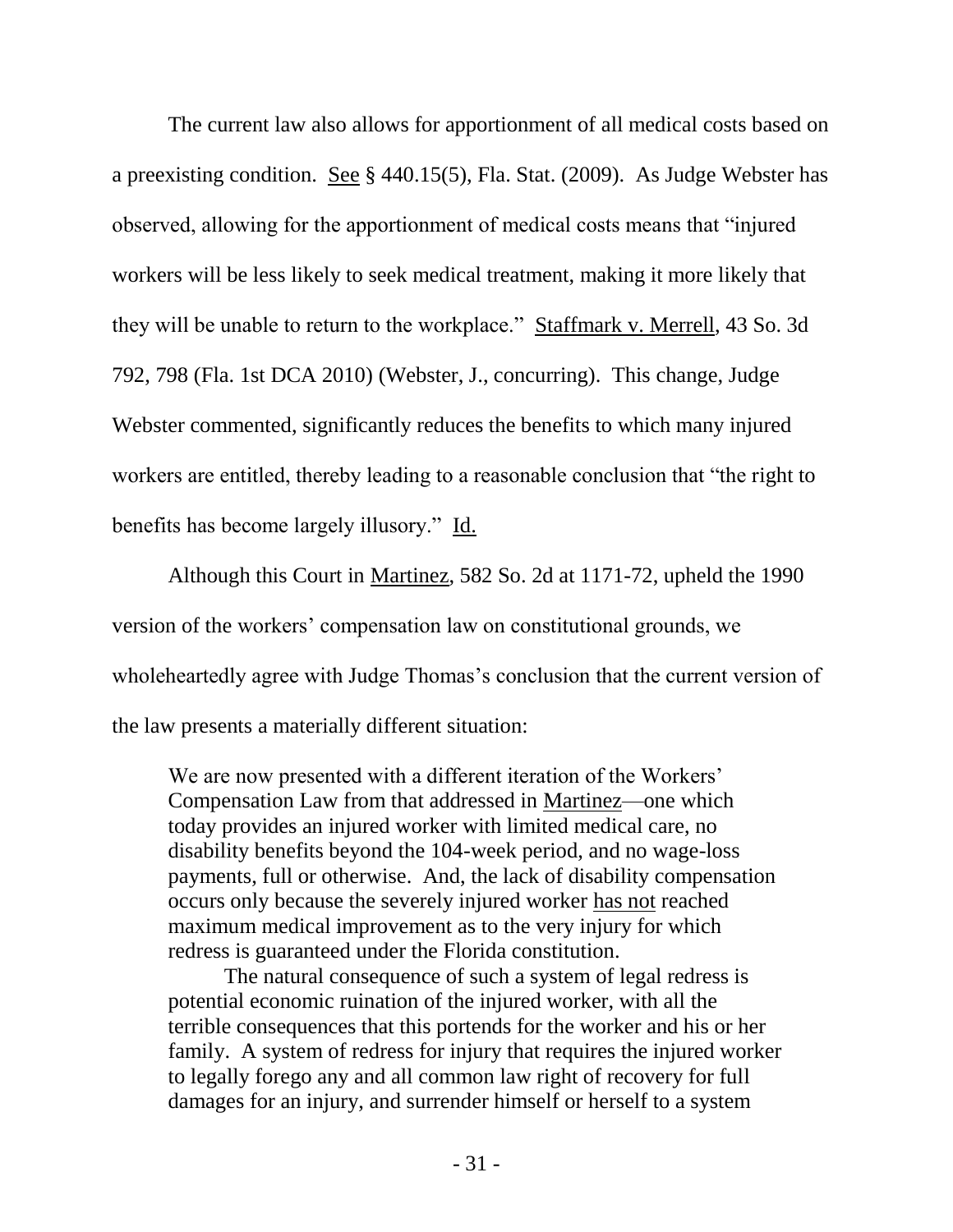which, whether by design or permissive incremental alteration, subjects the worker to the known conditions of personal ruination to collect his or her remedy, is not merely unfair, but is fundamentally and manifestly unjust. We therefore conclude that the 104-week limitation on temporary total disability benefits violates Florida's constitutional guarantee that justice will be administered without denial or delay.

Westphal, No. 1D12-3563, slip op. at 18-19 (footnote omitted).

Thus, under the access to courts analysis articulated in Kluger, the only way to avoid a holding of unconstitutionality under these circumstances would be to demonstrate an overwhelming public necessity to justify the Legislature's elimination of temporary total disability benefits after 104 weeks for our most injured workers. See Kluger, 281 So. 2d at 4. We conclude that this showing has not been made. The statute is unconstitutional as applied.

Accordingly, the question becomes one of remedy. "Florida law has long held that, when the legislature approves unconstitutional statutory language and simultaneously repeals its predecessor, then the judicial act of striking the new statutory language automatically revives the predecessor unless it, too, would be unconstitutional." B.H. v. State, 645 So. 2d 987, 995 (Fla. 1994). We therefore conclude that the proper remedy is the revival of the pre-1994 statute that provided for a limitation of 260 weeks of temporary total disability benefits. See § 440.15(2)(a), Fla. Stat. (1991). The provision of 260 weeks of temporary total disability benefits amounts to two and a half times more benefits—five years of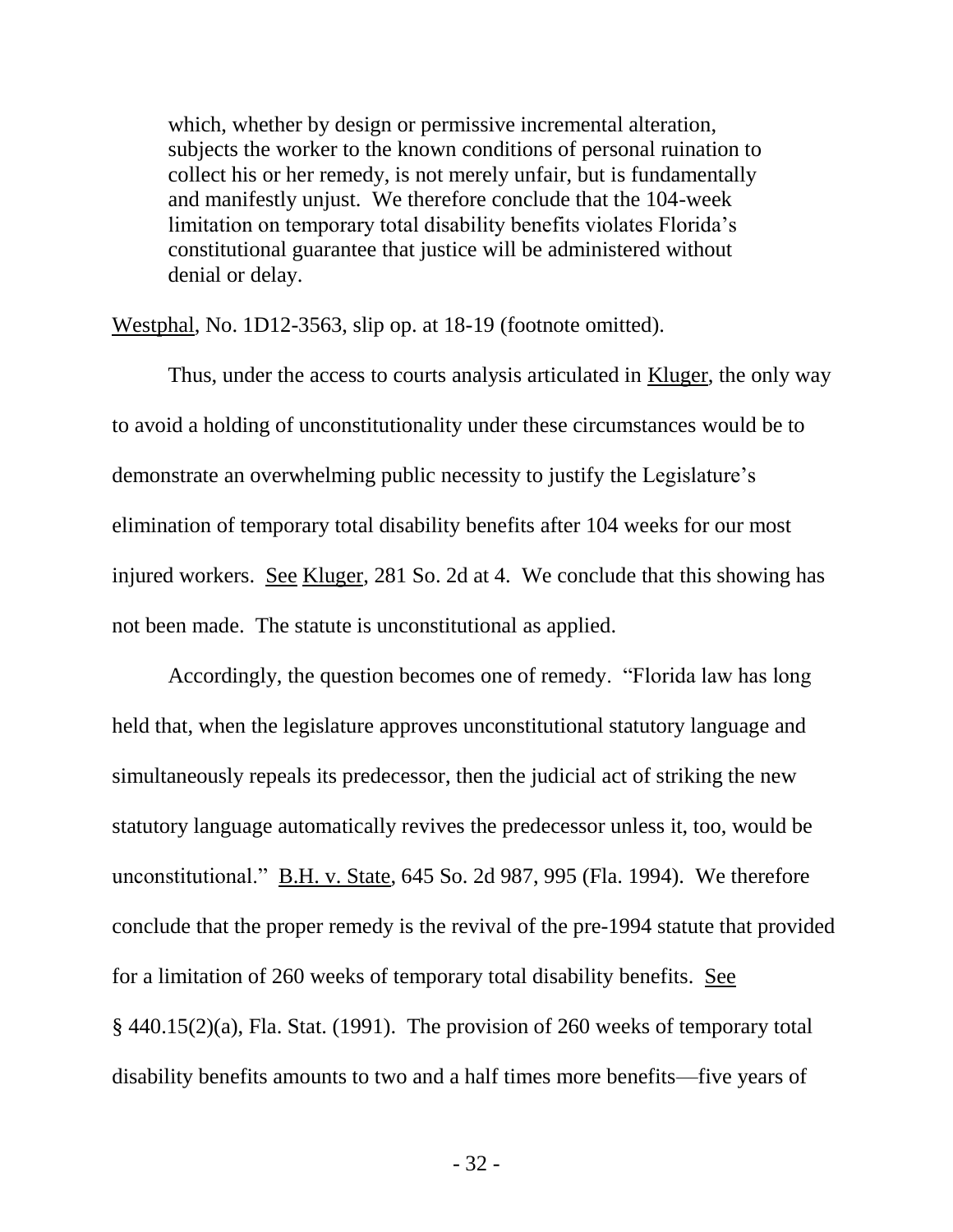eligibility for benefits rather than only two—and thus avoids the constitutional infirmity created by the current statutory gap as applied to Westphal.

In this regard, we respectfully disagree with the assertion in Justice Lewis's concurring in result opinion that this remedy is insufficient because it still allows for the possibility of a statutory gap, and would therefore unconstitutionally deprive claimants of access to courts. Concurring in result op. of Lewis, J., at 35. In fact, as we have indicated throughout this opinion, we previously held that the pre-1994 statute's limitation of 260 weeks "passes constitutional muster" because it "remains a reasonable alternative to tort litigation," where a worker "is not without a remedy." Martinez, 582 So. 2d at 1171-72. Although the length of time available for the administration of temporary total disability benefits to a worker before the worker reaches maximum medical improvement does involve line drawing, the difference between a period of only two years (104 weeks) and five years (260 weeks) is significant as it relates to the time it takes a worker to attain maximum medical improvement.

#### **III. CONCLUSION**

For all the reasons explained in this opinion, we hold section 440.15(2)(a), Florida Statutes (2009), unconstitutional as applied to Westphal and all others similarly situated, as a denial of access to courts under article I, section 21, of the Florida Constitution. The statute deprives a severely injured worker of disability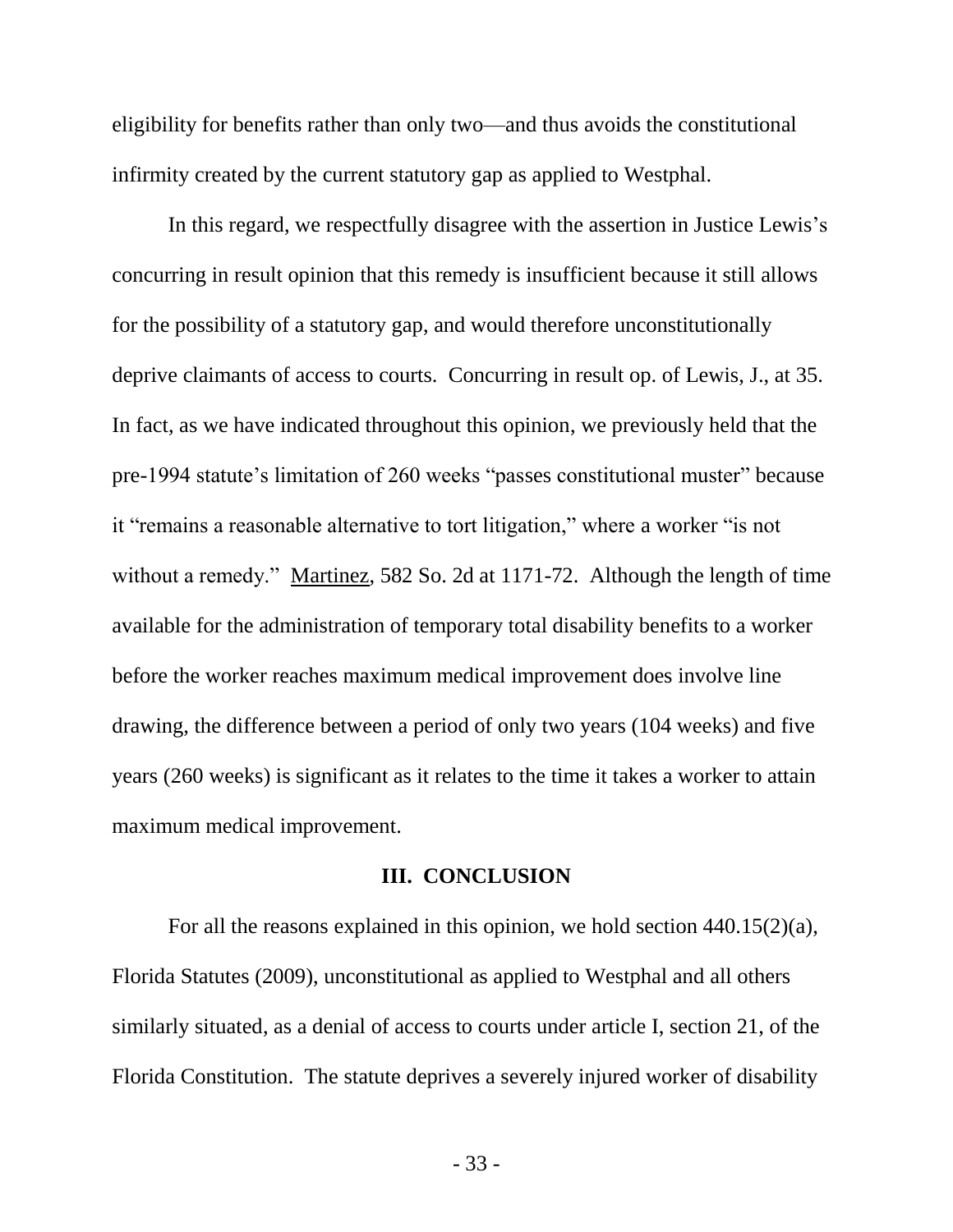benefits at a critical time, when the worker cannot return to work and is totally disabled, but the worker's doctors—chosen by the employer—determine that the worker has not reached maximum medical improvement.

Such a significant diminution in the availability of benefits for severely injured workers, particularly when considered in conjunction with the totality of changes to the workers' compensation law from 1968, when the access to courts provision was added to our Constitution, to the present, is unconstitutional under our precedent. Accordingly, we quash the First District's en banc decision in Westphal and remand this case to the First District for further proceedings consistent with this opinion.

It is so ordered.

LABARGA, C.J., and QUINCE, and PERRY, JJ., concur. LEWIS, J., concurs in result with an opinion. CANADY, J., dissents with an opinion, in which POLSTON, J., concurs.

# NOT FINAL UNTIL TIME EXPIRES TO FILE REHEARING MOTION, AND IF FILED, DETERMINED.

LEWIS, J., concurring in result.

I agree with the conclusion reached by the majority that section  $440.15(2)(a)$ is unconstitutional as applied to Bradley Westphal. Valiant judicial attempts to salvage the statute notwithstanding, the statutory gap that resulted from the limitations in section 440.15(2)(a) is a plain denial of the right of access to courts guaranteed by the Constitution of this State to Floridians who, after 104 weeks,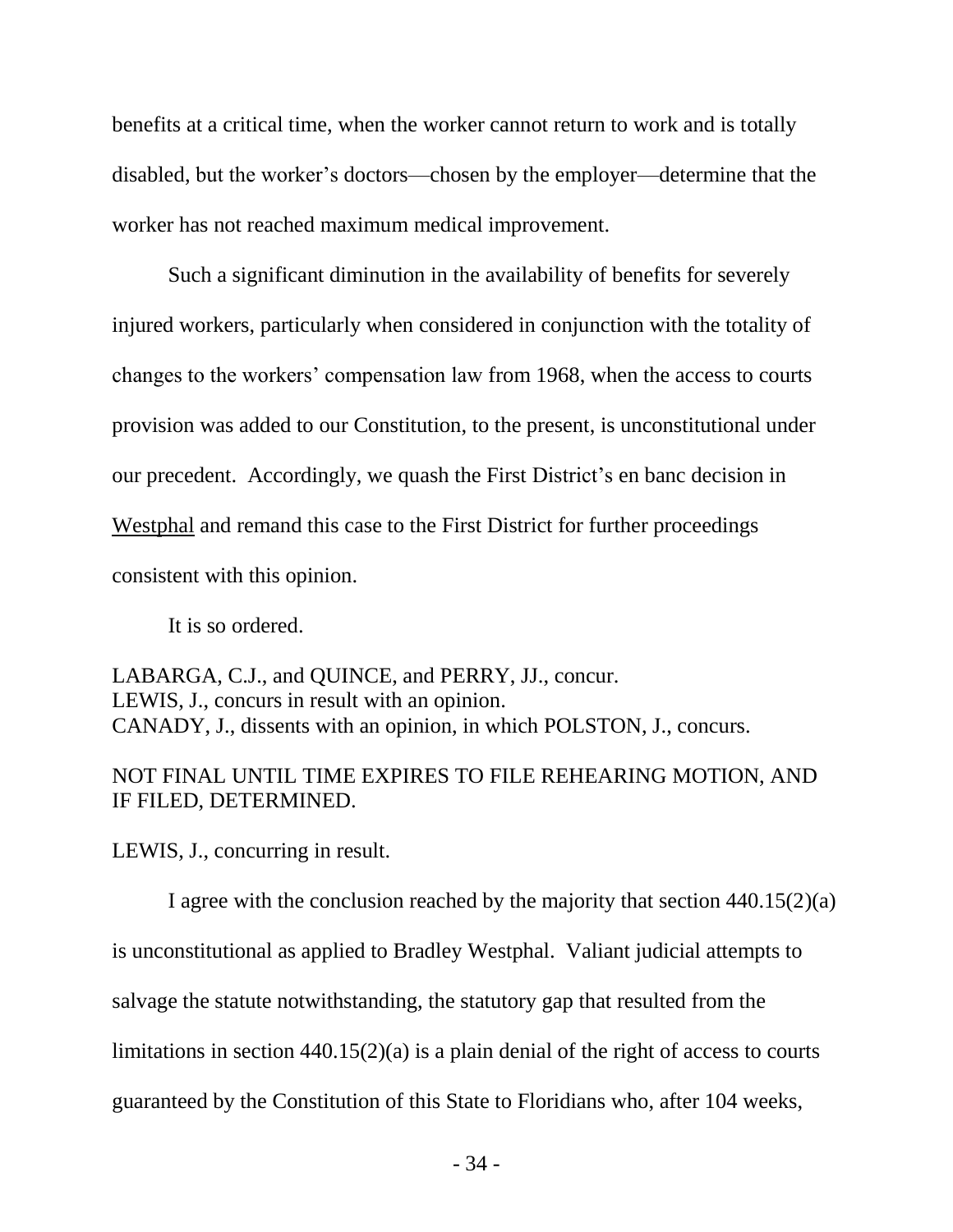may still be totally disabled due to injuries received in the course of their employment.

However, at this point in time, I conclude that the remedy relied upon by the majority is insufficient. Statutory revival of the 1994 limitation, which provides for the administration of temporary total disability for 360 weeks, may provide relief for those individuals who remain totally disabled but have not been deemed permanently disabled at the end of 104 weeks. However, this remedy simply moves the goalposts without eliminating the unconstitutional statutory gap that will still persist for those who remain totally—but not permanently—disabled after 360 weeks. Therefore, I do not believe that this is a situation in which statutory revival is appropriate. Cf. B.H. v. State, 645 So. 2d 987, 995 (Fla. 1994) ("[T]he judicial act of striking the new statutory language automatically revives the predecessor unless it, too, would be unconstitutional." (emphasis added)). In my opinion, the only appropriate remedy would be to require the Legislature to provide a comprehensive, constitutional Workers' Compensation scheme, rather than rely on the courts to rewrite existing law or revive prior law. I believe that the remedy provided today fails to fully address the problems with the Workers' Compensation scheme because it will still leave some injured Florida workers without access to benefits to which they are entitled. Thus, the majority decision leaves Florida workers in an only marginally better position than they were in prior to this matter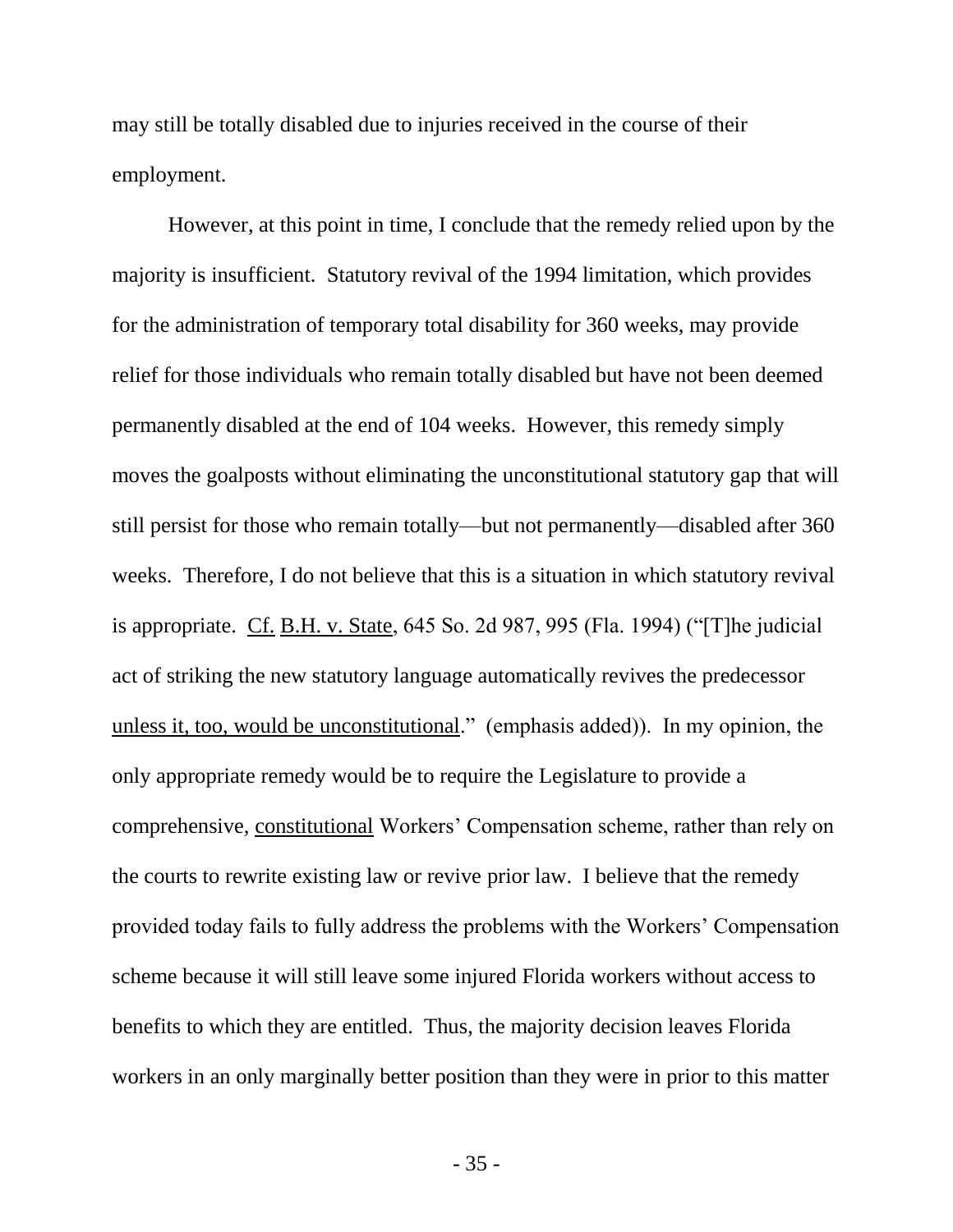by failing to address and remove the inadequate alternative remedy, thereby leaving the Workers' Compensation scheme unconstitutional and in need of major reform. As I see it, such a system is fundamentally unconstitutional and in need of legislative—not judicial—reform.

Over time, the Florida judiciary has repeatedly rewritten provisions of the Workers' Compensation law to avoid a declaration of unconstitutionality. No fairminded individual who reads these decisions can reasonably conclude that they involve simple statutory interpretation. See, e.g., Newton v. McCotter Motors, Inc., 475 So. 2d 230, 231-32 (Fla. 1985) (Ehrlich, J., dissenting) (disagreeing with the holding that section 440.16(1), which provides that for a death to be compensable under the Workers' Compensation law, it "must result within one year of the accident or must follow continuous disability and must result from the accident within five years of the accident," see id. at 230, and does not violate access to courts for deaths that occur more than five years after the accident; noting that "[b]enefits paid during the life of the worker . . . cannot, and never were intended by the legislature to, substitute as a reasonable alternative for a cause of action for wrongful death"); Rhaney v. Dobbs House, Inc., 415 So. 2d 1277, 1279 (Fla. 1st DCA 1982) (upholding statutory provision that the American Medical Association Guides to the Evaluation of Permanent Impairment shall be used to determine permanent impairment until a permanent schedule is adopted; noting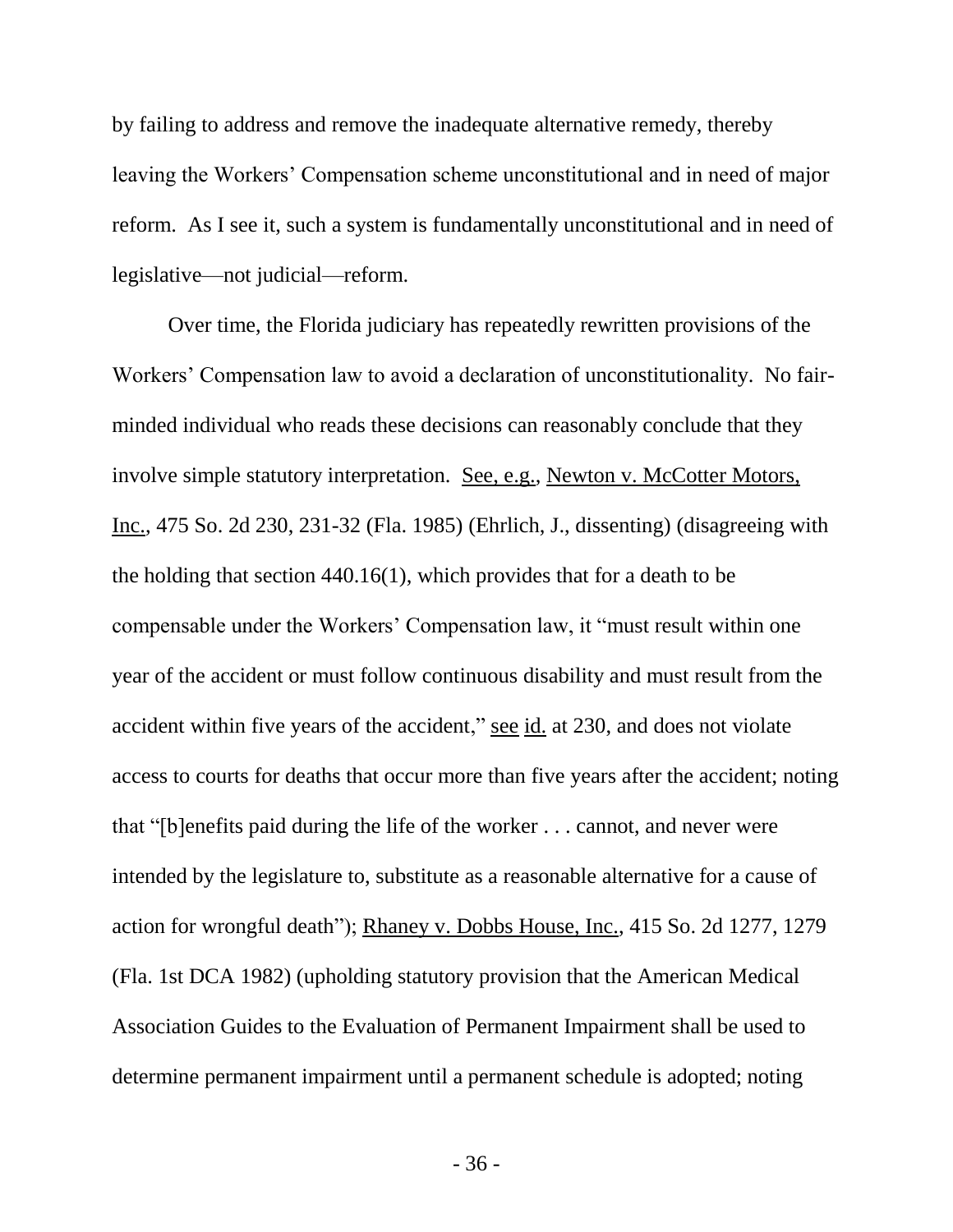that "[a]lthough the provisions of  $\S$  440.15(3)(a)3. are not unconstitutional per se, they could be unconstitutional in their application if this section were interpreted to mean that there could be no permanent impairment unless a medical doctor testified from the AMA Guides as to a certain percentage of permanent impairment set forth therein. However, the section should not be interpreted in that fashion.").<sup>6</sup> I have a full appreciation for the judicial attempts to save the Workers' Compensation statute from total disaster. Florida needs a valid Workers' Compensation program, but the charade is over. Enough is enough, and Florida workers deserve better.

The judicial rewriting of a problematic statute is no more evident than in the present case where section 440.15 has been rewritten not once, but twice. See Westphal, 122 So. 3d at 444 (avoiding a constitutional challenge by holding that under section 440.15(2)(a), "an injured worker who is still totally disabled at the end of his or her eligibility for temporary disability benefits is deemed to be at maximum medical improvement as a matter of law, even if the worker may get

l

<sup>6.</sup> This Court has also held that the invalidation of a comprehensive revision to the Workers' Compensation law for a single-subject violation should operate prospectively to avoid "the substantial impact on the entire workers' compensation system if we were to hold [the chapter law] void ab initio." Martinez v. Scanlan, 582 So. 2d 1167, 1176 (Fla. 1991). But see id. at 1177 (Barkett, J., concurring in part and dissenting in part) ("I do not believe it is the function of the judiciary to suspend constitutional principles to accommodate administrative convenience.").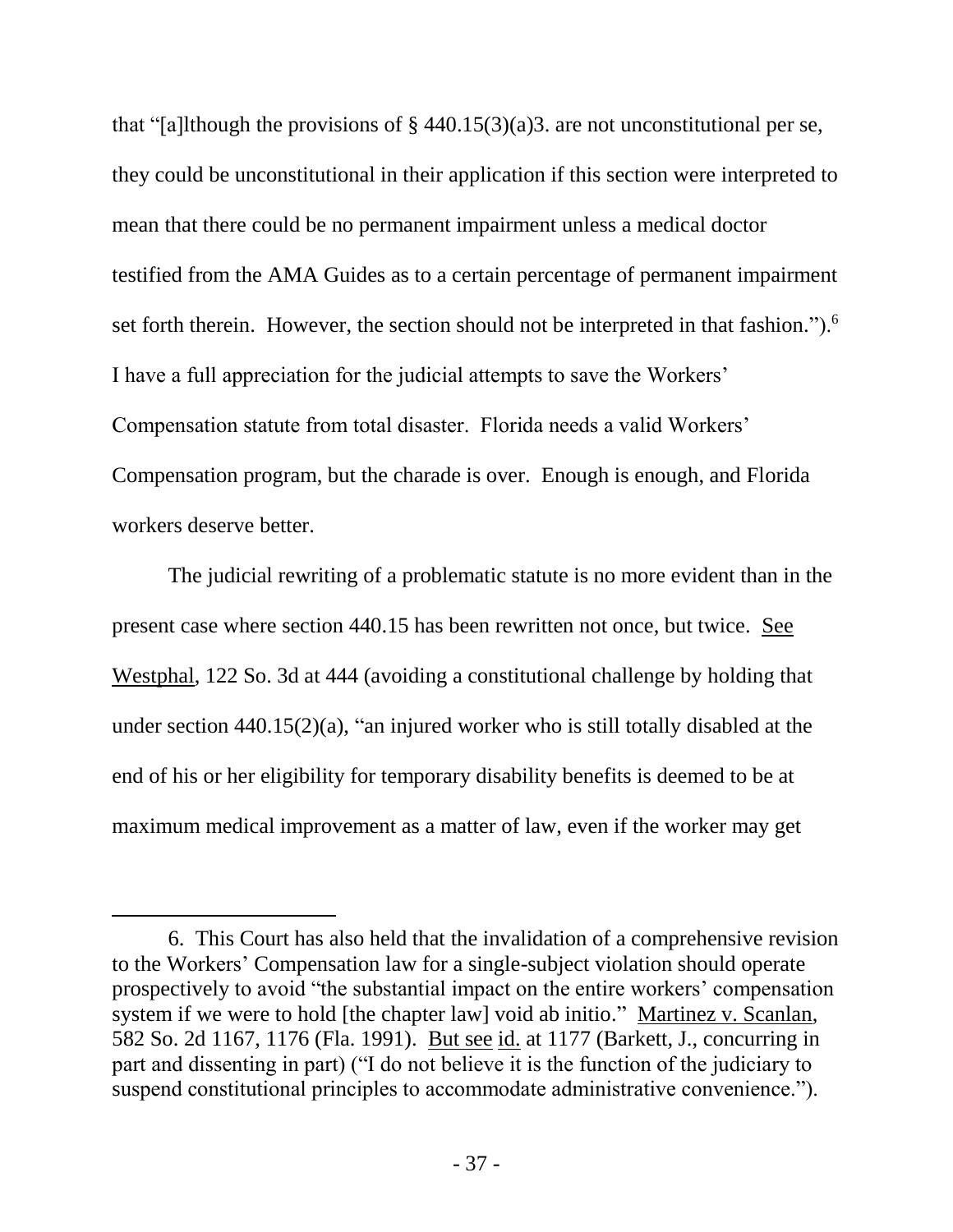well enough someday to return to work"); City of Pensacola Firefighters v. Oswald, 710 So. 2d 95, 98 (Fla. 1st DCA 1998) (bridging the unconstitutional gap by holding that to be eligible for permanent total disability benefits, "an employee whose temporary benefits have run out—or are expected to do so imminently must be able to show not only total disability upon the cessation of temporary benefits but also that total disability will be 'existing after the date of maximum medical improvement' "); see also Matrix Emp. Leasing, Inc. v. Hadley, 78 So. 3d 621, 632 (Fla. 1st DCA 2011) (Van Nortwick, J., dissenting) ("[B]oth the approach adopted in Oswald (and reaffirmed by the majority opinion) and the approach expressed in the dissent are judicial 'patches' crafted to attempt to avoid a material 'gap' in disability benefits for injured workers who remain totally disabled on the expiration of temporary disability benefits. In my view, our concern with this potential 'gap' is not simply a humanitarian concern for particular claimants, but is based on our interest in avoiding a potential constitutional issue."). Although both rewrites of section 440.15 may have been good faith attempts to protect injured workers, neither cures the underlying invalidity of the statute.<sup>7</sup> One need only consider the multiple opinions in this case to understand the essential problem.

 $\overline{a}$ 

<sup>7.</sup> Further, it is not the role of the judiciary to rewrite a problematic statute. See Brown v. State, 358 So. 2d 16, 20 (Fla. 1978) ("When the subject statute in no way suggests a saving construction, we will not abandon judicial restraint and effectively rewrite the enactment.").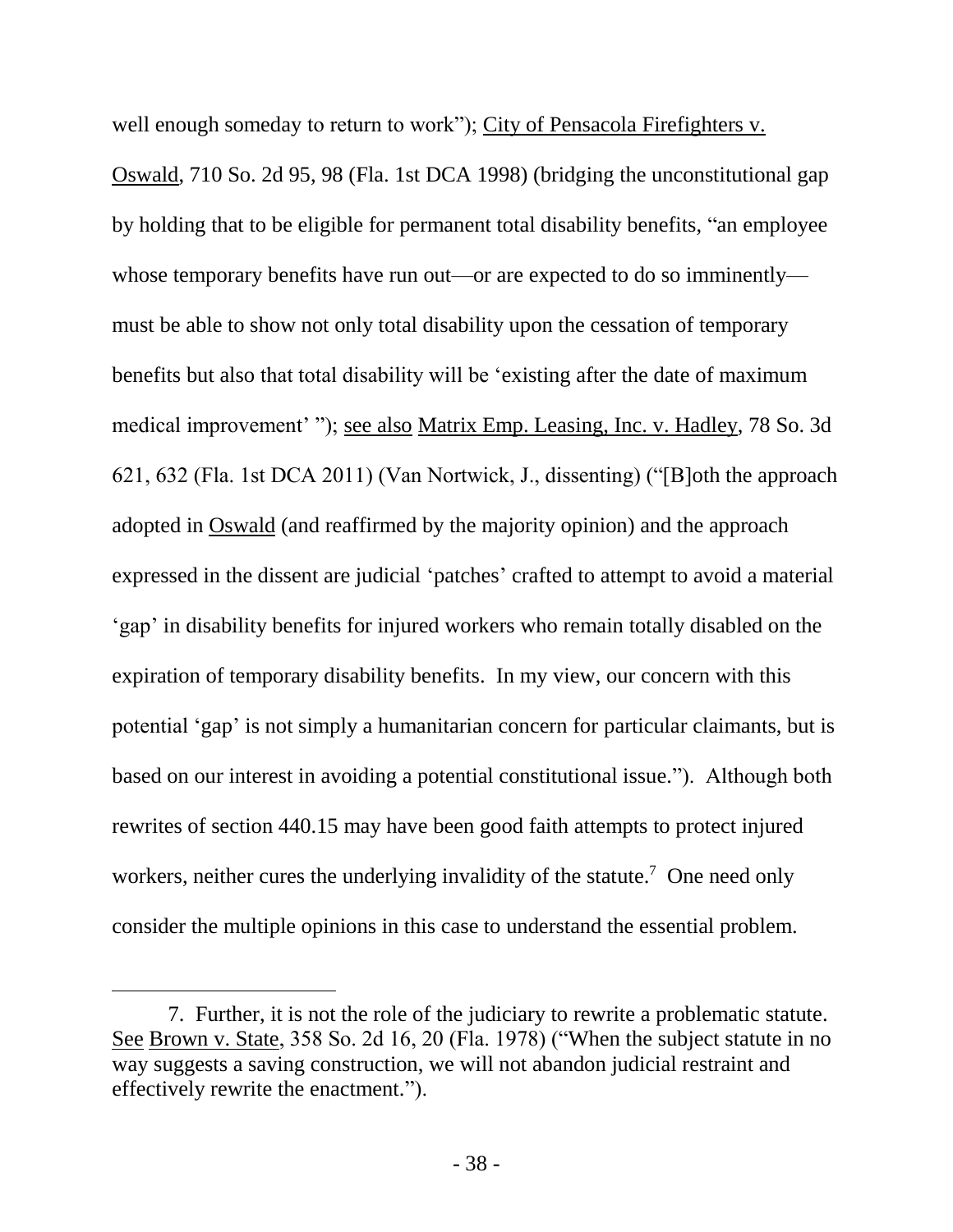The truth of the matter is that section 440.15 is hopelessly broken and cannot be constitutionally salvaged. The judicial branch must terminate the practice of rewriting the statute. Under the plain language of the statute, many hardworking Floridians who become injured in the course of employment are denied the benefits necessary to pay their bills and survive on a day-to-day basis.<sup>8</sup> The inequitable impact of this statute is patent because it provides permanent total disability benefits to the disabled worker who reaches maximum medical improvement quickly, but arbitrarily and indefinitely terminates benefits to other disabled workers—i.e., until the employee proves that he or she is permanently and totally disabled once maximum medical improvement is attained, even where there is no dispute that the employee is totally disabled at the time the temporary benefits expire, and even if maximum medical improvement will occur in the future. Where totally disabled workers can be routinely denied benefits for an indefinite period of time, and have no alternative remedy to seek compensation for their injuries, something is drastically, fundamentally, and constitutionally wrong with the statutory scheme. See Kluger v. White, 281 So. 2d 1, 4 (Fla. 1973)

l

<sup>8.</sup> Moreover, there is no way to determine how many of these injured and disabled workers actually exist. Many may choose to suffer in silence rather than fight a system that is so obviously and drastically skewed against them. Thus, the number of disabled workers who are entitled to permanent total disability benefits—but cannot receive them because they have not yet reached maximum medical improvement—may be larger than anyone knows.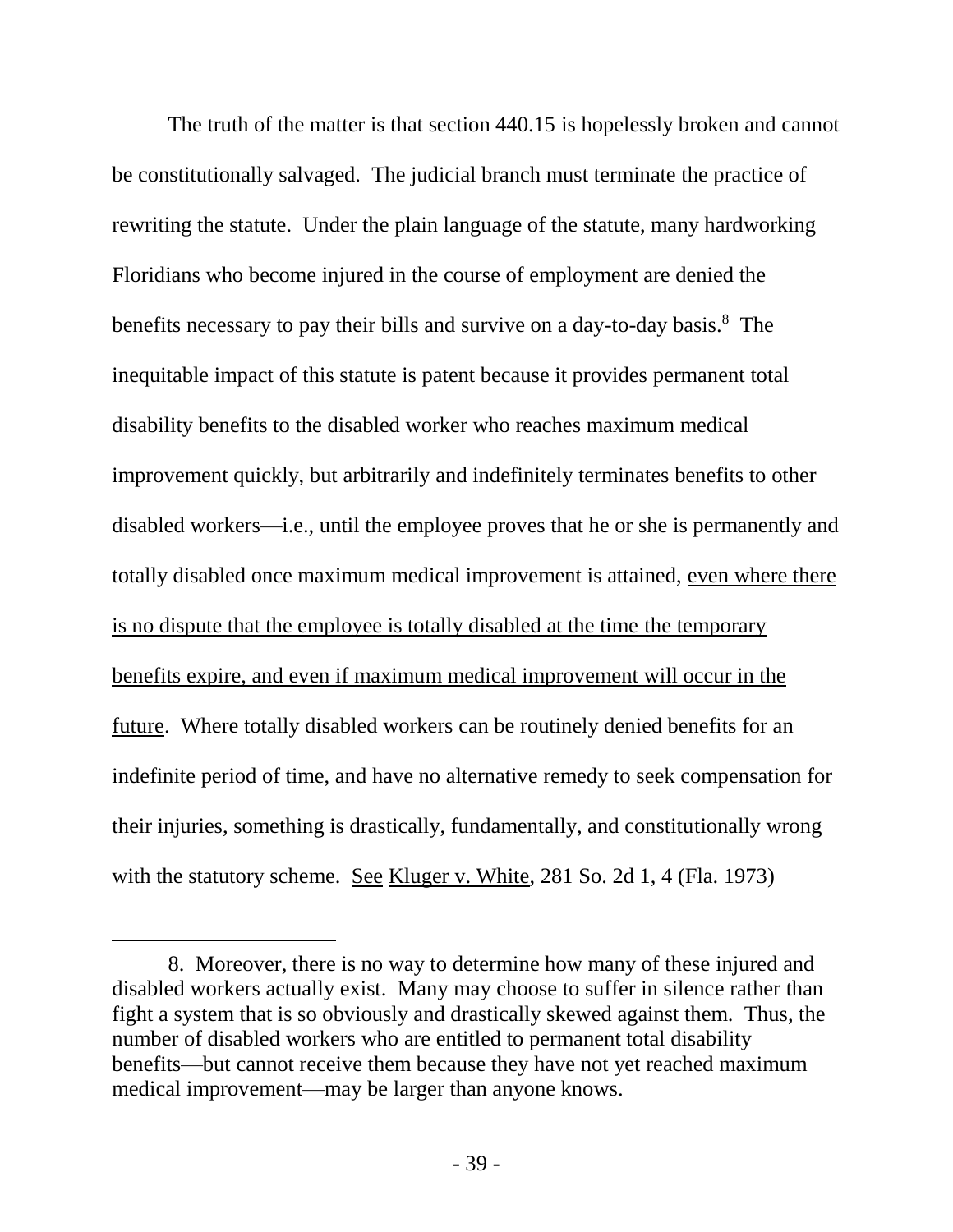("[W]here a right of access to the courts for redress for a particular injury has been provided by statutory law predating the adoption of the Declaration of Rights of the Constitution of the State of Florida, or where such right has become a part of the common law of the State pursuant to Fla. Stat. § 2.01, F.S.A., the Legislature is without power to abolish such a right without providing a reasonable alternative to protect the rights of the people of the State to redress for injuries.").

The reality is that Workers' Compensation benefits have been steadily chipped away and reduced by the Legislature to such an extent that intelligent, able jurists have now concluded enough is enough and declared the entire statutory scheme unconstitutional. See Cortes v. Velda Farms, No. 11-13661-CA-25, 2014 WL 6685226 at \*10 (11th Cir. Ct. Aug. 13, 2014) ("As a matter of law, Chapter 440, effective October 1, 2003[,] is facially unconstitutional as long as it contains § 440.11 as an exclusive replacement remedy."), overruled for mootness and lack of standing by State v. Fla. Workers' Advocates, 167 So. 3d 500 (Fla. 3d DCA 2015). Although the majority opinion does not take this step, it too has recognized that Workers' Compensation benefits have been steadily eroded. Majority op. at 29. I submit that the time has come for this Court to uphold its sacred and constitutional duty and simply apply the words of the Legislature. In lieu of continuing to uphold the Workers' Compensation law with rewrites, judicial patches, and flawed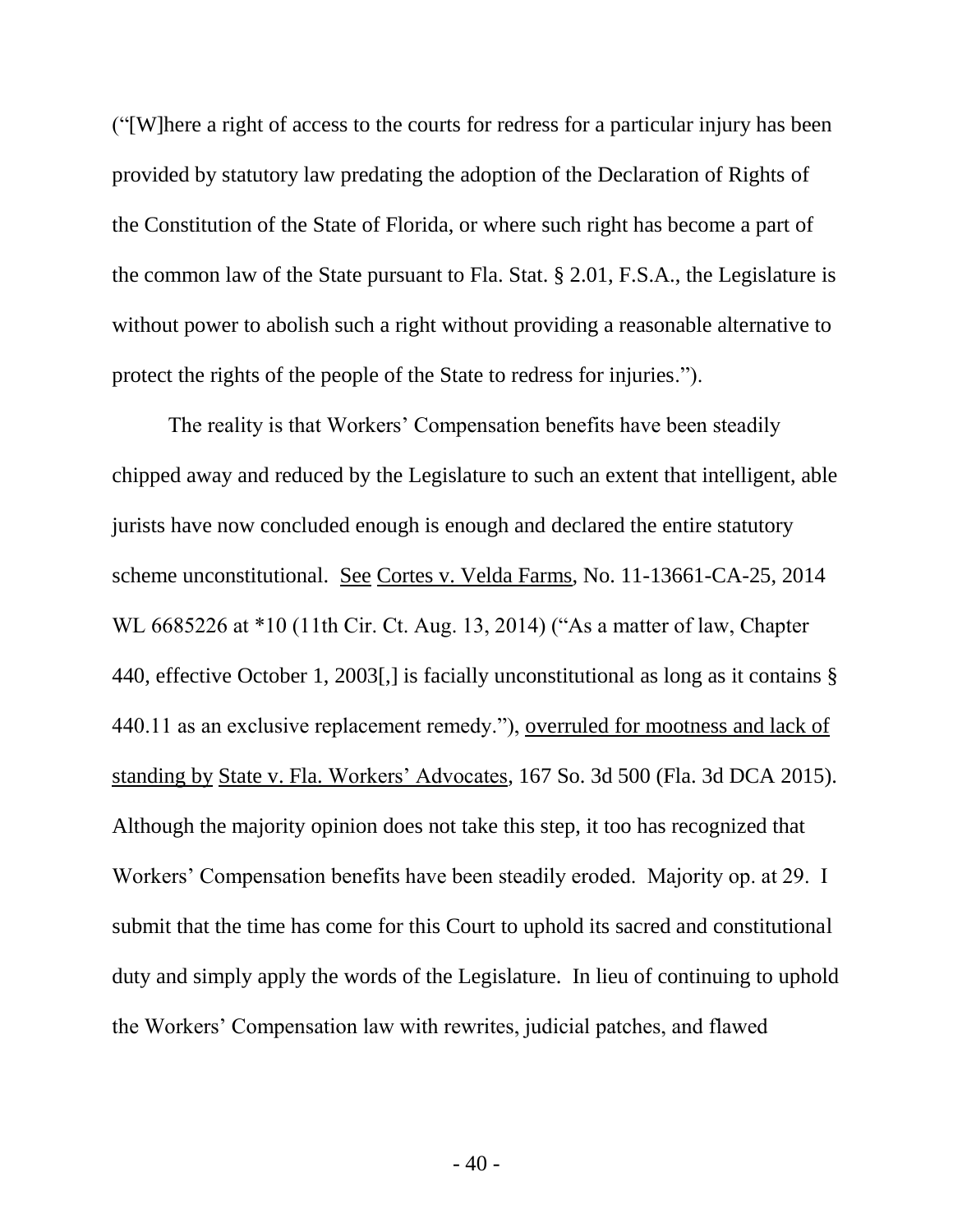analyses, Chapter 440 should be invalidated where defective and the Legislature required to provide a valid, comprehensive program.

Florida families presume that when they report to work every day and perform their duties with dedication and diligence, a valid Workers' Compensation program will be in place should they ever become injured on the job and be precluded from seeking access to our courts. Indeed, the Workers' Compensation law was, at least initially, created to deliver adequate, fair, and prompt disability benefits to injured workers and balance workers' rights with business interests. However, section 440.15—both under its plain meaning, and as interpreted by the majority today—denies that critical safety net to the most seriously injured by hinging the award of permanent total disability benefits upon the attainment of maximum medical improvement, which cannot occur until a future date, but eliminates benefits until that future date arrives. I cannot vote to uphold this statute, or the interpretation of this statute, that denies such fundamental rights to the hardworking citizens of this State. It is time that both business interests and workers receive a valid, balanced program that can operate as Florida moves into its economic future.

Accordingly, I concur in result.

CANADY, J., dissenting.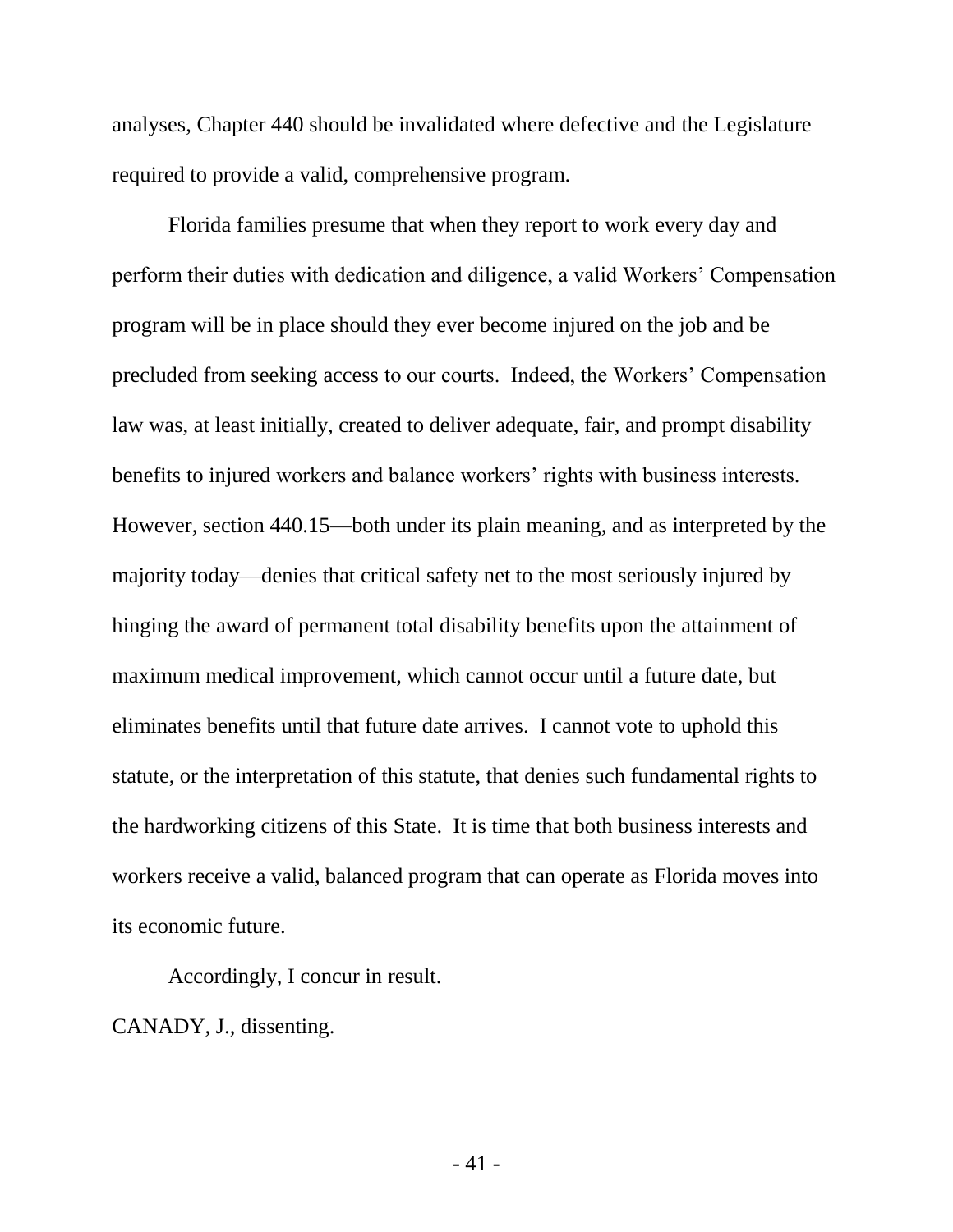I agree with the majority that Westphal should prevail on his argument with which the City and the State agree—that the District Court erred in concluding that he should be "deemed to be at maximum medical improvement, regardless of any potential for improvement[,]" Westphal v. City of St. Petersburg/City of St. Petersburg Risk Management, 122 So. 3d 440, 446 (Fla. 1st DCA 2013), upon the expiration of his eligibility for temporary total disability benefits. Majority op. at 3-4. As the majority explains, the District Court's interpretation effectively rewrites the statute. I therefore would answer the certified question in the negative. But I would reject Westphal's argument that the statutory limitation on the period of eligibility for temporary total disability benefits violates the right of access to courts provided for in article I, section 21 of the Florida Constitution.

In the foundational case of Kluger v. White, 281 So. 2d 1, 4 (Fla. 1973) (emphasis added), we set forth the test for determining whether an access-to-courts violation has occurred:

[W]here a right of access to the courts for redress for a particular injury has been provided by statutory law predating the adoption of the Declaration of Rights of the [1968] Constitution of the State of Florida, or where such right has become a part of the common law of the State pursuant to [section 2.01, Florida Statutes], the Legislature is without power to abolish such a right without providing a reasonable alternative to protect the rights of the people of the State to redress for injuries, unless the Legislature can show an overpowering public necessity for the abolishment of such right, and no alternative method of meeting such public necessity can be shown.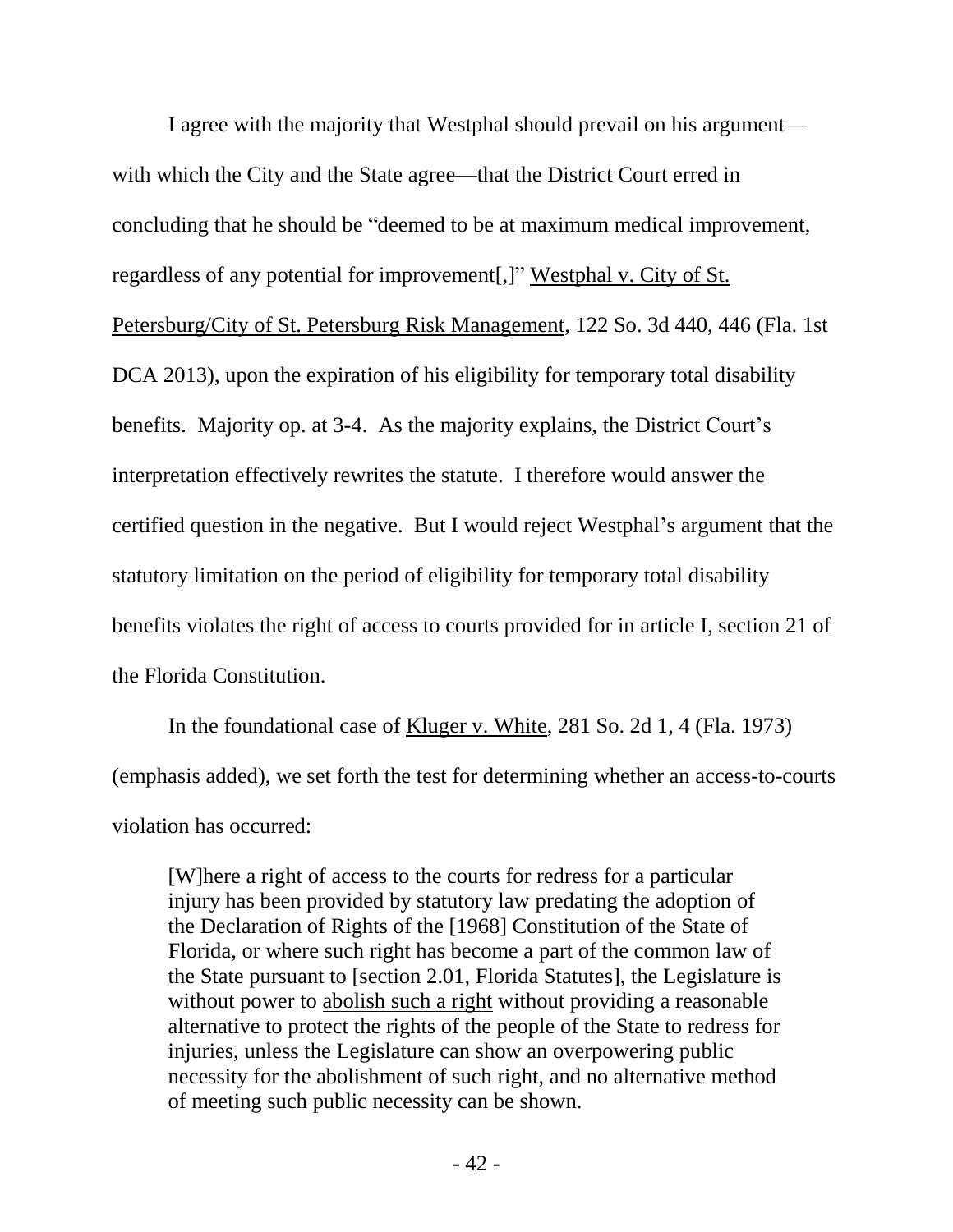The threshold question in evaluating an access-to-courts claim therefore is whether the Legislature has abolished a right of redress that was in existence when the access to courts provision was incorporated into the 1968 Constitution.

Here, the challenged statutory provision restructures an existing right of redress. It does not abolish that right. The State argues persuasively that "today's workers' compensation system allowed Westphal substantially greater temporary total disability benefits than any 1968 statutory right provided" and that "[t]he amendment limiting temporary total disability benefits to 104 weeks, therefore, did not 'abolish' any pre-existing right." State's Answer Brief at 14. Westphal does not dispute the State's assertion that the aggregate compensation paid to him for temporary total disability benefits substantially exceeded the aggregate compensation for such benefits that would have been available under the pre-1968 law, even when the pre-1968 benefits are adjusted for inflation. Instead, he contends that "[t]his case is about weeks, not about dollars." Petitioner's Reply Brief at 9. But the decision to substantially increase weekly compensation for temporary total disability and to reduce the number of weeks that such benefits are paid is a trade-off that is a matter of policy within the province of the Legislature. The Legislature—rather than this Court—has the institutional competence and authority to make such policy judgments.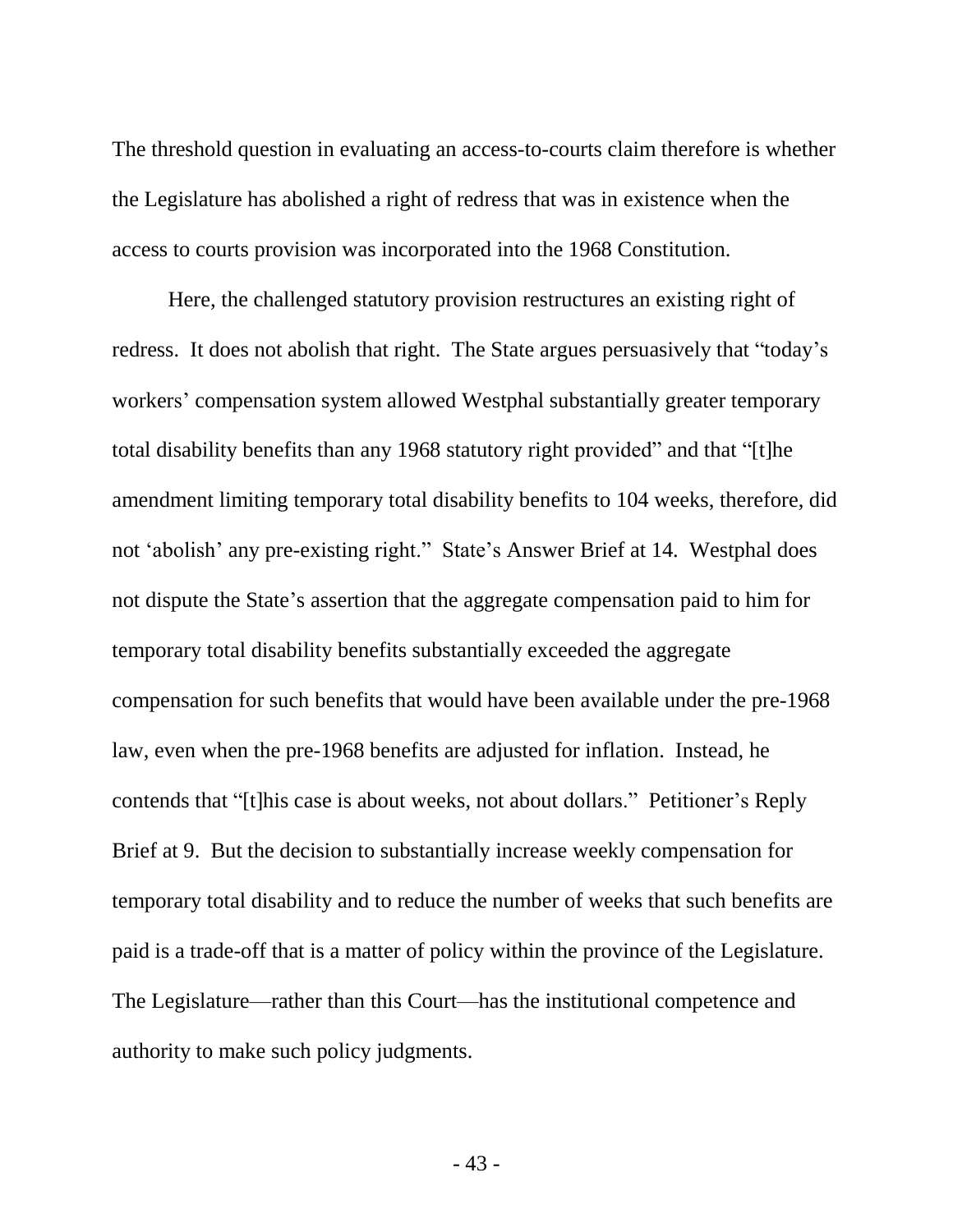We have long recognized that the Legislature should be afforded latitude in

the structuring of remedies both outside the worker's compensation context, see,

e.g., White v. Clayton, 323 So. 2d 573 (Fla. 1975), and within the workers

compensation context, see, e.g., Acton v. Fort Lauderdale Hosp., 440 So. 2d 1282

(Fla. 1983). We should do likewise here and reject Westphal's access-to-courts

challenge.<sup>9</sup>

l

POLSTON, J., concurs.

Application for Review of the Decision of the District Court of Appeal - Certified Great Public Importance

First District - Case No. 1D12-3563

Richard Anthony Sicking of Touby, Chait & Sicking, P.L., Coral Gables, Florida; and Jason Lawrence Fox of Bichler, Kelley, Oliver, Longo & Fox, PLLC, Tampa, Florida,

for Petitioner/Respondent

John C. Wolfe, City Attorney, Jeannine Smith Williams, Chief Assistant City Attorney, and Kimberly D. Proano, Assistant City Attorney, Saint Petersburg, Florida,

for Respondent/Petitioner City of Saint Petersburg

<sup>9.</sup> I am inclined to agree with Judges Benton and Thomas that competent substantial evidence does not support the determination by the Judge of Compensation Claims that Westphal did not establish that he would meet the requirements for permanent total disability when he reached maximum medical improvement. See Westphal v. City of St. Petersburg/City of St. Petersburg Risk Management, 122 So. 3d 440, 450 (Fla. 1st DCA 2013) (Benton, J., concurring in result); id. at 459-64 (Thomas, J., concurring in result only, and dissenting in part). But Westfall has not presented any argument to us on this point.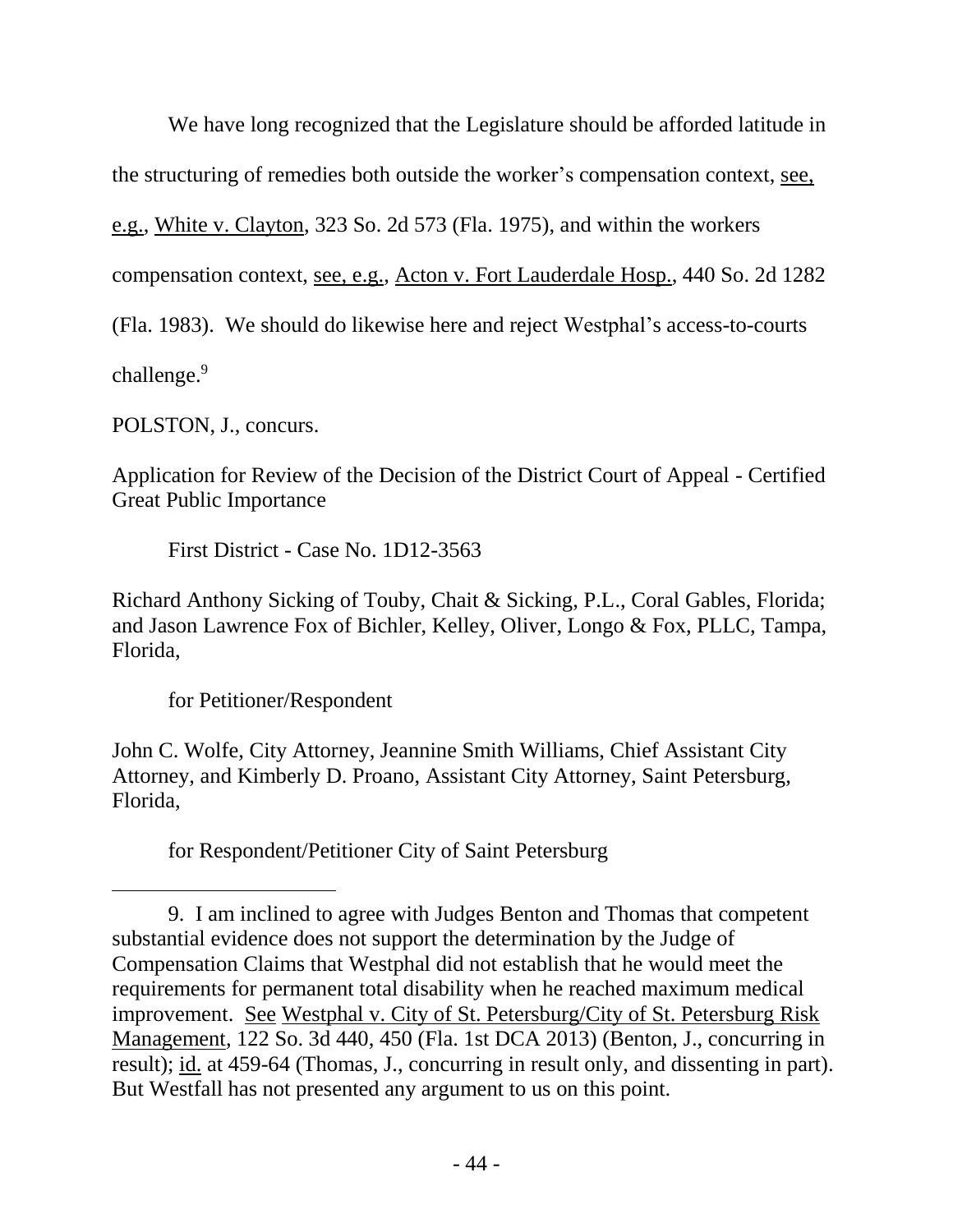Pamela Jo Bondi, Attorney General, and Rachel Erin Nordby, Deputy Solicitor General, Tallahassee, Florida,

for Respondent/Petitioner State of Florida

Mark Lawrence Zientz of the Law Offices of Mark L. Zientz, P.A., Miami, Florida,

for Amicus Curiae Workers' Injury Law and Advocacy Group

Richard W. Ervin, III of Fox & Loquasto, P.A., Tallahassee, Florida,

for Amicus Curiae Florida Workers Advocates

Noah Scott Warman of Sugarman & Susskind, P.A., Coral Gables, Florida,

for Amicus Curiae Florida Professional Firefighters, Inc.

William J. McCabe, Longwood, Florida,

for Amicus Curiae Florida Justice Association

Geoffrey Bichler of Bichler, Kelley, Oliver & Longo, PLLC, Maitland, Florida,

for Amici Curiae Police Benevolent Association, The Florida Fraternal Order of Police, and International Union of Police Associations, AFL-CIO

Matthew J. Mierzwa, Jr. of Mierzwa & Associates, P.A., Lake Worth, Florida,

for Amicus Curiae The International Association of Fire Fighters

Andre M. Mura of the Center for Constitutional Litigation, P.C., Washington, District of Columbia,

for Amicus Curiae American Association for Justice

Jeffrey Edward Appel of Appel Harden Law Group, Lakeland, Florida; and Barbara Ballow Wagner of Wagenheim & Wagner, P.A., Fort Lauderdale, Florida,